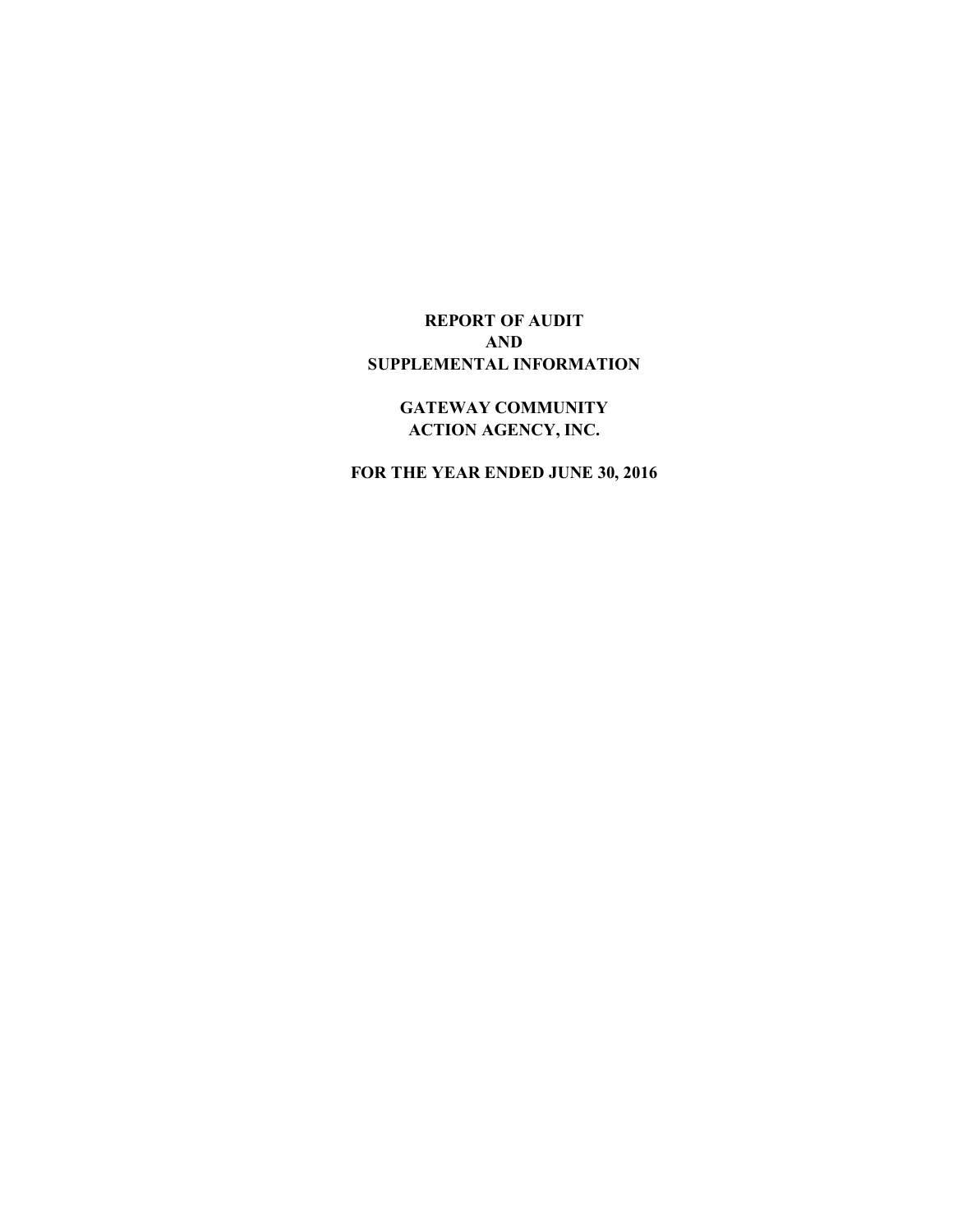## **TABLE OF CONTENTS PAGE #**

| Independent Auditorsø Report                                                                                                                                                                                                                                                                                                                                                                                                                                                                              | $\mathbf{1}$                                       |
|-----------------------------------------------------------------------------------------------------------------------------------------------------------------------------------------------------------------------------------------------------------------------------------------------------------------------------------------------------------------------------------------------------------------------------------------------------------------------------------------------------------|----------------------------------------------------|
| <b>Financial Statements</b>                                                                                                                                                                                                                                                                                                                                                                                                                                                                               |                                                    |
| Statement of Assets, Liabilities, and Net Assets - Modified Cash Basis                                                                                                                                                                                                                                                                                                                                                                                                                                    | 3                                                  |
| Statement of Revenues, Expenses, and Changes in Net Assets ó<br><b>Modified Cash Basis</b>                                                                                                                                                                                                                                                                                                                                                                                                                | $\overline{4}$                                     |
| Statement of Functional Expenses ó Modified Cash Basis                                                                                                                                                                                                                                                                                                                                                                                                                                                    | 5                                                  |
| Statement of Cash Flows ó Modified Cash Basis                                                                                                                                                                                                                                                                                                                                                                                                                                                             | 7                                                  |
| <b>Notes to Financial Statements</b>                                                                                                                                                                                                                                                                                                                                                                                                                                                                      | 8                                                  |
| Schedules of Supplemental Information<br>Combining Statement of Assets, Liabilities and<br>Changes in Net Assets ó Modified Cash Basis<br>Combining Statement of Revenues, Expenses, and<br>Changes in Net Assets ó Modified Cash Basis<br><b>Expenditures of Federal Awards</b><br>Notes to Schedule of Expenditures of Federal Awards<br><b>Head Start Program</b><br><b>Community Services Block Grant Program</b><br><b>Weatherization Program</b><br>Liheap Program<br><b>Transportation Program</b> | 15<br>17<br>20<br>22<br>23<br>25<br>28<br>32<br>35 |
| Reports on Compliance and Internal Control                                                                                                                                                                                                                                                                                                                                                                                                                                                                |                                                    |
| Independent AuditorsøReport on Internal Control over Financial Reporting and on<br>Compliance and Other Matters Based on an Audit of Financial Statements<br>Performed in Accordance with Government Auditing Standards                                                                                                                                                                                                                                                                                   | 36                                                 |
| Independent Auditorsø Report on Compliance for Each Major Program and on<br>Internal Control over Compliance Required by The Uniform Guidance                                                                                                                                                                                                                                                                                                                                                             | 38                                                 |
| Schedule of Findings and Questioned Costs                                                                                                                                                                                                                                                                                                                                                                                                                                                                 | 40                                                 |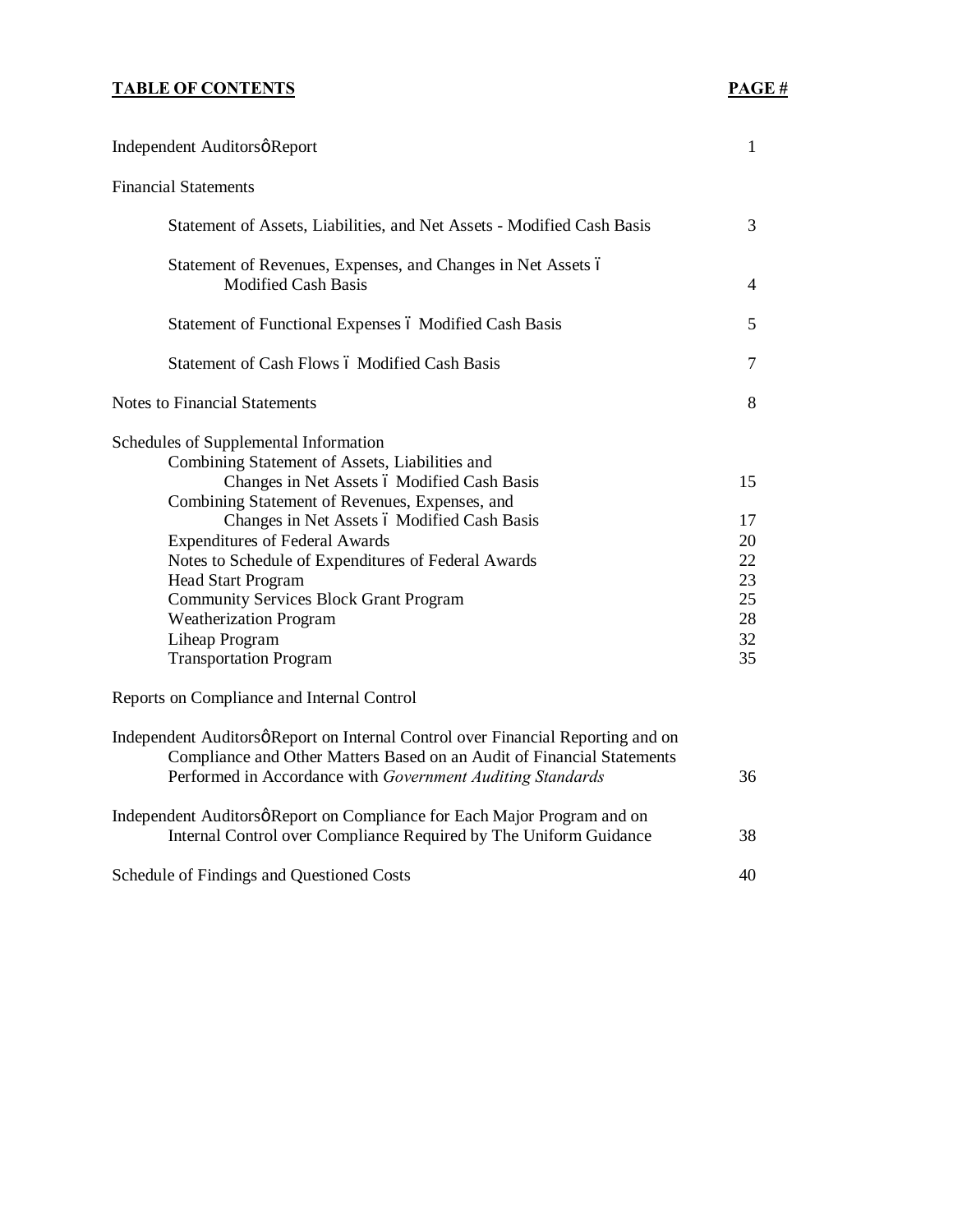# *Morgan-Franklin, LLC*

Certified Public Accountants PO Box 428, 749 Broadway Street West Liberty, KY 41472

Brenda K. Morgan, CPA Phone: (606) 743-1884 Jody B. Franklin, CPA Fax: (606) 743-1895 office@morganfranklincpa.com

Ms. Charlene Engle, Executive Director Members of the Board of Directors Gateway Community Action Agency, Inc. West Liberty, Kentucky 41472

### **INDEPENDENT AUDITORS' REPORT**

### **Report on the Financial Statements**

We have audited the accompanying financial statements of Gateway Community Action Agency, Inc. (a non-profit organization), which comprise the statement of financial position as of June 30, 2016, and the related statements of revenues, expenses, changes in net assets, functional expenses, and cash flows for the year then ended, and the related notes to the financial statements.

### *Management's Responsibility for the Financial Statements*

Management is responsible for the preparation and fair presentation of these financial statements in accordance with the modified cash basis of accounting, which is a comprehensive basis of accounting other than generally accepted accounting principles; this includes the design, implementation, and maintenance of internal control relevant to the preparation and fair presentation of financial statements that are free from material misstatement, whether due to fraud or error.

#### *Auditors' Responsibility*

Our responsibility is to express an opinion on these financial statements based on our audit. We conducted our audit in accordance with auditing standards generally accepted in the United States of America and the standards applicable to financial audits contained in *Government Auditing Standards,*  issued by the Comptroller General of the United States. Those standards require that we plan and perform the audit to obtain reasonable assurance about whether the financial statements are free from material misstatement.

An audit involves performing procedures to obtain audit evidence about the amounts and disclosures in the financial statements. The procedures selected depend on the auditors  $\varphi$  judgment, including the assessment of the risks of material misstatement of the financial statements, whether due to fraud or error. In making those risk assessments, the auditor considers internal control relevant to the entity operaration and fair presentation of the financial statements in order to design audit procedures that are appropriate in the circumstances, but not for the purpose of expressing an opinion on the effectiveness of the entity's internal control. Accordingly, we express no such opinion. An audit also includes evaluating the appropriateness of accounting policies used and the reasonableness of significant accounting estimates made by management, as well as evaluating the overall presentation of the financial statements.

We believe that the audit evidence we have obtained is sufficient and appropriate to provide a basis for our audit opinion.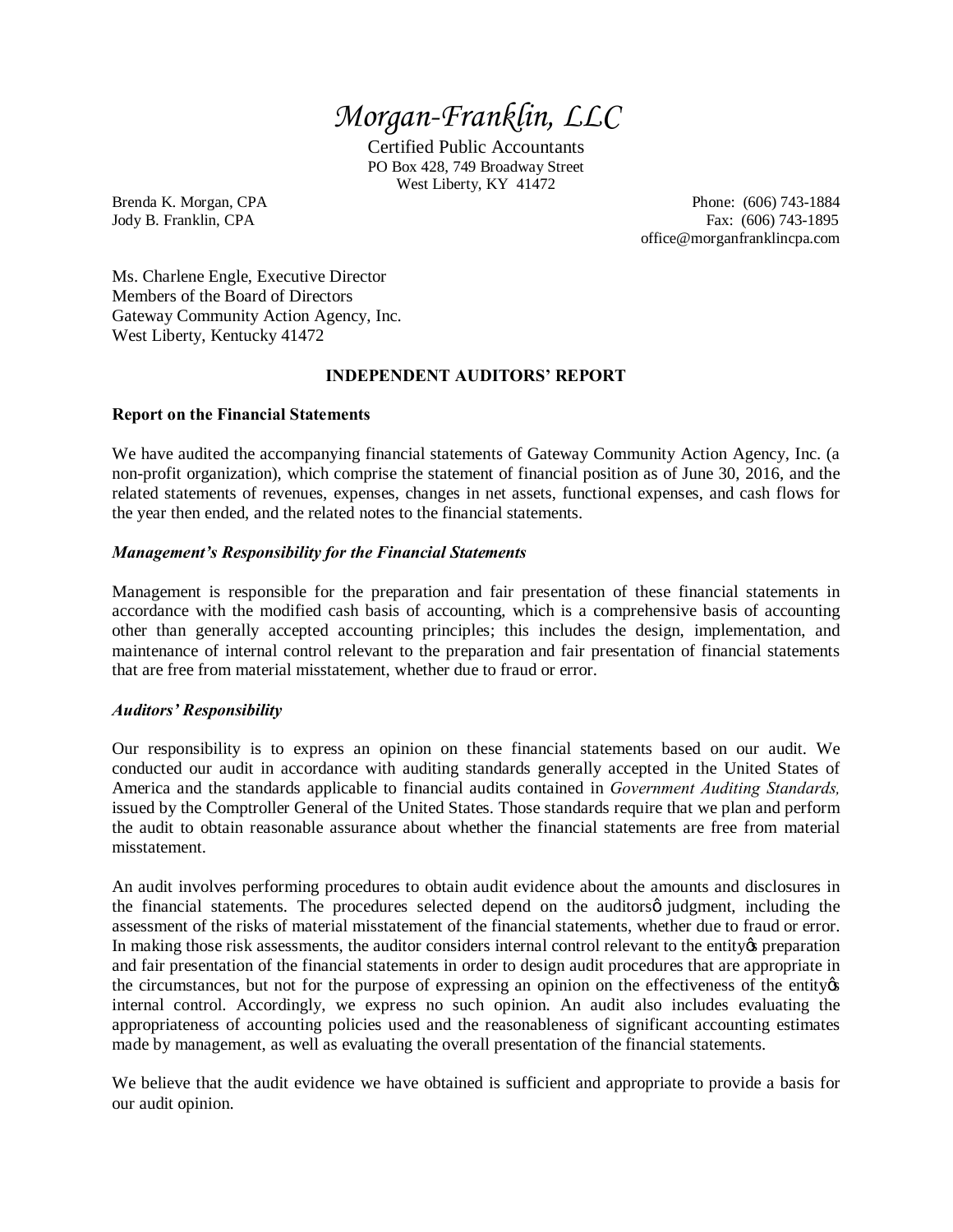Ms. Charlene Engle, Executive Director Members of the Board of Directors Gateway Community Action Agency, Inc. West Liberty, Kentucky 41472

#### *Opinions*

In our opinion, the financial statements referred to above present fairly, in all material respects, the financial position of Gateway Community Action Agency, Inc. as of June 30, 2016, and the changes in its net assets and its cash flows for the year then ended in accordance with the modified cash basis of accounting.

### *Basis of Accounting*

We draw attention to Note A of the financial statements, which describes the basis of accounting. The financial statements are prepared on the modified cash basis of accounting, which is a basis of accounting other than accounting principles generally accepted in the United States of America. Our opinion is not modified with respect to this matter.

#### *Other Matters*

#### *Other Information*

Our audit was conducted for the purpose of forming an opinion on the financial statements as a whole. The accompanying schedule of expenditures of federal awards, as required by Title 2 U.S. *Code of Federal Regulations* (CFR) Part 200, *Uniform Administrative Requirements, Cost Principles, and Audit Requirements for Federal Awards,* is presented for purposes of additional analysis and is not a required part of the financial statements. Such information is the responsibility of management and was derived from and relates directly to the underlying accounting and other records used to prepare the financial statements. The information has been subjected to the auditing procedures applied in the audit of the financial statements and certain additional procedures, including comparing and reconciling such information directly to the underlying accounting and other records used to prepare the financial statements or to the financial statements themselves, and other additional procedures in accordance with auditing standards generally accepted in the United States of America. In our opinion, the information is fairly stated, in all material respects, in relation to the financial statements as a whole.

#### **Other Reporting Required by** *Government Auditing Standards*

In accordance with *Government Auditing Standards,* we have also issued our report dated November 16, 2016, on our consideration of Gateway Community Action Agency, Inc. $\alpha$  internal control over financial reporting and on our tests of its compliance with certain provisions of laws, regulations, contracts, and grant agreements and other matters. The purpose of that report is to describe the scope of our testing of internal control over financial reporting and compliance and the results of that testing, and not to provide an opinion on internal control over financial reporting or on compliance. That report is an integral part of an audit performed in accordance with *Government Auditing Standards* in considering Gateway Community Action Agency, Inc. $\alpha$  internal control over financial reporting and compliance.

Morgan - Frankli, IIC

Morgan-Franklin, LLC West Liberty, Kentucky November 16, 2016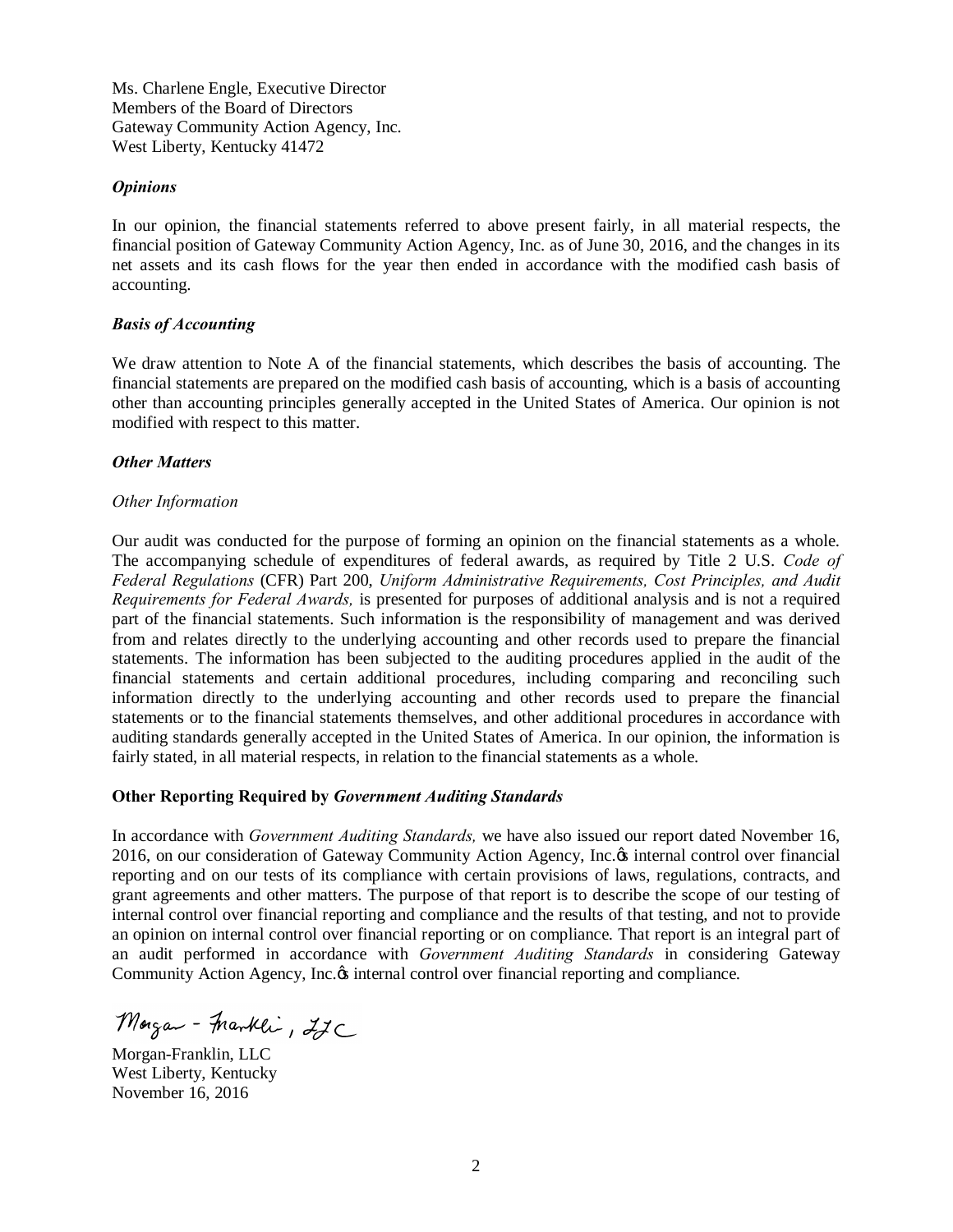### **GATEWAY COMMUNITY ACTION AGENCY, INC STATEMENT OF ASSETS, LIABILITIES AND NET ASSETS MODIFIED CASH BASIS JUNE 30, 2016**

| <b>ASSETS</b>                           |               |
|-----------------------------------------|---------------|
| <b>Current Assets</b>                   |               |
| Cash                                    | \$<br>411,345 |
| Prepaid Expenses                        | 4,202         |
| <b>Accounts Receivable</b>              | 236,753       |
| <b>Total Current Assets</b>             | 652,300       |
| Property and Equipment,                 |               |
| Net of Accum. Depr.                     | 43,348        |
| <b>Total Assets</b>                     | 695,648       |
| <b>LIABILITIES</b>                      |               |
| <b>Current Liabilities</b>              |               |
| Accrued Payroll and Related Liabilities | 64,036        |
| <b>Accounts Payable Trade</b>           | 270,004       |
| Notes Payable                           | 8,850         |
| <b>Total Current Liabilities</b>        | 342,890       |
| Lont-Term Liabilities                   |               |
| <b>Accrued Leave</b>                    | 76,818        |
| <b>Total Long-Term Liabilities</b>      | 76,818        |
| <b>Total Liabilities</b>                | 419,708       |
| <b>NET ASSETS</b>                       |               |
| Unrestricted                            | 275,940       |
| <b>Total Net Assets</b>                 | 275,940       |
| <b>Total Liabilities and Net Assets</b> | \$<br>695,648 |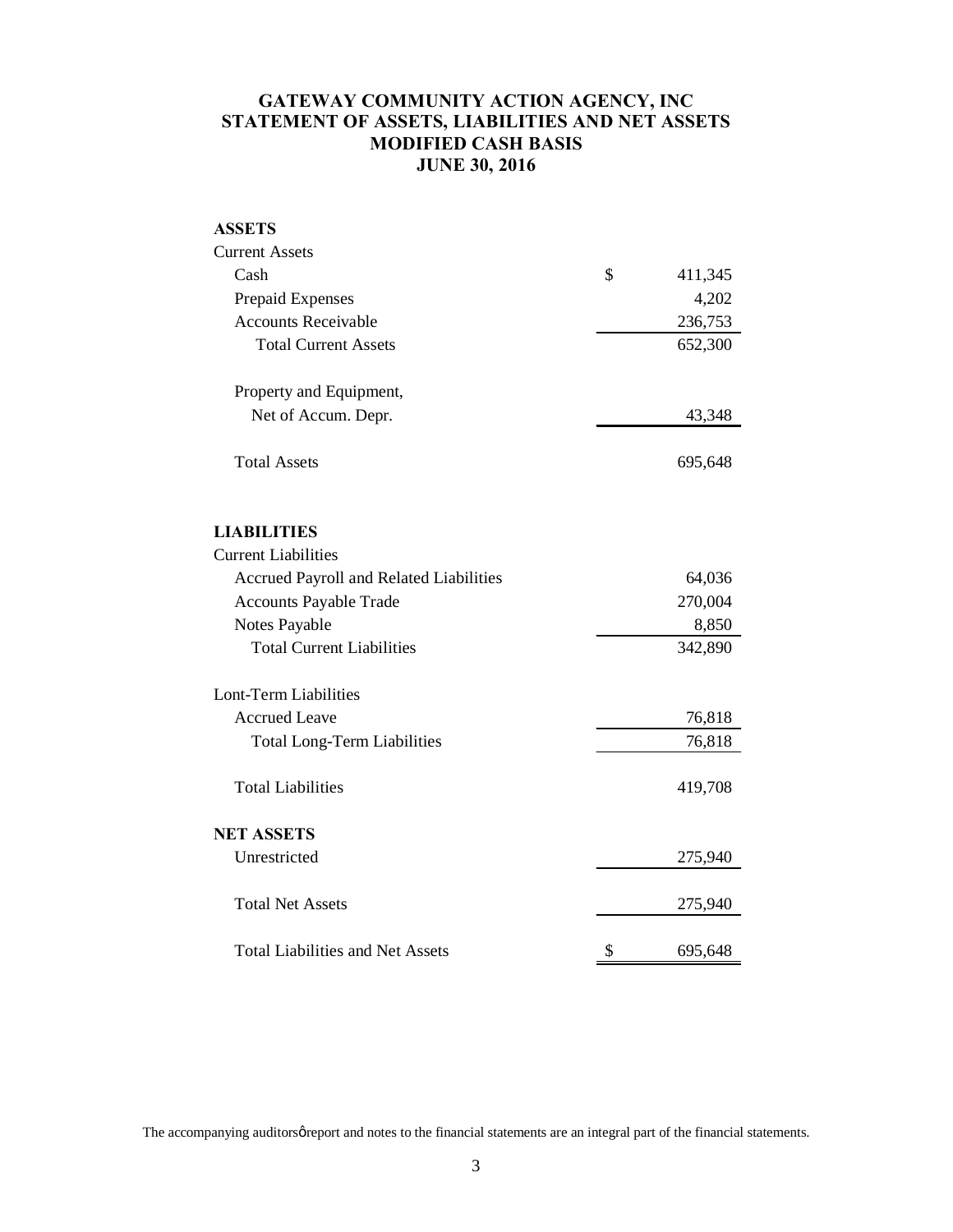### **GATEWAY COMMUNITY ACTION AGENCY, INC STATEMENT OF REVENUES, EXPENSES, AND CHANGES IN NET ASSETS MODIFIED CASH BASIS FOR THE YEAR ENDED JUNE 30, 2016**

|                                   |                 | Temporarily          | Permanently          |                 |
|-----------------------------------|-----------------|----------------------|----------------------|-----------------|
|                                   | Unrestricted    | Restricted           | Restricted           | Total           |
| SUPPORT AND REVENUES              |                 |                      |                      |                 |
| Support                           |                 |                      |                      |                 |
| Grants & Contracts                | \$<br>6,727,854 | \$                   | \$                   | \$<br>6,727,854 |
| In-Kind                           | 850,934         |                      |                      | 850,934         |
| <b>Total Support</b>              | 7,578,788       |                      |                      | 7,578,788       |
| Revenues                          |                 |                      |                      |                 |
| Program Income                    | 87,764          |                      |                      | 87,764          |
| Interest Income                   | 100             |                      |                      | 100             |
| Other                             | 69,747          |                      |                      | 69,747          |
| <b>Total Revenues</b>             | 157,611         |                      |                      | 157,611         |
| <b>Total Support and Revenues</b> | 7,736,399       |                      |                      | 7,736,399       |
| Expenses                          |                 |                      |                      |                 |
| <b>Direct Expenses</b>            |                 |                      |                      |                 |
| <b>Head Start</b>                 | 3,717,601       |                      |                      | 3,717,601       |
| Fatherhood                        | 811,475         |                      |                      | 811,475         |
| WIA - Adult                       | 437,348         |                      |                      | 437,348         |
| United Way-Vita                   | 4,221           |                      |                      | 4,221           |
| LiHeap                            | 1,065,549       |                      |                      | 1,065,549       |
| Weatherization                    | 165,370         |                      |                      | 165,370         |
| Weatherization - LiHeap           | 178,047         |                      |                      | 178,047         |
| Kynector                          | 149,520         |                      |                      | 149,520         |
| <b>CSBG</b>                       | 297,738         |                      |                      | 297,738         |
| Pentair                           | 4,416           |                      |                      | 4,416           |
| Child Care                        | 52,621          |                      |                      | 52,621          |
| <b>Emergency Fund</b>             | 11,678          |                      |                      | 11,678          |
| <b>TBRA</b>                       | 141,678         |                      |                      | 141,678         |
| Housing                           | 59,991          |                      |                      | 59,991          |
| <b>Public Transportation</b>      | 120,689         |                      |                      | 120,689         |
| <b>Healthy Marriage</b>           | 69,602          |                      |                      | 69,602          |
| <b>Agency General</b>             | 82,507          |                      |                      | 82,507          |
| <b>Total Direct Expenses</b>      | 7,370,051       |                      |                      | 7,370,051       |
| <b>Depreciation Expense</b>       | 3,374           |                      |                      | 3,374           |
| <b>Indirect Expenses</b>          | 324,357         |                      |                      | 324,357         |
| <b>Total Expenses</b>             | 7,697,782       |                      |                      | 7,697,782       |
| Change in Net Assets              | 38,617          |                      |                      | 38,617          |
| Net Assets at Beginning of Year   | 237,323         |                      |                      | 237,323         |
| Net Assets at End of Year         | \$<br>275,940   | $\$$<br>$\mathbf{0}$ | $\$$<br>$\mathbf{0}$ | \$<br>275,940   |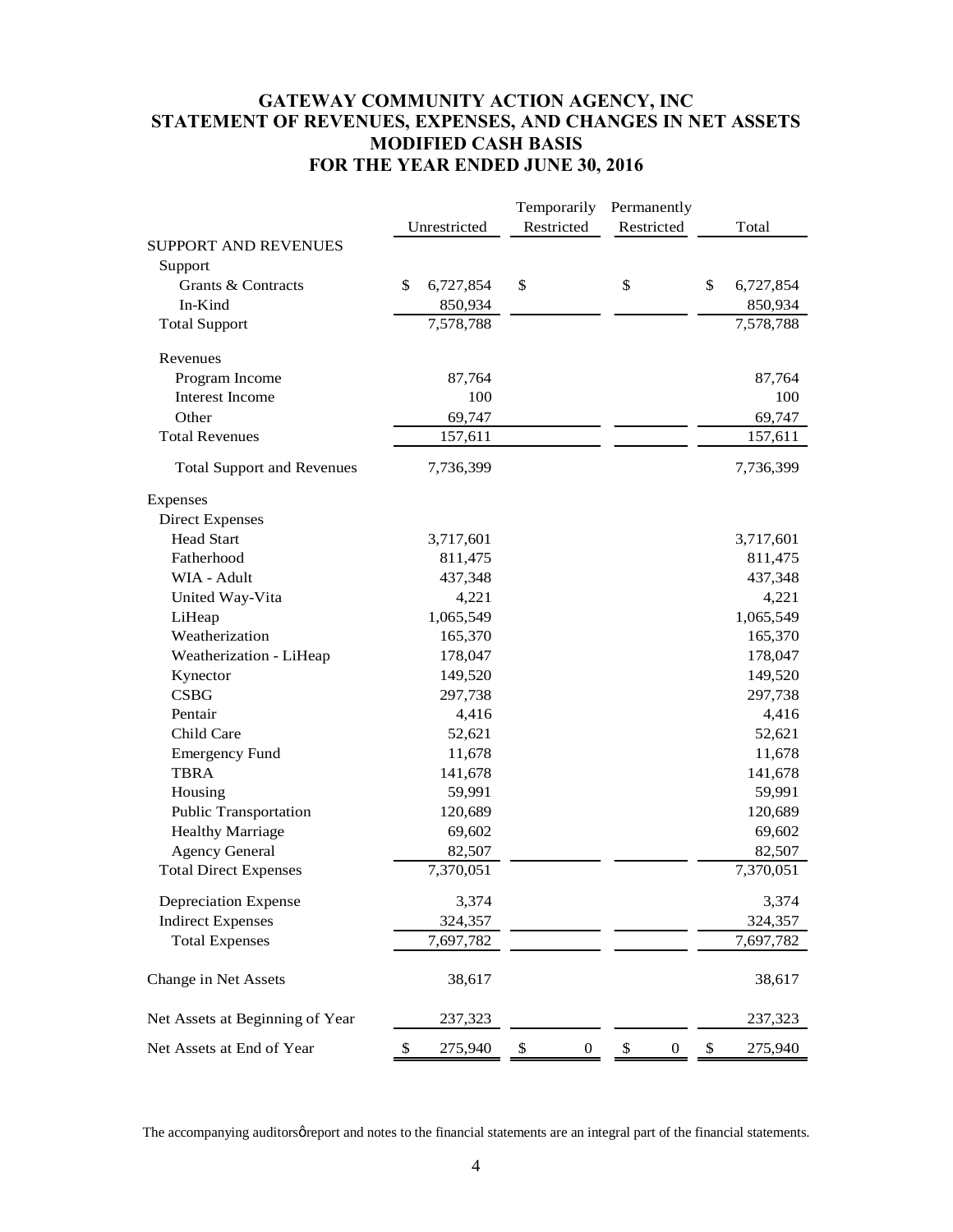### **GATEWAY COMMUNITY ACTION AGENCY, INC STATEMENT OF FUNCTIONAL EXPENSES – MODIFIED CASH BASIS FOR THE YEAR ENDED JUNE 30, 2016**

|                             |              |                |               |                 |               |                 | <b>LIHEAP</b>   |               |                 |                |             |               |                |
|-----------------------------|--------------|----------------|---------------|-----------------|---------------|-----------------|-----------------|---------------|-----------------|----------------|-------------|---------------|----------------|
|                             | <b>HEAD-</b> | <b>FATHER-</b> | <b>WIA</b>    | <b>UNITED</b>   |               | <b>WEATHER-</b> | <b>WEATHER-</b> |               |                 |                |             |               |                |
|                             | <b>START</b> | <b>HOOD</b>    | <b>ADULT</b>  | <b>WAY-VITA</b> | <b>LIHEAP</b> | <b>IZATION</b>  | <b>IZATION</b>  |               | <b>KYNECTOR</b> |                | <b>CSBG</b> |               | <b>PENTAIR</b> |
| <b>DIRECT EXPENSES</b>      |              |                |               |                 |               |                 |                 |               |                 |                |             |               |                |
| Salaries and Wages          | \$1,273,634  | \$249,795      | 144,797<br>\$ | \$<br>247       | \$<br>49,743  | \$<br>72,944    | \$<br>95,674    | \$            | 78,303          | $\mathbb{S}^-$ | 119,074     | $\frac{1}{2}$ | 240            |
| <b>Program Payments</b>     |              |                | 156,034       |                 |               |                 |                 |               |                 |                |             |               |                |
| Payroll Fringe              | 645,843      | 113,855        | 69,617        | 123             | 28,755        | 46,652          | 32,935          |               | 42,781          |                | 58,176      |               | 89             |
| <b>Subcontract Services</b> | 124,305      | 294,673        |               |                 |               |                 |                 |               |                 |                |             |               |                |
| <b>Emergency Assistance</b> |              |                |               | 3,351           | 980,092       |                 |                 |               |                 |                |             |               |                |
| Maintenance/Equip.          | 201,397      |                |               |                 |               |                 |                 |               |                 |                | 1,773       |               |                |
| Food Costs                  | 221,848      |                |               |                 |               |                 |                 |               |                 |                |             |               |                |
| Insurance                   | 50,610       | 15,780         | 8,759         |                 |               |                 | 3,069           |               | 2,953           |                | 4,766       |               |                |
| Space and Utilities         | 89,982       | 20,249         | 21,428        |                 |               | 2,243           | 3,518           |               | 14,329          |                | 23,288      |               |                |
| Office Supplies             | 48,511       | 33,768         | 24,066        | 393             | 5,214         | (3,218)         | (83)            |               | 4,110           |                | 6,583       |               |                |
| Other Expenses              | 78,598       | 9,998          | 3,853         |                 | 1,057         | 1,943           | 1,401           |               | 1,835           |                | 4,978       |               | 4,043          |
| Postage                     | 3,699        | 477            | 622           |                 | 410           | 97              | 253             |               | 140             |                | 1,193       |               |                |
| <b>Program Supplies</b>     | 46,670       | 9,833          |               |                 |               | 40,309          | 35,123          |               |                 |                | 7,181       |               |                |
| Training                    | 48,619       | 30,429         |               |                 |               | 1,238           | 600             |               |                 |                | 2,029       |               |                |
| Telephone                   | 25,344       | 6,504          | 2,935         |                 |               | 1,373           | 1,584           |               | 2,824           |                | 10,156      |               |                |
| Transportation              | 100,314      |                |               |                 |               | 1,789           | 3,973           |               |                 |                |             |               |                |
| Travel                      | 10,816       | 7,049          | 5,237         | 107             | 278           |                 |                 |               | 2,245           |                | 1,180       |               | 44             |
| Depreciation                |              |                |               |                 |               |                 |                 |               |                 |                |             |               |                |
| Medical                     | 10,798       |                |               |                 |               |                 |                 |               |                 |                |             |               |                |
| In-Kind                     | 736,613      | 19,065         |               |                 |               |                 |                 |               |                 |                | 57,361      |               |                |
| <b>TOTAL DIRECT</b>         |              |                |               |                 |               |                 |                 |               |                 |                |             |               |                |
| <b>Expenses</b>             | 3,717,601    | 811,475        | 437,348       | 4,221           | 1,065,549     | 165,370         | 178,047         |               | 149,520         |                | 297,738     |               | 4,416          |
| <b>INDIRECT</b>             |              |                |               |                 |               |                 |                 |               |                 |                |             |               |                |
| <b>Expenses</b>             | 203,460      | 39,967         | 27,665        | 36              | 7,959         | 11,671          | 15,308          |               | 12,528          |                | 19,052      |               | $38\,$         |
| <b>TOTAL Expenses</b>       | \$3,921,061  | \$851,442      | 465,013<br>\$ | \$<br>4,257     | \$1,073,508   | \$<br>177,041   | \$<br>193,355   | <sup>\$</sup> | 162,048         |                | \$ 316,790  | \$            | 4,454          |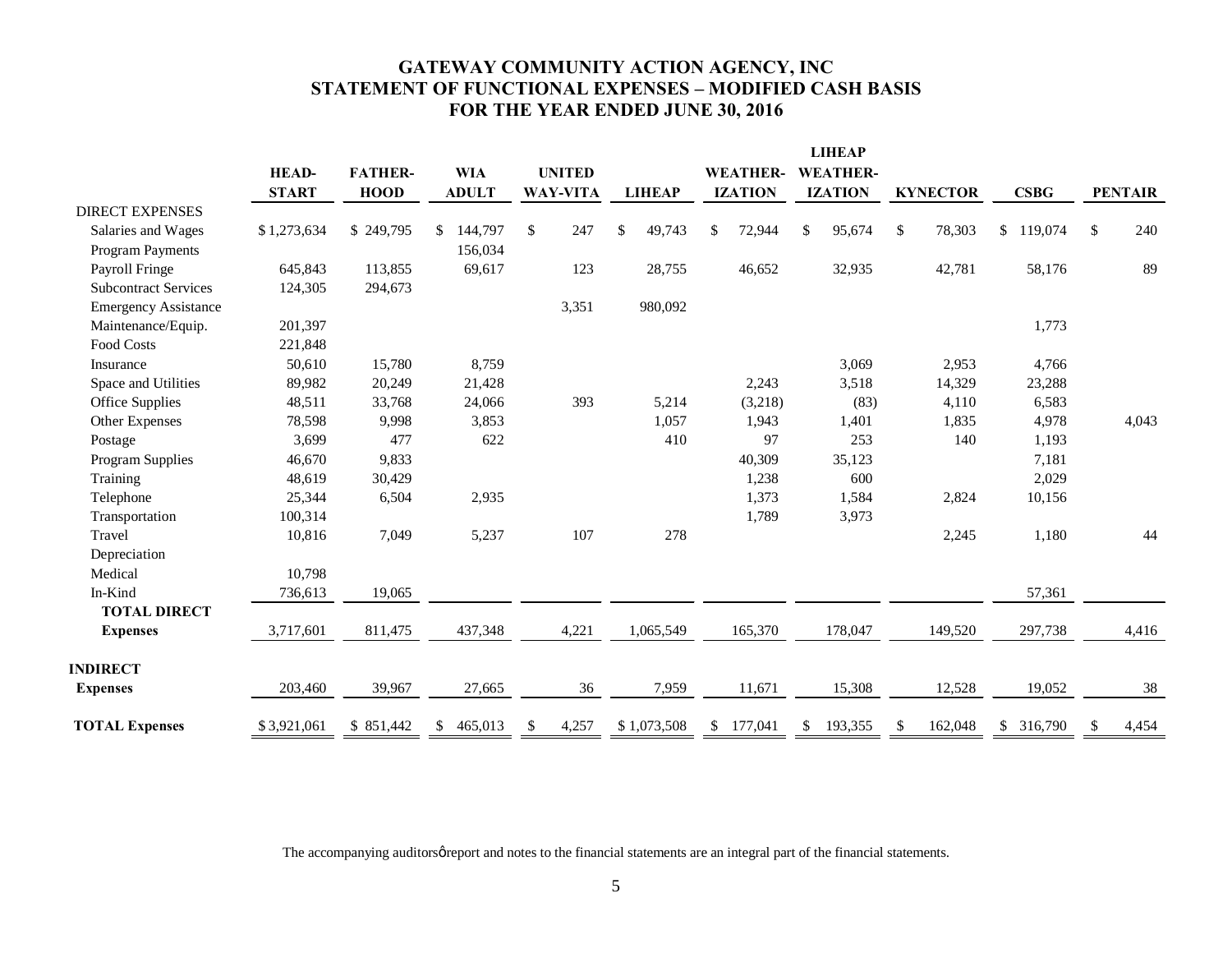### **GATEWAY COMMUNITY ACTION AGENCY, INC STATEMENT OF FUNCTIONAL EXPENSES – MODIFIED CASH BASIS FOR THE YEAR ENDED JUNE 30, 2016**

|                             | <b>CHILD</b><br><b>DAYCARE</b> |                           | <b>EMERGENCY</b><br><b>FUND</b> | <b>TBRA</b> |              | <b>HOUSING</b> | <b>PUBLIC</b><br><b>TRANSPORT</b> |               | <b>HEALTHY</b><br><b>MARRIAGE</b> | <b>INDIRECT</b><br><b>COST</b> |              | <b>AGENCY</b><br><b>GENERAL</b> | <b>TOTAL</b><br>(MEMORANDUM<br><b>ONLY</b> ) |
|-----------------------------|--------------------------------|---------------------------|---------------------------------|-------------|--------------|----------------|-----------------------------------|---------------|-----------------------------------|--------------------------------|--------------|---------------------------------|----------------------------------------------|
| <b>DIRECT EXPENSES</b>      |                                |                           |                                 |             |              |                |                                   |               |                                   |                                |              |                                 |                                              |
| Salaries and Wages          | \$<br>32,285                   | $\boldsymbol{\mathsf{S}}$ |                                 | \$<br>7,810 | $\mathbb{S}$ | 20,295         | \$<br>22,117                      | $\frac{1}{2}$ | 30,794                            | \$<br>194,422                  | $\mathbb{S}$ | 5,540                           | \$<br>2,397,714                              |
| <b>Program Payments</b>     |                                |                           |                                 | 129,028     |              |                |                                   |               |                                   |                                |              |                                 | 285,062                                      |
| Payroll Fringe              | 15,049                         |                           |                                 | 3,323       |              | 11,231         | 9,566                             |               | 13,572                            | 81,612                         |              | 1,829                           | 1,175,008                                    |
| <b>Subcontract Services</b> |                                |                           |                                 |             |              |                |                                   |               |                                   |                                |              | 10,035                          | 429,013                                      |
| <b>Emergency Assistance</b> |                                |                           | 11,678                          |             |              |                |                                   |               |                                   |                                |              |                                 | 995,121                                      |
| Maintenance/Equip.          | 28                             |                           |                                 |             |              |                | 45,127                            |               | 72                                | 3,489                          |              | 3,609                           | 255,495                                      |
| Food Costs                  | 702                            |                           |                                 |             |              |                |                                   |               |                                   |                                |              |                                 | 222,550                                      |
| Insurance                   |                                |                           |                                 |             |              |                | 394                               |               | 4,444                             |                                |              |                                 | 90,775                                       |
| Space and Utilities         | 25                             |                           |                                 |             |              | 1,471          |                                   |               | 2,116                             |                                |              | 33,000                          | 211,649                                      |
| Office Supplies             | 175                            |                           |                                 | 473         |              | 5,557          | 3,262                             |               | 7,546                             | 10,354                         |              | 4,961                           | 151,672                                      |
| Other Expenses              | 1,730                          |                           |                                 | 517         |              | 3,276          | 1,930                             |               | 1,588                             | 7,519                          |              | 19,572                          | 143,838                                      |
| Postage                     |                                |                           |                                 | 362         |              | 667            | 249                               |               | 167                               | 1,341                          |              | 250                             | 9,927                                        |
| <b>Program Supplies</b>     | 2,594                          |                           |                                 |             |              |                |                                   |               | 778                               |                                |              |                                 | 142,488                                      |
| Training                    |                                |                           |                                 |             |              | 15,761         | 550                               |               | 1,072                             | 17,738                         |              | 4,243                           | 122,279                                      |
| Telephone                   | 6                              |                           |                                 | 12          |              | 680            | 777                               |               | 697                               | 4,751                          |              | (584)                           | 57,059                                       |
| Transportation              | 27                             |                           |                                 |             |              |                | 3,975                             |               |                                   | 1,685                          |              |                                 | 111,763                                      |
| Travel                      |                                |                           |                                 | 153         |              | 1,053          | 312                               |               | 1,116                             | 1,446                          |              | 52                              | 31,088                                       |
| Depreciation                |                                |                           |                                 |             |              |                |                                   |               |                                   | 3,374                          |              |                                 | 3,374                                        |
| Medical                     |                                |                           |                                 |             |              |                |                                   |               |                                   |                                |              |                                 | 10,798                                       |
| In-Kind                     |                                |                           |                                 |             |              |                | 32,430                            |               | 5,640                             |                                |              |                                 | 851,109                                      |
| <b>TOTAL DIRECT</b>         |                                |                           |                                 |             |              |                |                                   |               |                                   |                                |              |                                 |                                              |
| <b>Expenses</b>             | 52,621                         |                           | 11,678                          | 141,678     |              | 59,991         | 120,689                           |               | 69,602                            | 327,731                        |              | 82,507                          | 7,697,782                                    |
| <b>INDIRECT</b>             |                                |                           |                                 |             |              |                |                                   |               |                                   |                                |              |                                 |                                              |
| <b>Expenses</b>             | 5,487                          |                           |                                 | 1,250       |              | 3,247          | 3,539                             |               | 4,872                             | (356, 965)                     |              | 886                             | $\mathbf{0}$                                 |
| <b>TOTAL Expenses</b>       | \$<br>58,108                   | \$                        | 11,678                          | \$142,928   | \$           | 63,238         | \$<br>124,228                     | \$            | 74,474                            | \$<br>(29, 234)                | \$           | 83,393                          | \$<br>7,697,782                              |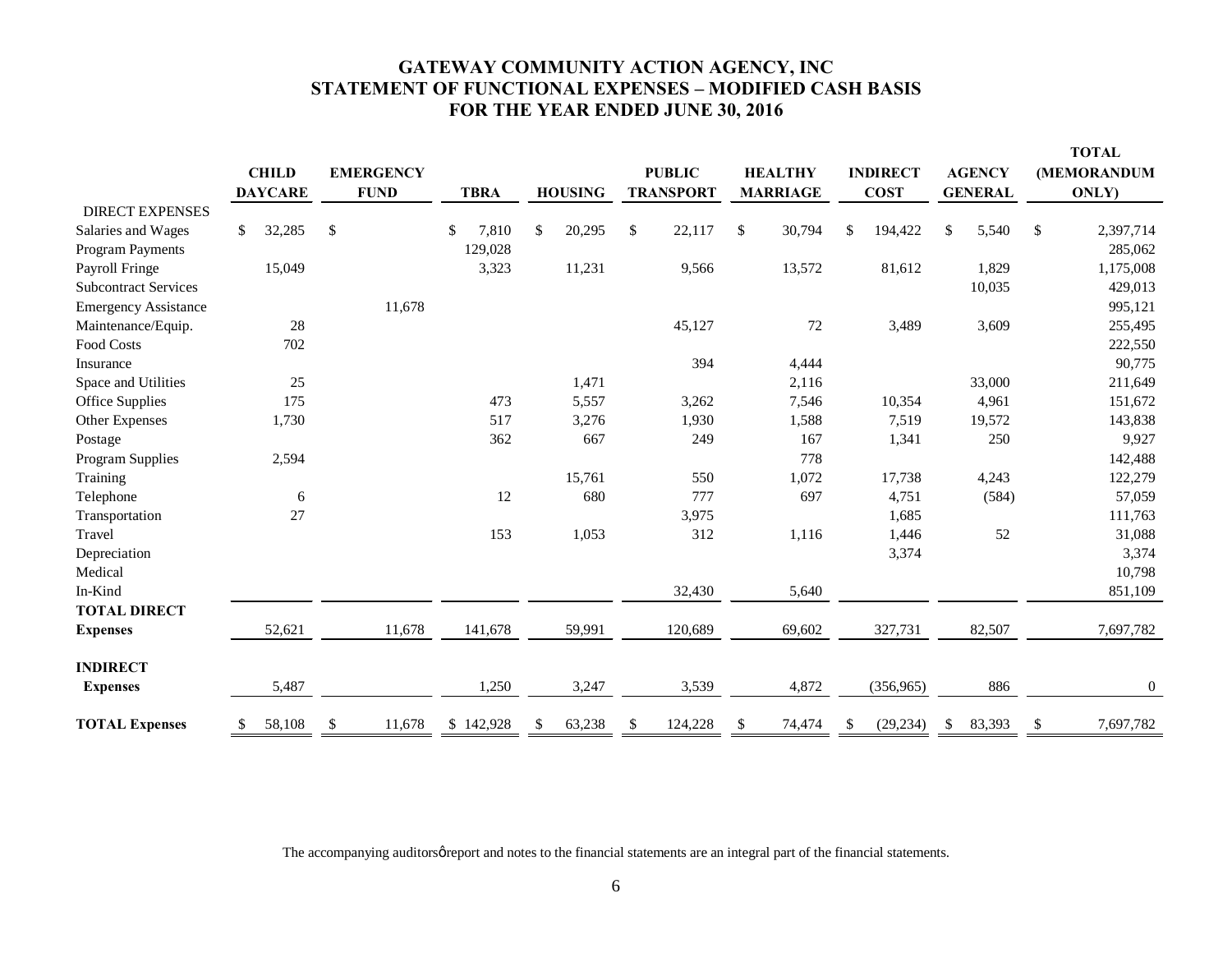### **GATEWAY COMMUNITY ACTION AGENCY, INC STATEMENT OF CASH FLOWS MODIFIED CASH BASIS FOR THE YEAR ENDED JUNE 30, 2016**

| <b>OPERATING ACTIVITIES</b>                       |                        |
|---------------------------------------------------|------------------------|
| Change in Net Assets                              | \$<br>38,617           |
| Adjustments to Reconcile Change in Net Assets to  |                        |
| Net Cash Provided/(Used) by Operating Activities: |                        |
| Changes in Assets and Liabilities:                |                        |
| Depreciation                                      | 3,374                  |
| Increase in Accounts Receiveable                  | (79, 221)              |
| Decrease in Prepaid Expenses                      | 82                     |
| Increase in Accrued Leave                         | 2,970                  |
| Decrease in Accounts Payable                      | 167,386                |
| Decrease in Accrued Expenses                      | (859)                  |
| NET CASH PROVIDED/(USED) BY OPERATING ACTIVITIES  | 132,349                |
| Net Cash Provided/(Used) by Financing Activities: |                        |
| Purchase of Fixed Assets; Net of Related Debt     | (57, 913)              |
| <b>NET INCREASE IN CASH</b>                       | 74,436                 |
| <b>CASH</b> - Beginning of Year                   | 336,909                |
| <b>CASH</b> - End of Year                         |                        |
|                                                   | 411,345                |
| <b>SUPPLEMENTAL DATA</b>                          |                        |
| <b>Interest Paid</b>                              | \$<br>2,791            |
| <b>Taxes Paid</b>                                 | \$<br>$\boldsymbol{0}$ |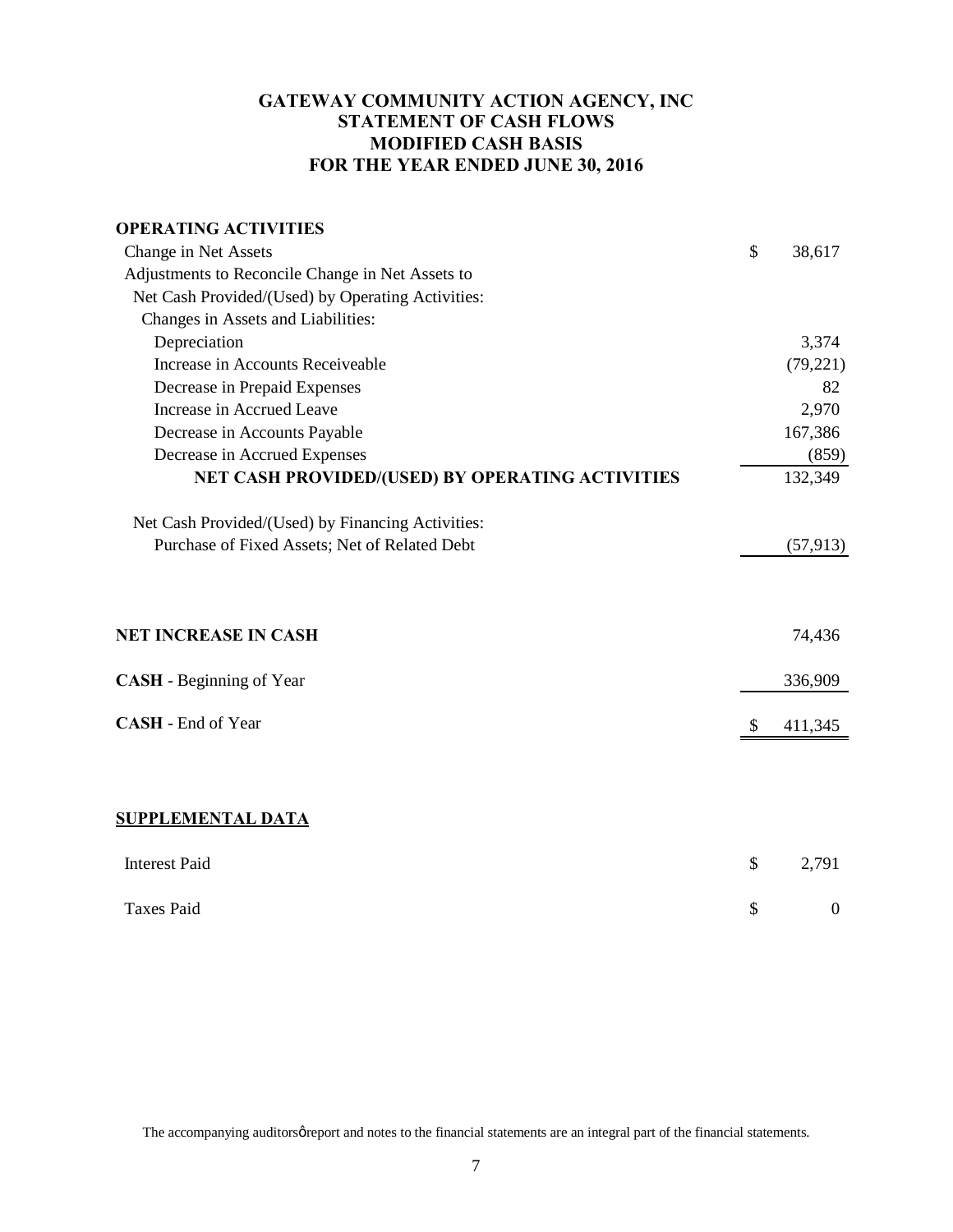### **Note A: Summary of Significant Accounting Policies**

This summary of significant accounting policies of Gateway Community Action Agency, Inc. (GCAA) is presented to assist in understanding the financial statements. The financial statements and notes are representations of GCAA $\alpha$  management, who are responsible for their integrity and objectivity.

### Organization and Business Activity

Gateway Community Action Agency, Inc. is a private non-profit organization under the IRS Code Section  $501(C)(3)$ . The nature and purpose of the Organization is to administer state and federal programs aimed at identifying, relieving and eliminating the causes of poverty in the Kentucky counties of Montgomery, Bath, Menifee, Rowan and Morgan.

GCAA rents unused office space to other nonprofit agencies and businesses in order to help offset its own rent expense. Rent received was \$34,916 for the year ended June 30, 2016.

#### Basis of Accounting

The accompanying financial statements have been prepared on the modified cash basis of accounting prescribed and permitted by the various federal, state and other non-profit funding agencies. This includes the accrual method for the reporting of revenues and expenditures. The major difference between this method and generally accepted accounting principles is that the cost of property, equipment and inventories is not included in the combined statement of assets, liabilities and net assets for any grant program, but is included in expenditures during the period in which the assets are acquired. The Indirect Cost fund, however, does include the cost of property and equipment in its statement of net assets, liabilities and net assets and depreciation is recognized in expenditures.

Cost principles used by GCAA generally fall under the Office of Management and Budget $\alpha$  Circular A-122 Cost Principles For Non-Profit Organizations, but additional regulations may be used as required by the individual program and its grant or contract requirements.

### Functional Expenses

Expenses have been classified by specific functions where ascertainable. Those expenses, which cannot be specifically identified by function type, have been allocated to functions based upon management of best estimate of usage.

#### Advertising

GCAA expenses advertising costs as incurred.

#### Basis of Presentation

Financial statement presentation follows the recommendations of the Financial Accounting Standards Board in its Accounting Standards Codification 958 (formerly SFAS No. 117), *Financial Statements of Not-for-Profit Organizations*. Under ASC 958 (formerly SFAS No. 117), GCAA is required to report information regarding its financial position and activities according to three classes of net assets: unrestricted net assets, temporarily restricted net assets, and permanently restricted net assets, if any.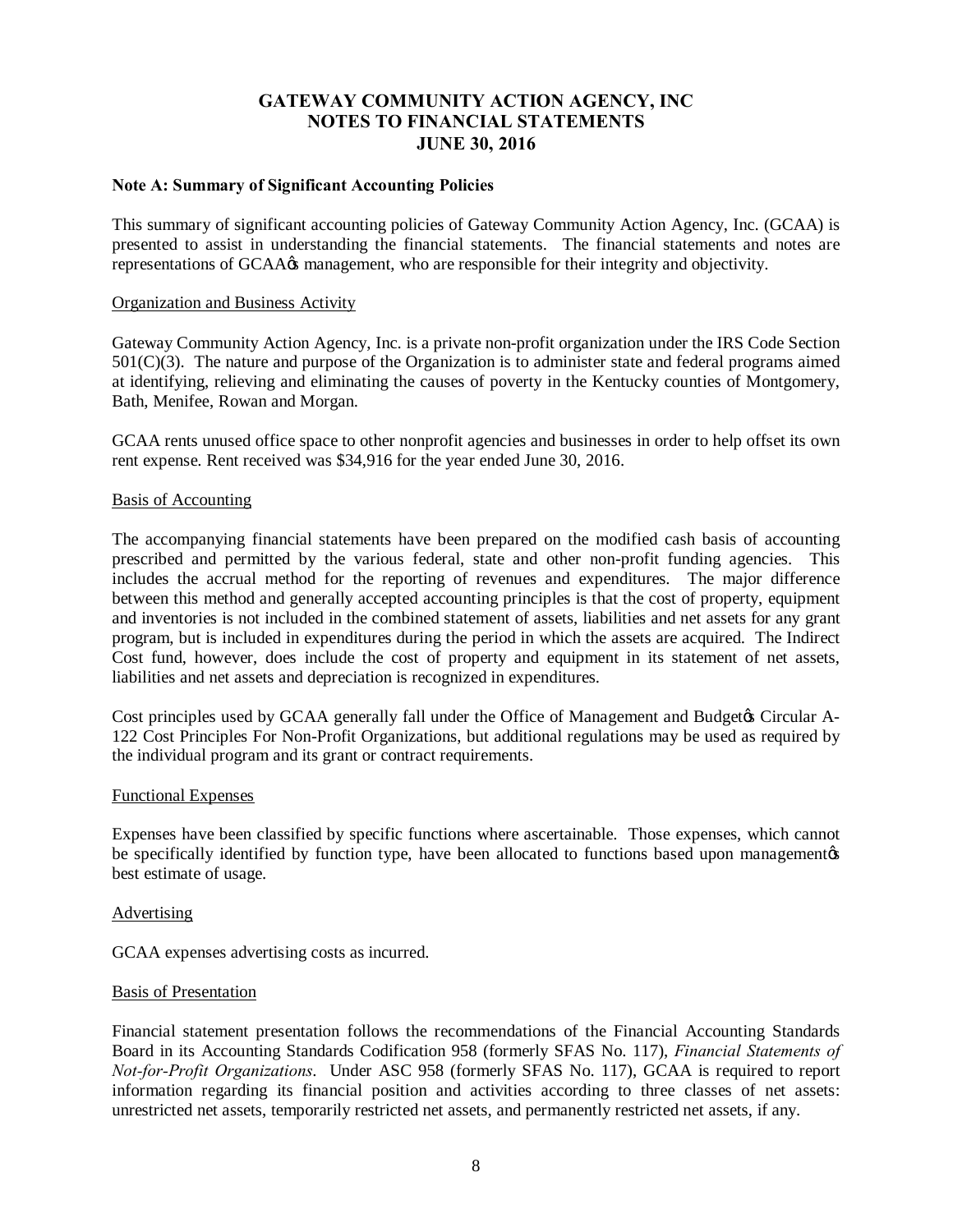### **Note A: Summary of Significant Accounting Policies (Continued)**

#### Unrestricted Net Assets

Unrestricted, undesignated net assets are available for the various programs and administration of the Fund.

#### Cash and Cash Equivalents

Cash and cash equivalents include all monies in banks and highly liquid investments with original maturity dates of less than three months.

#### Accounts Receivable

Accounts receivable represent grant and contract receivables that management considers to be fully collectable; accordingly, no allowance for doubtful accounts is required.

#### Contractual and Grant Accounting

Gateway Community Action Agency, Inc. is the administrator for a number of federally funded programs. Separate records of program revenues and expenditures are maintained by the agency to account for the operation of each program to insure the observance of limitations and restrictions placed on the use of resources.

#### Expendable Restricted Resources

Operating funds restricted by the donor, grantor, or other outside party for particular operating purposes are deemed to be earned and reported as revenues in accordance with the contract or grant terms.

#### Indirect Costs

GCAA incurs administrative costs that are not directly related to any specific reporting area, which are accumulated in the indirect costs fund. Program funds are charged in accordance with GCAA $\alpha$  cost allocation plan as approved by GCAA $\alpha$  cognizant agency, the U.S. Department of Health and Human Services, and within budget and contract restrictions of each program, or as a direct reimbursement where required by the program ts budget. GCAA operated the year ended June 30, 2016, under a predetermined indirect rate of 16.00% of direct salaries and wages. This rate was set February 26, 2016 and is effective until amended. The indirect cost rate charged to each program is the rate in effect when the contract is awarded. In our opinion, GCAA was in compliance with indirect cost requirements.

#### Fund Raising

Fund Raising income was \$1,457. There were no related expenses.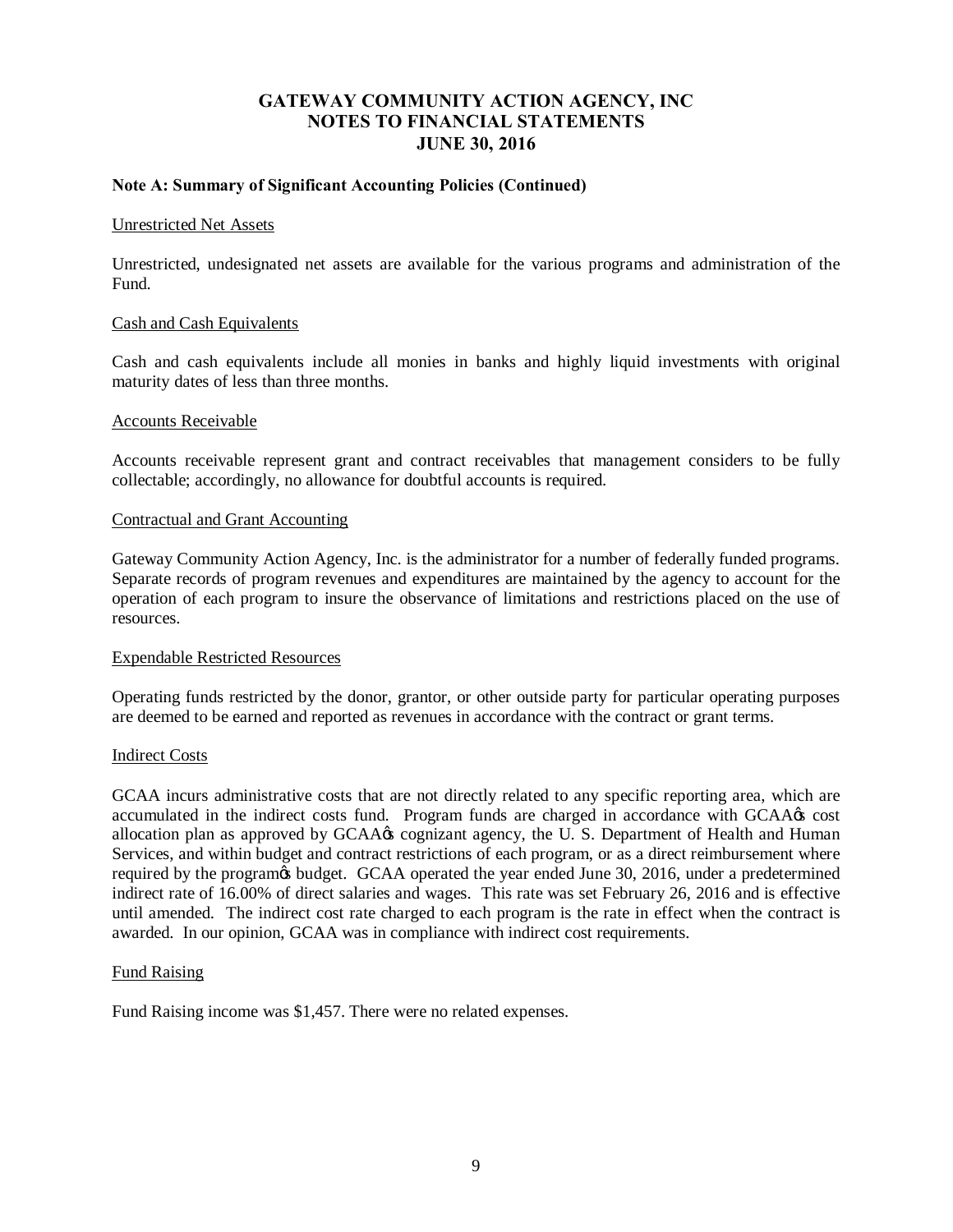### **Note A: Summary of Significant Accounting Policies (Continued)**

#### Non-Grant Revenues

All non-grant revenues, such as program income and local contributions including in-kind contributions, are recorded when received by the program that generates the revenue. Amounts of in-kind contributions are recorded by using the estimated fair market value and include space and donated supplies. In-kind contributions for the year ended June 30, 2016 totaled \$850,934.

#### Reporting Entity

The criteria used to determine the scope of the reporting entity and its component units are oversight responsibility including selection of the governing authority, designation of management and ability to significantly influence operations; accountability for fiscal matters including budgetary authority, surplus/deficits, responsibility for debt, fiscal management and revenue characteristics; scope of public service; and any special financing relationships. Based on the above criteria, it is determined that the reporting entity, Gateway Community Action Agency, Inc., serves as the oversight unit and has no component units.

#### Use of Estimates

The preparation of financial statements in conformity with the modified cash basis of accounting requires management to make estimates and assumptions that affect certain reported amounts and disclosures. Accordingly, actual results could differ from those estimates.

#### Income Taxes

GCAA is a nonprofit organization as described in Section 501 (c)(3) of the Internal Revenue Code and is exempt from federal and state income taxes. Income generated by activities that would be considered unrelated to GCAA $\circ$  mission would be subject to tax. Net unrelated business loss of \$809 has been reported for the year ended June 30, 2016.

The Organization has analyzed its tax positions taken for filings with the Internal Revenue. It believes that its tax filing positions will be sustained upon examination and does not anticipate any adjustments that would result in a material adverse effect on its financial condition, results of operations, or cash flows. The Organization tederal income tax returns are subject to examination by federal, state and local taxing authorities, generally for three years after they are filed.

#### Property and Equipment

Property and equipment in the Indirect Cost fund are carried at cost, less accumulated depreciation. It is the policy of GCAA to capitalize property and equipment within the Indirect Cost fund that have a unit cost of \$5,000 or more and a useful life of more than two years.

Depreciation and amortization are provided using the straight-line method for financial reporting purposes at rates based on estimated useful lives set forth below.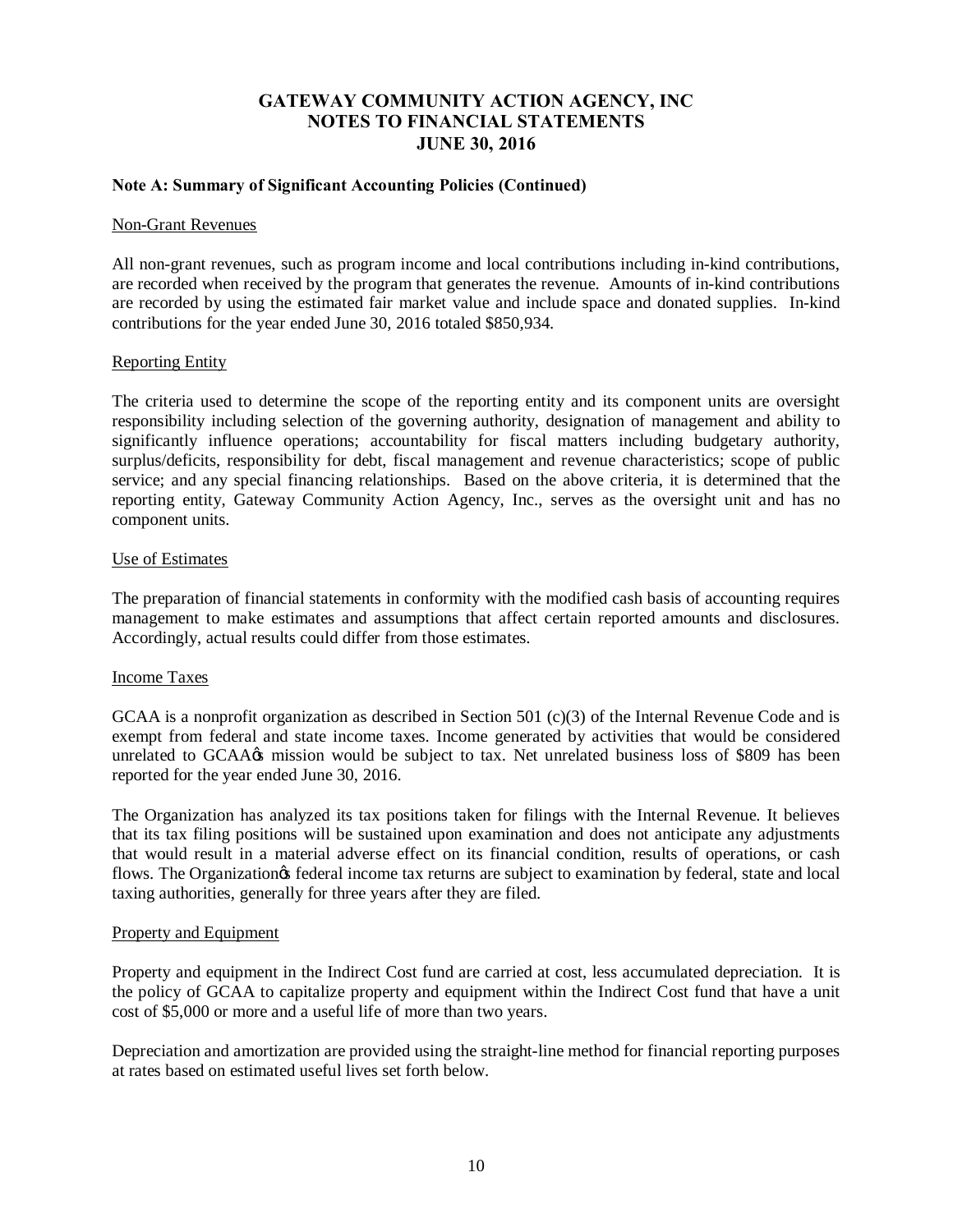#### **Note A: Summary of Significant Accounting Policies (Continued)**

Property and Equipment (Continued)

|                 | Life in |
|-----------------|---------|
| Category        | Years   |
| <b>Vehicles</b> | $5 - 7$ |

Property and equipment purchased with grantor funds are reported as an expense in the appropriate fund. Such assets are considered property of the granting agency and must be returned to them or disposed of in accordance with grant requirements.

#### **Note B: Commitments**

GCAA had two programs at an interim stage at June 30, 2016. Those programs and their program end dates are as follows:

| Head Start | August 31, 2016    |
|------------|--------------------|
| Fatherhood | September 29, 2016 |

### **Note C: Future Funding**

Funding for GCAA $\alpha$  grant funds are provided by federal, state and local government agencies and other non-profit organizations. These funds are to be used for designated purposes only. If, based upon the grantor<sub>of</sub> review, the funds are considered not to have been used for the intended purpose, the grantor may request a refund of monies advanced, or refuse to reimburse GCAA for its disbursements. The amount of such future refunds and unreimbursed disbursements, if any, is not expected to be significant. Continuation of GCAA $\circ$  grant programs is predicated upon the grantor $\circ$  satisfaction that the funds provided are being spent as intended and the grantor intent to continue the programs. Contracts currently in operation expire August 31, 2016, September 29, 2016, and June 30, 2017.

#### **Note D: Retirement Plan**

GCAA has elected to participate in the County Employees Retirement System (CERS), pursuant to KRS 78.530 administered by the Board of Trustees of the Kentucky Retirement Systems. The County Employees Retirement System of Kentucky is a cost-sharing multi-employer defined benefit pension plan, which covers substantially all regular non-certified, full-time employees of each county and school board, and any additional eligible local agencies electing to participate in the System and provides for retirement, disability and death benefits to plan members. Retirement benefits may be extended to beneficiaries of the plan members under certain circumstances. Benefit contributions and provisions are established by statute. The risks of participating in these multi-employer plans are different from singleemployer plans in the following aspects: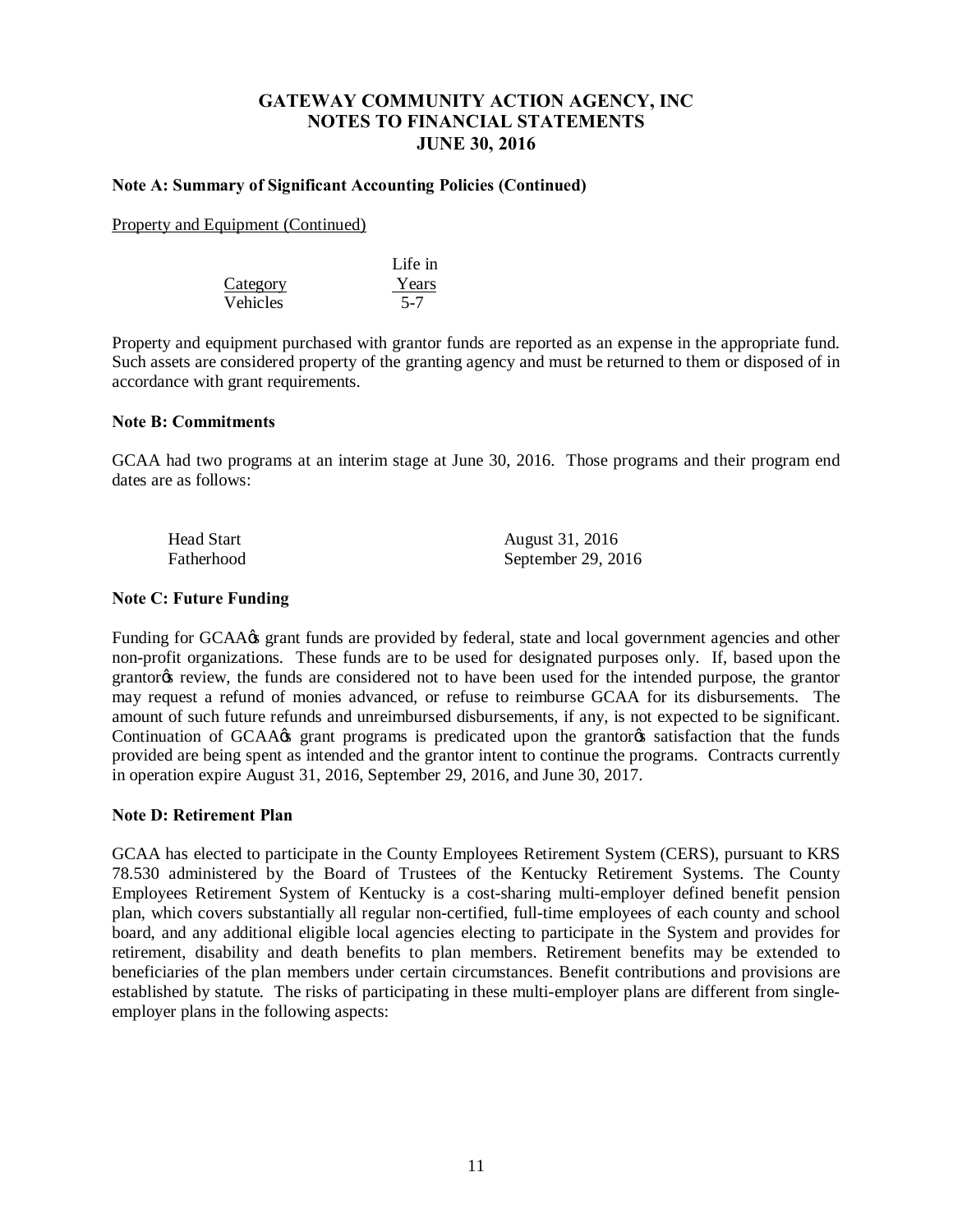### **Note D: Retirement Plan (Continued)**

- 1. Assets contributed to the multi-employer plans by one employer may be used to provide benefits to employees of other participating employers.
- 2. If a participating employer stops contributing to the plan, the unfunded obligations of the plan may be borne by the remaining participating employers.
- 3. If the Organization chooses to stop participating in its multi-employer plan, it may be required to pay those plans an amount based on the unfunded status of the plan, referred to as a withdrawal liability. At this time, the Organization has not established any liabilities because withdrawal from this plan is not probable.

The Plangs Employer Identification Number is 61-1431278.

Nonhazardous employees are required to contribute 5 percent of their salary to the plan. Nonhazardous employees who begin participation on or after September 1, 2008 are required to contribute 6 percent of their salary to be allocated as follows: 5% will go to the member  $\alpha$  account and 1% will go to the KRS insurance fund. GCAA $\alpha$  contribution rate for the year ended June 30, 2016 was 17.06 percent.

In accordance with Senate Bill 2, signed by the Governor on April 4, 2013, plan members who began participating on, or after, January 1, 2014, were required to contribute to the Cash Balance Plan. The Cash Balance Plan is known as a hybrid plan because it has characteristics of both a defined benefit plan and a defined contribution plan. Members in the plan contribute a set percentage of their salary each month to their own account. Members contribute 5% (nonhazardous) and 8% (hazardous) of their annual creditable compensation and 1% to the health insurance fund which is not credited to the member ts account and is not refundable. The employer contribution rate is set annually by the Board based on an actuarial valuation. The employer contributes a set percentage of the member ts salary. Each month, when employer contributions are received, an employer pay credit is deposited to the member t account. A member account is credited with a 4% (nonhazardous) and 7.5% (hazardous) employer pay credit. The employer pay credit represents a portion of the employer contribution.

GCAA $\alpha$  contribution for FY 2016 was \$398,182 and FY 2015 was \$368,579. There are no funding improvement, or rehabilitation plans, surcharges or collective bargaining agreements. There have been no significant changes that affect the comparability of the 2016 and 2015 contributions. All required contributions were paid at year end or within thirty (30) days thereafter.

Vesting in a retirement benefit begins immediately upon entry into the System. The participant has a fully vested interest after the completion of sixty months of service, twelve of which are current service. At a minimum, terminated employees are refunded their contributions with credited interest at 3% compounded annually through June 30, 1981, 6% thereafter through June 30, 1986 and 4% thereafter. All required contributions were paid at year end or within thirty (30) days thereafter. The percentage of GCAA $\alpha$  contribution to total employers contribution in the CERS for the year ended June 30, 2015 is .08653% and GCAA (sportion of the net pension liability is \$3,720,541.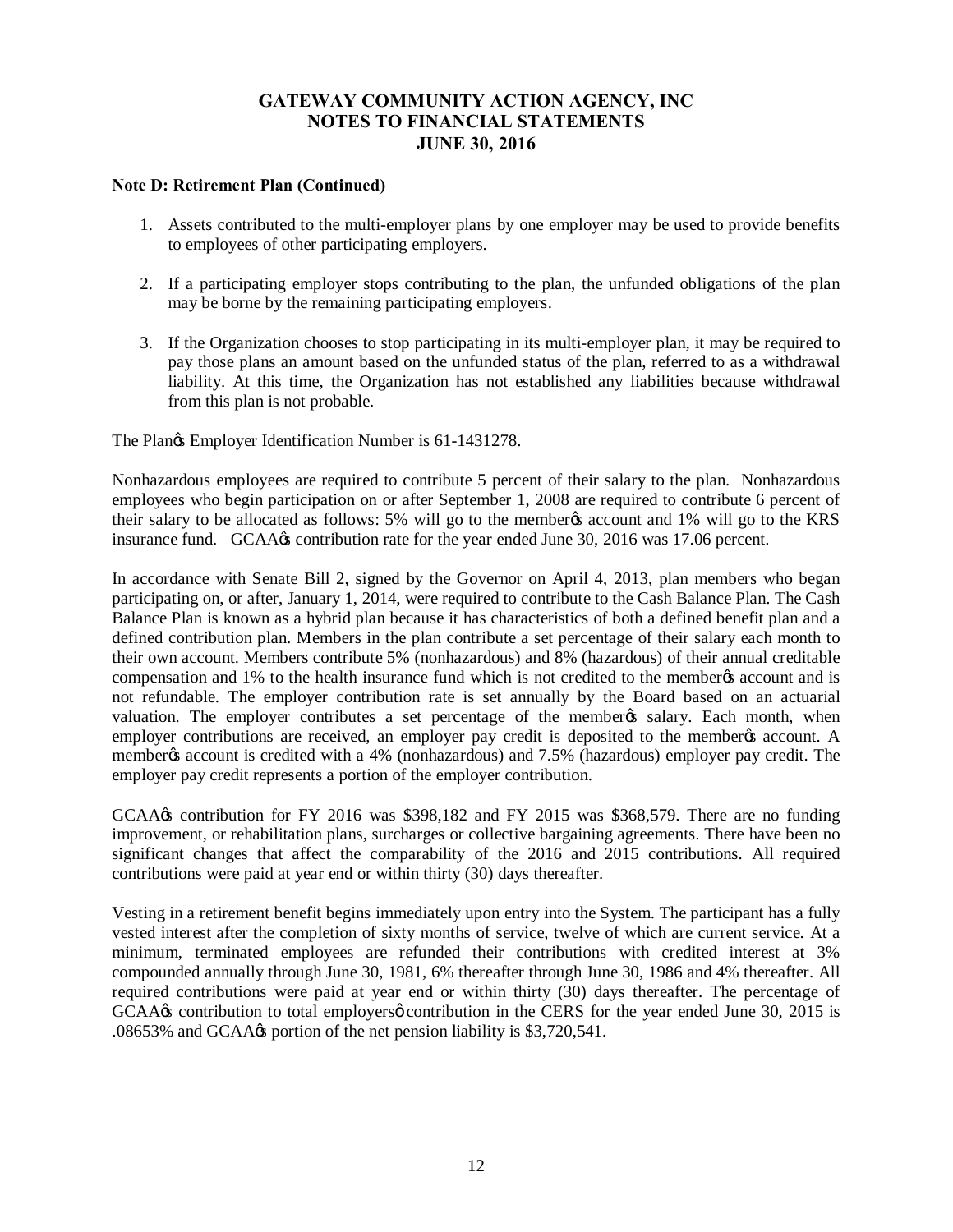### **Note D: Retirement Plan (Continued)**

The amount shown below as õactuarial accrued liability is a standardized disclosure measure of the present value of pension benefits, adjusted for the effects of projected salary increases estimated to be payable in the future as a result of employee service to date. The measure is the actuarial present value of credited projected benefits and is intended to help users assess the System of funding status on a goingconcern basis, assess progress made in accumulating sufficient assets to pay benefits when due, and make comparisons among public employee retirement systems (PERS). The measure is independent of the actuarial funding method used to determine contributions to the System.

The CERS total actuarial liability (hazardous and nonhazardous) was \$14,353,632,968 as of June 30, 2015, which is the latest information available. The total Fiduciary Net Position of the plan as of June 30, 2015 is \$8,579,001,523, therefore, the plan was 59.35% funded as of June 30, 2015.

The Organization is providing less than 5% of the total contributions to the plan.

Form 5500 is not required for this plan.

Historical trend information showing the CERSø progress in accumulating sufficient assets to pay benefits when due is present in the Kentucky Retirement Systemsø annual financial report. This report may be obtained by writing the Kentucky Retirement System, 1260 Louisville Road, Frankfort, KY 40601-6124, or by telephone at (502) 564-4646.

### **Note E: Cash Deposits With Financial Institutions**

GCAA maintains its deposits with a financial institution insured by the Federal Deposit Insurance Corporation (FDIC). As allowed by law, GCAA requests the depository bank to pledge securities along with FDIC insurance at least equal to the amount on deposit. As of June 30, 2016, the bank balance was fully insured up to \$250,000 by FDIC and collateralized by securities held by a third party in GCAA $\alpha$ name.

### **Note F: Fixed Assets**

The following is a summary of fixed assets included in the Indirect Cost fund at June 30, 2016.

| Vehicles                       | \$ 77,066 |
|--------------------------------|-----------|
| Less: Accumulated depreciation | 33,718    |
| Property and equipment, net    | \$43,348  |

### **Note G: Operating Leases**

GCAA leases various space and facilities under annual renewable operating leases ending on June 30. Leases entered into for greater than one year are cancelable with notice by either party. Rent payments are due monthly and GCAA is responsible for the liability and property insurance coverage.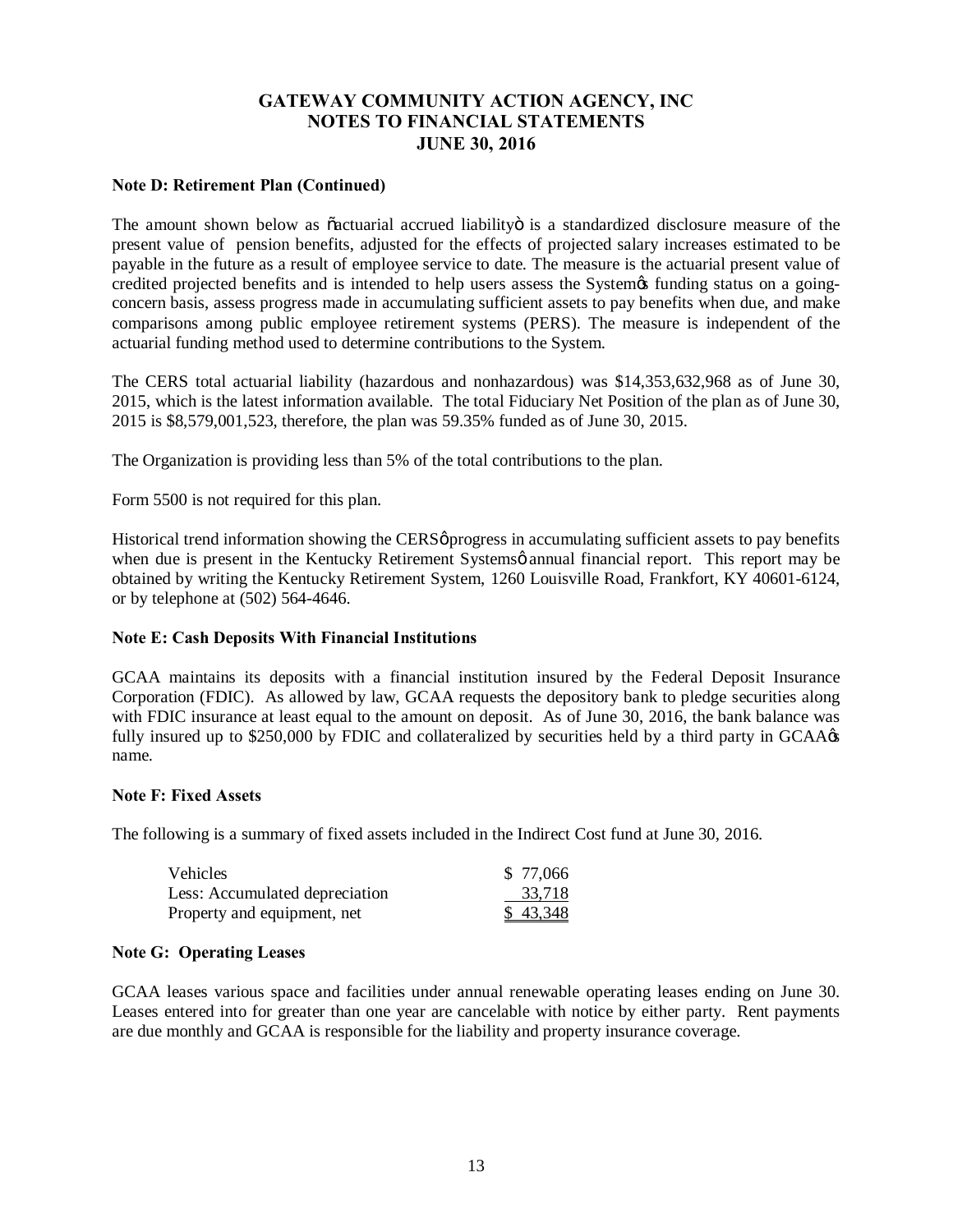### **Note H: Note Payable**

#### Short Term

GCAA entered into a 90-day note payable for \$25,000 in June 18, 2015 for operating purposes, with an interest rate of 4%. The outstanding principle balance at June 30, 2015 was \$0.

|                              | Beginning<br>Balance | <b>Additions</b> | Reductions | Ending<br>Balance |
|------------------------------|----------------------|------------------|------------|-------------------|
| <b>Financing Obligations</b> | \$25,000             |                  | \$25,000   |                   |

### Long Term

GCAA entered into a Lease Agreement with KACO for \$23,621 on July 23, 2014 for the purchase of a vehicle, with an interest rate of 3.5%. The outstanding principle balance at June 30, 2016 was \$8,850.

|                              | Beginning<br>Balance | Additions |  | Reductions | Ending<br>Balance | Current<br>Portion |
|------------------------------|----------------------|-----------|--|------------|-------------------|--------------------|
| <b>Financing Obligations</b> | \$15,288             |           |  | 6.438      | \$ 8,850          | \$ 8,850           |

### **Long-Term Debt Maturity**

| <b>Fiscal Year Ended</b><br>June 30, 2016 | Principal | Interest |
|-------------------------------------------|-----------|----------|
| 2017                                      | 8,850     | 194      |
| Totals                                    | 8,850     | 539      |

Interest paid and included in expense is \$895.

### **Note I: Subsequent Events**

Subsequent events have been evaluated through November 16, 2016 which is the date the financial statements were available to be issued.

### **Note J: Fair Values of Financial Instruments**

GASB Statement No. 72, Fair Value Measurement and Application, became effective in fiscal year 2016 which requires the measurement of certain assets and liabilities at fair value using a consistent and more detailed definition of fair value and accepted valuation techniques.

The carrying amount of the following financial instruments approximate fair value because of the short maturity of the instruments: cash equivalents and deferred revenue.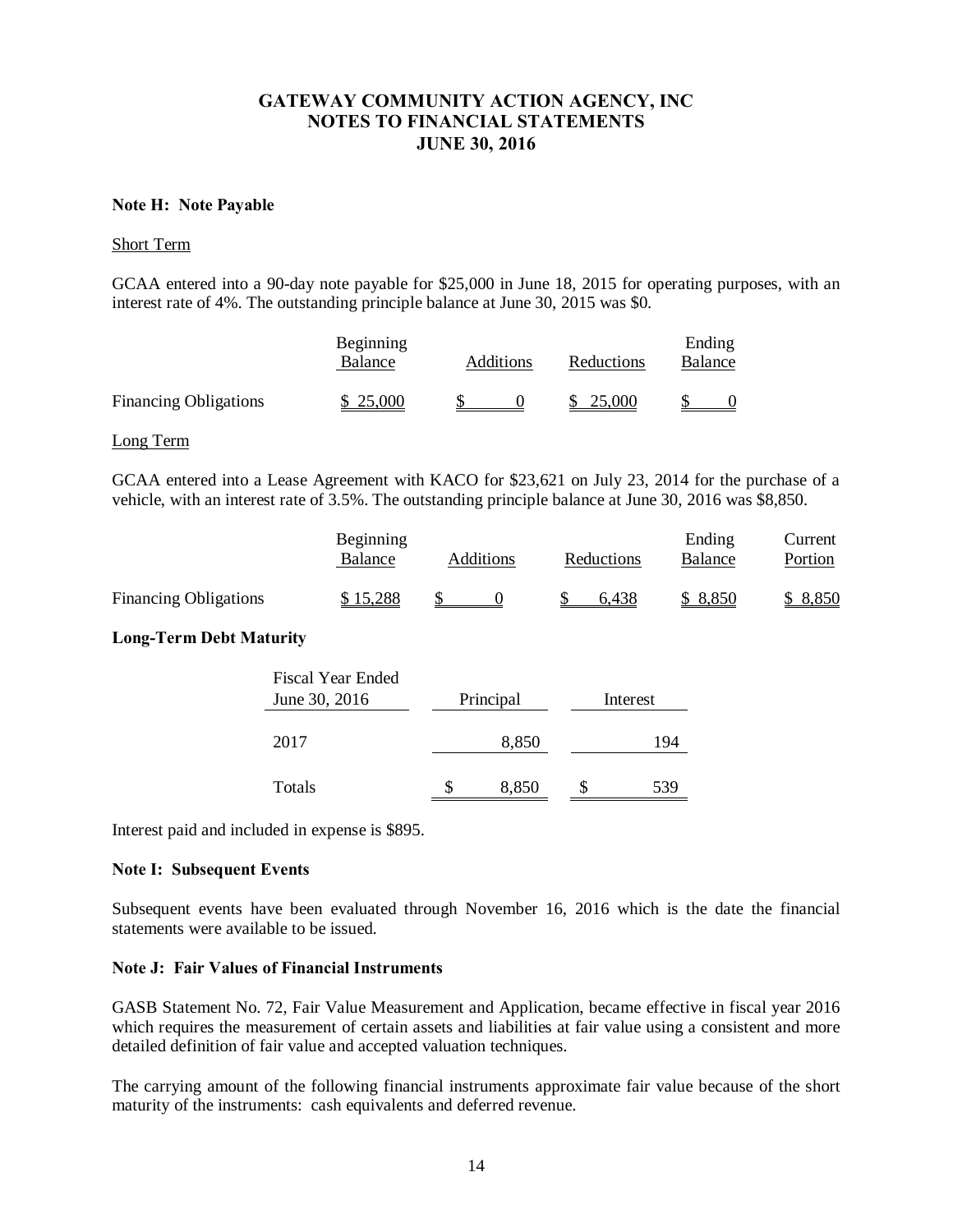### **GATEWAY COMMUNITY ACTION AGENCY, INC COMBINING STATEMENT OF ASSETS, LIABILITIES AND NET ASSETS MODIFIED CASH BASIS JUNE 30, 2016**

| <b>ASSETS</b>                                                                                | <b>HEAD-</b><br><b>START</b> | <b>FATHER-</b><br><b>HOOD</b> | <b>WIA</b><br><b>ADULT</b> | <b>LIHEAP</b>          | <b>WEATHER-</b><br><b>IZATION</b> | <b>LIHEAP</b><br><b>WEATHER-</b><br><b>IZATION</b> | <b>KYNECTOR</b>        | $\bf CSBG$              | <b>CHILD</b><br><b>DAYCARE</b> | <b>UNITED</b><br><b>WAY-VITA</b> |
|----------------------------------------------------------------------------------------------|------------------------------|-------------------------------|----------------------------|------------------------|-----------------------------------|----------------------------------------------------|------------------------|-------------------------|--------------------------------|----------------------------------|
| <b>Current Assets</b>                                                                        |                              |                               |                            |                        |                                   |                                                    |                        |                         |                                |                                  |
| Cash<br>Prepaid Expenses                                                                     | \$                           | \$                            | \$<br>29,864               | 1,759<br>\$            | 11,505<br>\$                      | \$<br>26,523                                       | \$<br>2,676            | 8,621<br><sup>\$</sup>  | \$<br>31,558                   | \$<br>188                        |
| <b>Grants Receivable</b><br>General Fund Receivable                                          |                              | 809                           | 67,718                     |                        | 8,351                             | 40,690                                             | 43,307                 | 23,599                  |                                | 1,569                            |
| <b>Total Current Assets</b>                                                                  |                              | 809                           | 97,582                     | 1,759                  | 19,856                            | 67,213                                             | 45,983                 | 32,220                  | 31,558                         | 1,757                            |
| Fixed Assets - at cost<br>(net of accum. depr.)                                              |                              |                               |                            |                        |                                   |                                                    |                        |                         |                                |                                  |
| <b>TOTAL ASSETS</b>                                                                          | 0<br><sup>S</sup>            | \$<br>809                     | 97,582<br>\$               | <sup>\$</sup><br>1,759 | \$<br>19,856                      | 67,213<br>-\$                                      | 45,983<br>\$           | 32,220<br>-S            | \$<br>31,558                   | \$<br>1,757                      |
| <b>LIABILITIES</b>                                                                           |                              |                               |                            |                        |                                   |                                                    |                        |                         |                                |                                  |
| <b>Current Liabilities</b><br>Accounts Payable Trade<br>Accounts Payable GF<br>Notes Payable | \$                           | \$                            | $\mathbb{S}$<br>45,130     | $\mathcal{S}$<br>1,759 | $\mathbb{S}$<br>19,856            | $\mathbb{S}$<br>67,213                             | $\mathbb{S}$<br>32,130 | 23,632<br><sup>\$</sup> | -\$                            | \$<br>857<br>900                 |
| Accrued Payroll and<br><b>Related Expenses</b>                                               | 16,745                       | 12,930                        | 8,807                      |                        |                                   |                                                    | 2,674                  | 8,588                   |                                |                                  |
| Total Current Liab.                                                                          | 16,745                       | 12,930                        | 53,937                     | 1,759                  | 19,856                            | 67,213                                             | 34,804                 | 32,220                  |                                | 1,757                            |
| <b>Other Liabilities</b><br><b>Accrued Leave</b>                                             |                              |                               |                            |                        |                                   |                                                    |                        |                         |                                |                                  |
| <b>TOTAL LIABILITIES</b>                                                                     | 16,745                       | 12,930                        | 53,937                     | 1,759                  | 19,856                            | 67,213                                             | 34,804                 | 32,220                  |                                | 1,757                            |
| <b>UNRESTRICTED</b><br><b>NET ASSETS</b>                                                     | (16, 745)                    | (12, 121)                     | 43,645                     |                        |                                   |                                                    | 11,179                 |                         | 31,558                         |                                  |
| <b>TOTAL LIABILITIES AND</b><br><b>NET ASSETS</b>                                            | \$<br>$\overline{0}$         | 809                           | 97,582<br><sup>S</sup>     | 1,759                  | 19,856<br>\$                      | 67,213<br><sup>\$</sup>                            | 45,983                 | 32,220                  | 31,558                         | 1,757                            |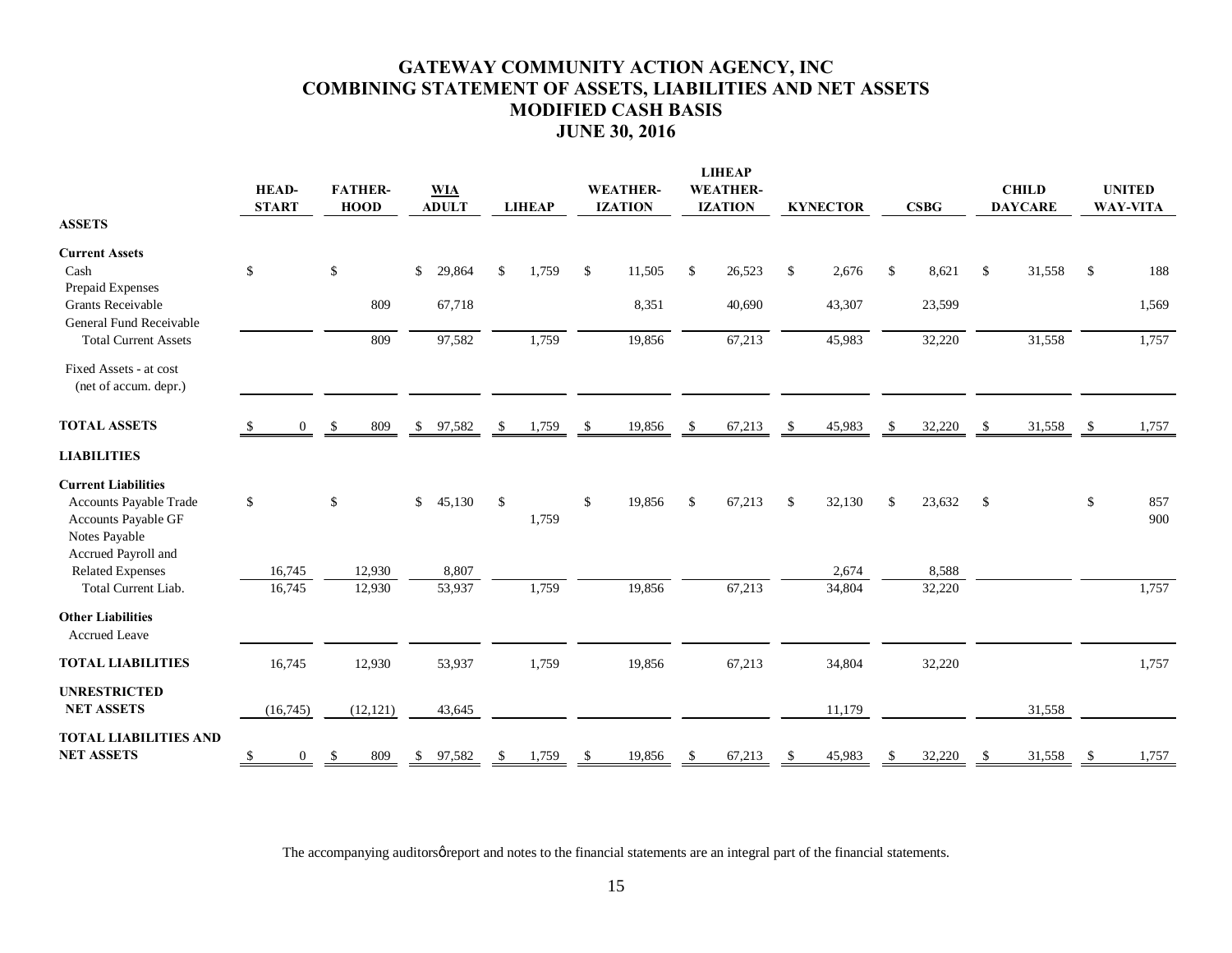### **GATEWAY COMMUNITY ACTION AGENCY, INC COMBINING STATEMENT OF ASSETS, LIABILITIES AND NET ASSETS MODIFIED CASH BASIS JUNE 30, 2016**

|                                                                                                                     |                      | <b>EMERGENCY</b> |     |              |              |                |              | <b>PUBLIC</b>    | <b>HEALTHY</b>  |                |              | <b>INDIRECT</b> |               | <b>AGENCY</b>  |              | <b>TOTAL</b><br>(MEMORANDUM |
|---------------------------------------------------------------------------------------------------------------------|----------------------|------------------|-----|--------------|--------------|----------------|--------------|------------------|-----------------|----------------|--------------|-----------------|---------------|----------------|--------------|-----------------------------|
| <b>ASSETS</b>                                                                                                       | <b>PENTAIR</b>       | <b>FUND</b>      |     | <b>TBRA</b>  |              | <b>HOUSING</b> |              | <b>TRANSPORT</b> | <b>MARRIAGE</b> |                |              | <b>COST</b>     |               | <b>GENERAL</b> |              | ONLY)                       |
| <b>Current Assets</b>                                                                                               |                      |                  |     |              |              |                |              |                  |                 |                |              |                 |               |                |              |                             |
| Cash<br>Prepaid Expenses                                                                                            | $\mathbb{S}$         | \$               | 781 | \$<br>11,853 | $\mathbb{S}$ | 30             | -\$          | 5,177            | $\mathcal{S}$   |                | $\mathbb{S}$ | 36,820<br>4,202 | $\mathcal{S}$ | 243,990        | \$           | 411,345<br>4,202            |
| <b>Grants Receivable</b><br>General Fund Receivable                                                                 |                      |                  |     |              |              | 27,030         |              | 23,680           |                 |                |              |                 |               | 4,958          |              | 236,753<br>4,958            |
| <b>Total Current Assets</b>                                                                                         |                      |                  | 781 | 11,853       |              | 27,060         |              | 28,857           |                 |                |              | 41,022          |               | 248,948        |              | 657,258                     |
| Fixed Assets - at cost<br>(net of accum. depr.)                                                                     |                      |                  |     |              |              |                |              |                  |                 |                |              | 43,348          |               |                |              | 43,348                      |
| <b>TOTAL ASSETS</b>                                                                                                 | $\mathbf{0}$<br>\$   | <sup>\$</sup>    | 781 | \$<br>11,853 | $\mathbb{S}$ | 27,060         | -\$          | 28,857           | $\mathcal{S}$   | $\overline{0}$ | $\mathbb{S}$ | 84,370          | -\$           | 248,948        | -\$          | 700,606                     |
| <b>LIABILITIES</b>                                                                                                  |                      |                  |     |              |              |                |              |                  |                 |                |              |                 |               |                |              |                             |
| <b>Current Liabilities</b><br>Accounts Payable Trade<br>Accounts Payable GF<br>Notes Payable<br>Accrued Payroll and | \$                   | \$               |     | \$11,853     | \$           | 5,655<br>2,299 | $\mathbb{S}$ | 23,620           | $\mathcal{S}$   |                | \$           | 27,265<br>8,850 | \$            | 12,793         | $\mathbb{S}$ | 270,004<br>4,958<br>8,850   |
| <b>Related Expenses</b>                                                                                             |                      |                  |     |              |              | 1,061          |              | 5,237            |                 |                |              | 7,994           |               |                |              | 64,036                      |
| Total Current Liab.                                                                                                 |                      |                  |     | 11,853       |              | 9,015          |              | 28,857           |                 |                |              | 44,109          |               | 12,793         |              | 347,848                     |
| <b>Other Liabilities</b><br><b>Accrued Leave</b>                                                                    |                      |                  |     |              |              |                |              |                  |                 |                |              |                 |               | 76,818         |              | 76,818                      |
| <b>TOTAL LIABILITIES</b>                                                                                            |                      |                  |     | 11,853       |              | 9,015          |              | 28,857           |                 |                |              | 44,109          |               | 89,611         |              | 424,666                     |
| <b>UNRESTRICTED</b><br><b>NET ASSETS</b>                                                                            |                      |                  | 781 |              |              | 18,045         |              |                  |                 |                |              | 40,261          |               | 159,337        |              | 275,940                     |
| <b>TOTAL LIABILITIES AND</b><br><b>NET ASSETS</b>                                                                   | \$<br>$\overline{0}$ | \$               | 781 | \$<br>11,853 | \$           | 27,060         | S.           | 28,857           | \$              | $\overline{0}$ | \$           | 84,370          | -S            | 248,948        | \$           | 700,606                     |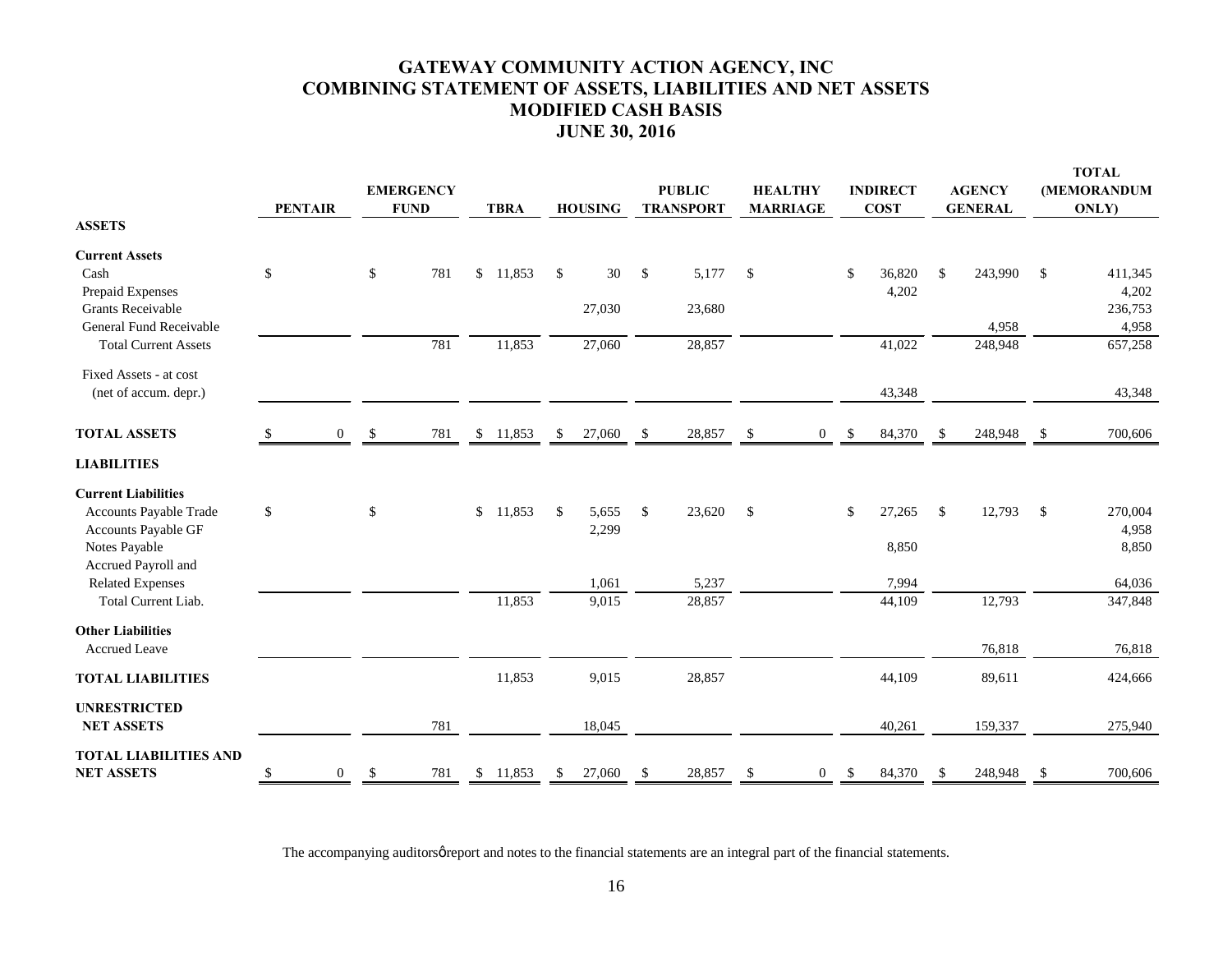### **GATEWAY COMMUNITY ACTION AGENCY, INC COMBINING STATEMENT OF REVENUES, EXPENSES, AND CHANGES IN NET ASSETS MODIFIED CASH BASIS FOR THE YEAR ENDED JUNE 30, 2016**

|                                                              | <b>HEAD-</b><br><b>START</b> | <b>FATHERHOOD</b> | <b>WIA</b><br><b>ADULT</b> | <b>UNITED</b><br><b>WAY-VITA</b> | <b>LIHEAP</b>        | <b>WEATHER-</b><br><b>IZATION</b> |
|--------------------------------------------------------------|------------------------------|-------------------|----------------------------|----------------------------------|----------------------|-----------------------------------|
| <b>REVENUE</b>                                               |                              |                   |                            |                                  |                      |                                   |
| <b>Grant Revenue</b>                                         | 3,167,675<br>\$              | \$<br>872,418     | \$<br>465,285              | \$<br>4,257                      | \$1,073,508          | \$<br>177,041                     |
| In-Kind                                                      | 736,613                      | 19,065            |                            |                                  |                      |                                   |
| Other                                                        | 28                           |                   | 13                         |                                  |                      |                                   |
| <b>TOTAL REVENUE</b>                                         | 3,904,316                    | 891,483           | 465,298                    | 4,257                            | 1,073,508            | 177,041                           |
| <b>EXPENSES</b>                                              |                              |                   |                            |                                  |                      |                                   |
| <b>DIRECT EXPENSES</b>                                       |                              |                   |                            |                                  |                      |                                   |
| Salaries and Wages                                           | 1,273,634                    | 249,795           | 144,797                    | 247                              | 49,743               | 72,944                            |
| <b>Program Payments</b>                                      |                              |                   | 156,034                    |                                  |                      |                                   |
| Payroll Fringe                                               | 645,843                      | 113,855           | 69,617                     | 123                              | 28,755               | 46,652                            |
| <b>Subcontract Services</b>                                  | 124,305                      | 294,673           |                            |                                  |                      |                                   |
| <b>Emergency Assistance</b>                                  |                              |                   |                            | 3,351                            | 980,092              |                                   |
| Maintenance/Equipment                                        | 201,397                      |                   |                            |                                  |                      |                                   |
| Food Costs                                                   | 221,848                      |                   |                            |                                  |                      |                                   |
| Insurance                                                    | 50,610                       | 15,780            | 8,759                      |                                  |                      |                                   |
| Space and Utilities                                          | 89,982                       | 20,249            | 21,428                     |                                  |                      | 2,243                             |
| Office Supplies                                              | 48,511                       | 33,768            | 24,066                     | 393                              | 5,214                | (3,218)                           |
| Other Expenses                                               | 78,598                       | 9,998             | 3,853                      |                                  | 1,057                | 1,943                             |
| Postage                                                      | 3,699                        | 477               | 622                        |                                  | 410                  | 97                                |
| <b>Program Supplies</b>                                      | 46,670                       | 9,833             |                            |                                  |                      | 40,309                            |
| Training                                                     | 48,619                       | 30,429            |                            |                                  |                      | 1,238                             |
| Telephone                                                    | 25,344                       | 6,504             | 2,935                      |                                  |                      | 1,373                             |
| Transportation                                               | 100,314                      |                   |                            |                                  |                      | 1,789                             |
| Travel                                                       | 10,816                       | 7,049             | 5,237                      | 107                              | 278                  |                                   |
| Depreciation                                                 |                              |                   |                            |                                  |                      |                                   |
| Medical                                                      | 10,798                       |                   |                            |                                  |                      |                                   |
| In-Kind                                                      | 736,613                      | 19,065            |                            |                                  |                      |                                   |
| <b>TOTAL DIRECT</b>                                          |                              |                   |                            |                                  |                      |                                   |
| <b>EXPENSES</b>                                              | 3,717,601                    | 811,475           | 437,348                    | 4,221                            | 1,065,549            | 165,370                           |
| <b>INDIRECT EXPENSES</b>                                     | 203,460                      | 39,967            | 27,665                     | 36                               | 7,959                | 11,671                            |
| <b>TOTAL EXPENSES</b>                                        | 3,921,061                    | 851,442           | 465,013                    | 4,257                            | 1,073,508            | 177,041                           |
| <b>REVENUES OVER (UNDER)</b><br><b>EXPENSES</b>              | (16, 745)                    | 40,041            | 285                        |                                  |                      |                                   |
| <b>CHANGE IN UNRESTRICTED</b><br><b>NET ASSETS</b>           | (16,745)                     | 40,041            | 285                        |                                  |                      |                                   |
| <b>CHANGE IN TEMPORARILY</b><br><b>RESTRICTED NET ASSETS</b> |                              |                   |                            |                                  |                      |                                   |
| <b>NET ASSETS JULY 1, 2015</b>                               |                              | (52, 162)         | 43,360                     |                                  |                      |                                   |
| NET ASSETS JUNE 30, 2016                                     | \$<br>(16, 745)              | \$<br>(12, 121)   | \$<br>43,645               | \$<br>$\mathbf{0}$               | \$<br>$\overline{0}$ | \$<br>$\boldsymbol{0}$            |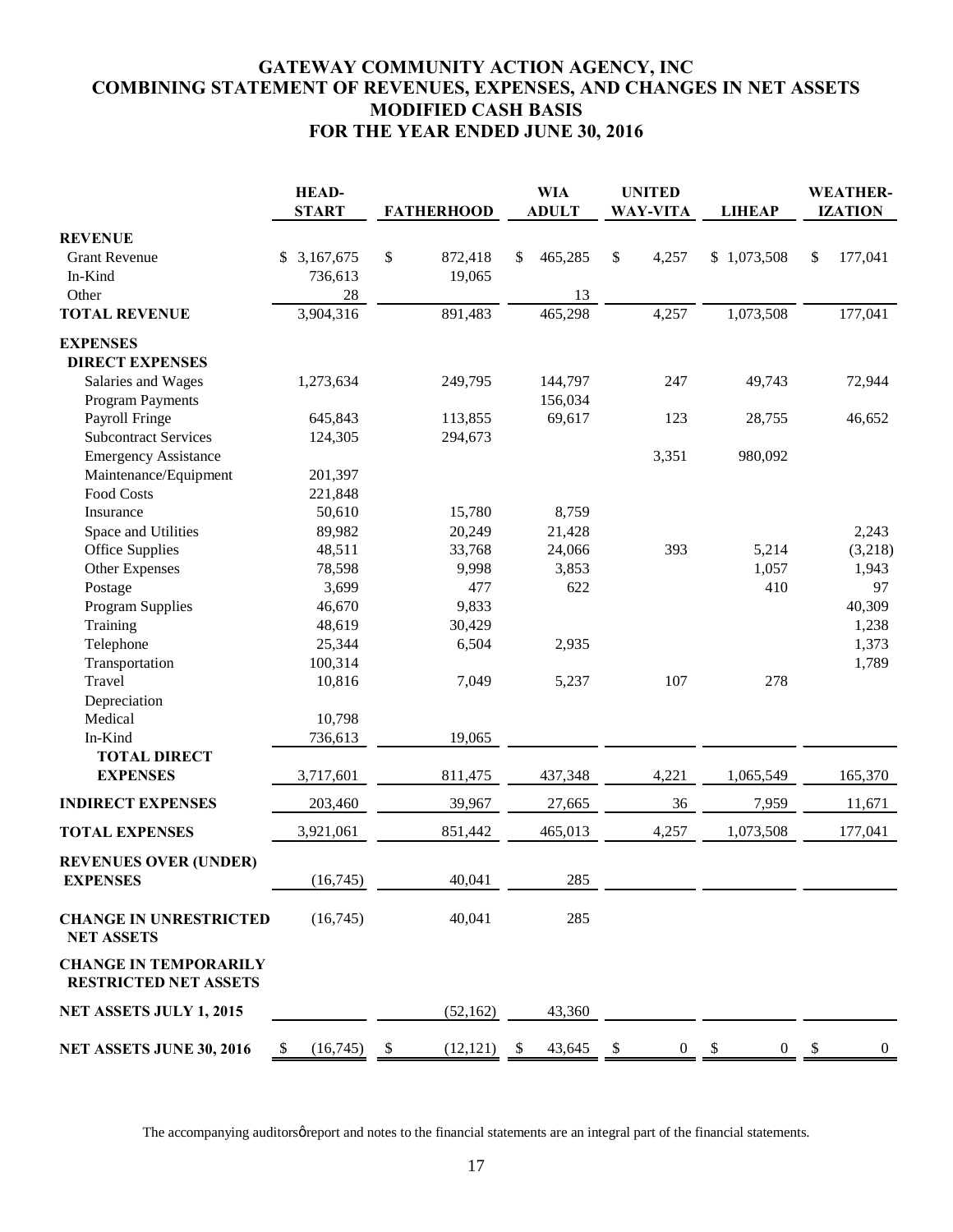### **GATEWAY COMMUNITY ACTION AGENCY, INC COMBINING STATEMENT OF REVENUES, EXPENSES, AND CHANGES IN NET ASSETS MODIFIED CASH BASIS FOR THE YEAR ENDED JUNE 30, 2016**

|                                                    | <b>LIHEAP</b><br><b>WEATHER-</b><br><b>IZATION</b> |                |    | <b>KYNECTOR</b> |                           | <b>CSBG</b>    |                            | <b>PENTAIR</b> |    | <b>CHILD</b><br><b>DAYCARE</b> |              | <b>EMERGENCY</b><br><b>FUND</b> |
|----------------------------------------------------|----------------------------------------------------|----------------|----|-----------------|---------------------------|----------------|----------------------------|----------------|----|--------------------------------|--------------|---------------------------------|
|                                                    |                                                    |                |    |                 |                           |                |                            |                |    |                                |              |                                 |
| <b>REVENUE</b>                                     |                                                    |                |    |                 |                           |                |                            |                |    |                                |              |                                 |
| <b>Grant Revenue</b><br>In-Kind                    | \$                                                 | 193,355        | \$ | 173,227         | \$                        | 259,429        | \$                         |                | \$ |                                | \$           | 11,265                          |
| Other                                              |                                                    |                |    |                 |                           | 57,361         |                            |                |    | 78,473                         |              |                                 |
| <b>TOTAL REVENUE</b>                               |                                                    | 193,355        |    | 173,227         |                           | 316,790        |                            |                |    | 78,473                         |              | 11,265                          |
| <b>EXPENSES</b>                                    |                                                    |                |    |                 |                           |                |                            |                |    |                                |              |                                 |
| <b>DIRECT EXPENSES</b>                             |                                                    |                |    |                 |                           |                |                            |                |    |                                |              |                                 |
| Salaries and Wages                                 |                                                    | 95,674         |    | 78,303          |                           | 119,074        |                            | 240            |    | 32,285                         |              |                                 |
| <b>Program Payments</b>                            |                                                    |                |    |                 |                           |                |                            |                |    |                                |              |                                 |
| Payroll Fringe                                     |                                                    | 32,935         |    | 42,781          |                           | 58,176         |                            | 89             |    | 15,049                         |              |                                 |
| <b>Subcontract Services</b>                        |                                                    |                |    |                 |                           |                |                            |                |    |                                |              |                                 |
| <b>Emergency Assistance</b>                        |                                                    |                |    |                 |                           |                |                            |                |    |                                |              | 11,678                          |
| Maintenance/Equipment                              |                                                    |                |    |                 |                           | 1,773          |                            |                |    | $28\,$                         |              |                                 |
| Food Costs                                         |                                                    |                |    |                 |                           |                |                            |                |    | 702                            |              |                                 |
| Insurance                                          |                                                    | 3,069          |    | 2,953           |                           | 4,766          |                            |                |    |                                |              |                                 |
| Space and Utilities                                |                                                    | 3,518          |    | 14,329          |                           | 23,288         |                            |                |    | 25                             |              |                                 |
| Office Supplies                                    |                                                    | (83)           |    | 4,110           |                           | 6,583          |                            |                |    | 175                            |              |                                 |
| Other Expenses                                     |                                                    | 1,401          |    | 1,835           |                           | 4,978          |                            | 4,043          |    | 1,730                          |              |                                 |
| Postage                                            |                                                    | 253            |    | 140             |                           | 1,193          |                            |                |    |                                |              |                                 |
| Program Supplies                                   |                                                    | 35,123         |    |                 |                           | 7,181          |                            |                |    | 2,594                          |              |                                 |
| Training                                           |                                                    | 600            |    |                 |                           | 2,029          |                            |                |    |                                |              |                                 |
| Telephone                                          |                                                    | 1,584          |    | 2,824           |                           | 10,156         |                            |                |    | $\sqrt{6}$                     |              |                                 |
| Transportation                                     |                                                    | 3,973          |    |                 |                           |                |                            |                |    | 27                             |              |                                 |
| Travel                                             |                                                    |                |    | 2,245           |                           | 1,180          |                            | 44             |    |                                |              |                                 |
| Depreciation                                       |                                                    |                |    |                 |                           |                |                            |                |    |                                |              |                                 |
| Medical                                            |                                                    |                |    |                 |                           |                |                            |                |    |                                |              |                                 |
| In-Kind                                            |                                                    |                |    |                 |                           | 57,361         |                            |                |    |                                |              |                                 |
| <b>TOTAL DIRECT</b>                                |                                                    |                |    |                 |                           |                |                            |                |    |                                |              |                                 |
| <b>EXPENSES</b>                                    |                                                    | 178,047        |    | 149,520         |                           | 297,738        |                            | 4,416          |    | 52,621                         |              | 11,678                          |
| <b>INDIRECT EXPENSES</b>                           |                                                    | 15,308         |    | 12,528          |                           | 19,052         |                            | 38             |    | 5,487                          |              |                                 |
| <b>TOTAL EXPENSES</b>                              |                                                    | 193,355        |    | 162,048         |                           | 316,790        |                            | 4,454          |    | 58,108                         |              | 11,678                          |
| <b>REVENUES OVER (UNDER)</b>                       |                                                    |                |    |                 |                           |                |                            |                |    |                                |              |                                 |
| <b>EXPENSES</b>                                    |                                                    |                |    | 11,179          |                           |                |                            | (4, 454)       |    | 20,365                         |              | (413)                           |
|                                                    |                                                    |                |    |                 |                           |                |                            |                |    |                                |              |                                 |
| <b>CHANGE IN UNRESTRICTED</b><br><b>NET ASSETS</b> |                                                    |                |    | 11,179          |                           |                |                            | (4, 454)       |    | 20,365                         |              | (413)                           |
| <b>CHANGE IN TEMPORARILY</b>                       |                                                    |                |    |                 |                           |                |                            |                |    |                                |              |                                 |
| <b>RESTRICTED NET ASSETS</b>                       |                                                    |                |    |                 |                           |                |                            |                |    |                                |              |                                 |
| NET ASSETS JULY 1, 2015                            |                                                    |                |    | 91,751          |                           |                |                            | 4,454          |    | 11,193                         |              | 1,194                           |
| NET ASSETS JUNE 30, 2016                           | \$                                                 | $\overline{0}$ | -S | 102,930         | $\boldsymbol{\mathsf{S}}$ | $\overline{0}$ | $\boldsymbol{\mathcal{S}}$ | $\overline{0}$ | -S | 31,558                         | <sup>S</sup> | 781                             |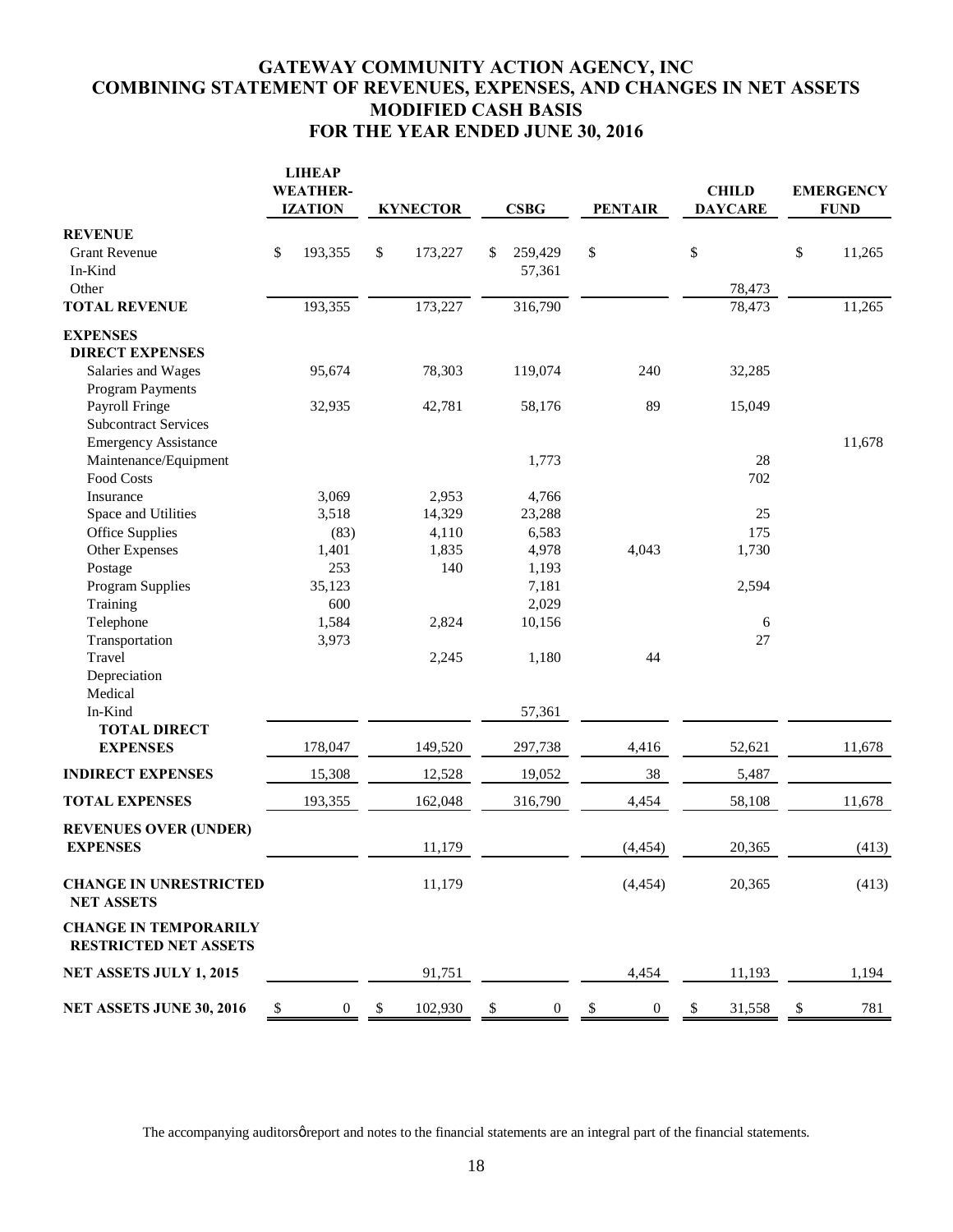### **GATEWAY COMMUNITY ACTION AGENCY, INC COMBINING STATEMENT OF REVENUES, EXPENSES, AND CHANGES IN NET ASSETS MODIFIED CASH BASIS FOR THE YEAR ENDED JUNE 30, 2016**

|                                                              | <b>TBRA</b>        | <b>HOUSING</b> |        | <b>PUBLIC</b><br><b>TRANSPORT</b> | <b>HEALTHY</b><br><b>MARRIAGE</b> | <b>INDIRECT</b><br><b>COST</b> | <b>AGENCY</b><br><b>GENERAL</b> |       | <b>TOTAL</b><br>(MEMORANDUM<br><b>ONLY</b> ) |
|--------------------------------------------------------------|--------------------|----------------|--------|-----------------------------------|-----------------------------------|--------------------------------|---------------------------------|-------|----------------------------------------------|
| <b>REVENUE</b>                                               |                    |                |        |                                   |                                   |                                |                                 |       |                                              |
| <b>Grant Revenue</b>                                         | \$<br>140,964      | \$             | 57,273 | \$<br>84,191                      | \$<br>47,966                      | \$                             | \$                              |       | \$<br>6,727,854                              |
| In-Kind                                                      |                    |                |        | 32,255                            | 5,640                             |                                |                                 |       | 850,934                                      |
| Other                                                        |                    |                | 15,263 | 7,782                             |                                   |                                | 56,052                          |       | 157,611                                      |
| <b>TOTAL REVENUE</b>                                         | 140,964            |                | 72,536 | 124,228                           | 53,606                            |                                | 56,052                          |       | 7,736,399                                    |
| <b>EXPENSES</b>                                              |                    |                |        |                                   |                                   |                                |                                 |       |                                              |
| <b>DIRECT EXPENSES</b>                                       |                    |                |        |                                   |                                   |                                |                                 |       |                                              |
| Salaries and Wages                                           | 7,810              |                | 20,295 | 22,117                            | 30,794                            | 194,422                        | 5,540                           |       | 2,397,714                                    |
| Program Payments                                             | 129,028            |                |        |                                   |                                   |                                |                                 |       | 285,062                                      |
| Payroll Fringe                                               | 3,323              |                | 11,231 | 9.566                             | 13,572                            | 81,612                         | 1.829                           |       | 1,175,008                                    |
| <b>Subcontract Services</b>                                  |                    |                |        |                                   |                                   |                                | 10,035                          |       | 429,013                                      |
| <b>Emergency Assistance</b>                                  |                    |                |        |                                   |                                   |                                |                                 |       | 995,121                                      |
| Maintenance/Equipment                                        |                    |                |        | 45,127                            | 72                                | 3,489                          | 3,609                           |       | 255,495                                      |
| <b>Food Costs</b>                                            |                    |                |        |                                   |                                   |                                |                                 |       | 222,550                                      |
| Insurance                                                    |                    |                |        | 394                               | 4,444                             |                                |                                 |       | 90,775                                       |
| Space and Utilities                                          |                    |                | 1,471  |                                   | 2,116                             |                                | 33,000                          |       | 211,649                                      |
| Office Supplies                                              | 473                |                | 5,557  | 3,262                             | 7,546                             | 10,354                         | 4,961                           |       | 151,672                                      |
| Other Expenses                                               | 517                |                | 3,276  | 1,930                             | 1,588                             | 7,519                          | 19,572                          |       | 143,838                                      |
| Postage                                                      | 362                |                | 667    | 249                               | 167                               | 1,341                          |                                 | 250   | 9,927                                        |
| Program Supplies                                             |                    |                |        |                                   | 778                               |                                |                                 |       | 142,488                                      |
| Training                                                     |                    |                | 15,761 | 550                               | 1.072                             | 17,738                         | 4,243                           |       | 122,279                                      |
| Telephone                                                    | 12                 |                | 680    | 777                               | 697                               | 4,751                          |                                 | (584) | 57,059                                       |
| Transportation                                               |                    |                |        | 3,975                             |                                   | 1,685                          |                                 |       | 111,763                                      |
| Travel                                                       | 153                |                | 1,053  | 312                               | 1,116                             | 1,446                          |                                 | 52    | 31,088                                       |
| Depreciation                                                 |                    |                |        |                                   |                                   | 3,374                          |                                 |       | 3,374                                        |
| Medical                                                      |                    |                |        |                                   |                                   |                                |                                 |       | 10,798                                       |
| In-Kind                                                      |                    |                |        | 32,430                            | 5,640                             |                                |                                 |       | 851,109                                      |
| <b>TOTAL DIRECT</b>                                          |                    |                |        |                                   |                                   |                                |                                 |       |                                              |
| <b>EXPENSES</b>                                              | 141,678            |                | 59,991 | 120,689                           | 69,602                            | 327,731                        | 82,507                          |       | 7,697,782                                    |
| <b>INDIRECT EXPENSES</b>                                     | 1,250              |                | 3,247  | 3,539                             | 4,872                             | (356,965)                      |                                 | 886   | $\mathbf{0}$                                 |
| <b>TOTAL EXPENSES</b>                                        | 142,928            |                | 63,238 | 124,228                           | 74,474                            | (29, 234)                      | 83,393                          |       | 7,697,782                                    |
|                                                              |                    |                |        |                                   |                                   |                                |                                 |       |                                              |
| <b>REVENUES OVER (UNDER)</b>                                 |                    |                |        |                                   |                                   |                                |                                 |       |                                              |
| <b>EXPENSES</b>                                              | (1,964)            |                | 9,298  |                                   | (20, 868)                         | 29,234                         | (27, 341)                       |       | 38,617                                       |
| <b>CHANGE IN UNRESTRICTED</b><br><b>NET ASSETS</b>           | (1,964)            |                | 9,298  |                                   | (20, 868)                         | 29,234                         | (27, 341)                       |       | 38,617                                       |
| <b>CHANGE IN TEMPORARILY</b><br><b>RESTRICTED NET ASSETS</b> |                    |                |        |                                   |                                   |                                |                                 |       | $\overline{0}$                               |
| <b>NET ASSETS JULY 1, 2015</b>                               | 1,964              |                | 8,747  |                                   | 20,868                            | 11,027                         | 94,927                          |       | 237,323                                      |
| <b>NET ASSETS JUNE 30, 2016</b>                              | \$<br>$\mathbf{0}$ | \$             | 18,045 | \$<br>$\boldsymbol{0}$            | \$<br>$\mathbf{0}$                | \$<br>40,261                   | \$<br>67,586                    |       | \$<br>275,940                                |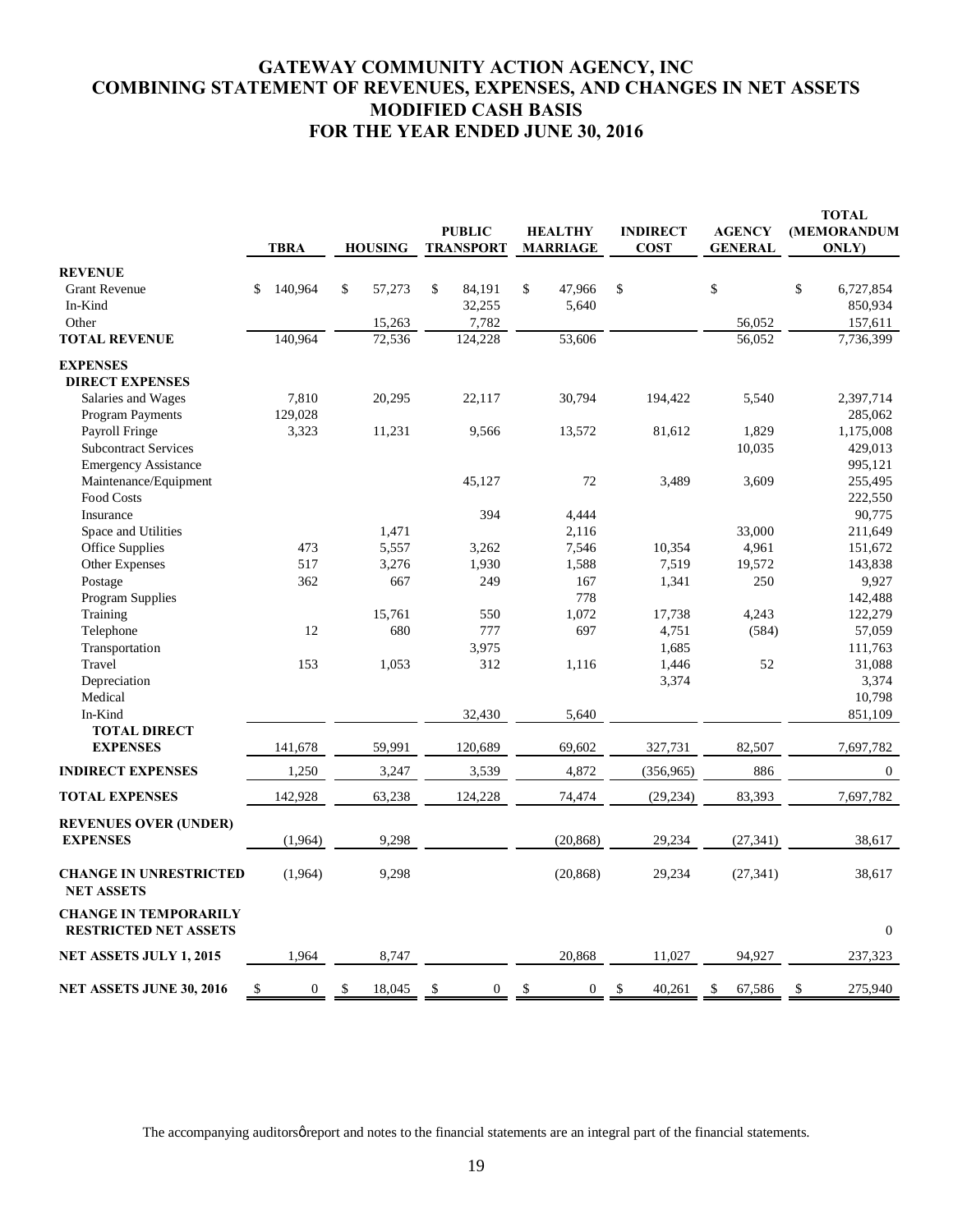### **GATEWAY COMMUNITY ACTION AGENCY, INC SCHEDULE OF EXPENDITURES OF FEDERAL AWARDS FOR THE YEAR ENDED JUNE 30, 2016**

| <b>FEDERAL GRANTOR/</b><br>PASS-THROUGH GRANTOR/<br>PROGRAM TITLE                                   | FEDERAL<br><b>CFDA</b><br><b>NUMBER</b> | <b>PASS</b><br><b>THROUGH</b><br><b>GRANTORS</b><br><b>NUMBER</b> | <b>PASSED</b><br><b>THROUGH</b><br><b>TO SUB-</b><br><b>RECIPIENT</b> | <b>TOTAL</b><br><b>FEDERAL</b> | <b>EXPENDITURES</b> |
|-----------------------------------------------------------------------------------------------------|-----------------------------------------|-------------------------------------------------------------------|-----------------------------------------------------------------------|--------------------------------|---------------------|
| U.S. DEPARTMENT OF HEALTH AND HUMAN SERVICES                                                        |                                         |                                                                   |                                                                       |                                |                     |
| <b>Head Start</b>                                                                                   | 93.600                                  | N/A                                                               | \$                                                                    | \$                             | 2,978,142           |
| Fatherhood<br>Payments to Subrecipients                                                             | 93.086                                  | N/A                                                               | 294,673                                                               |                                | 832,377             |
| Passed through Kentucky Cabinet For<br>Health and Family Services                                   |                                         |                                                                   |                                                                       |                                |                     |
| <b>Community Services Block Grant</b>                                                               | 93.569                                  |                                                                   |                                                                       |                                | 259,429             |
| Passed through Community<br><b>Action Kentucky</b>                                                  |                                         |                                                                   |                                                                       |                                |                     |
| Low Income Home Energy<br><b>Assistance Block Grant</b>                                             | 93.568                                  |                                                                   |                                                                       |                                | 1,073,509           |
| Passed through Kentucky Housing Corp.                                                               |                                         |                                                                   |                                                                       |                                |                     |
| Low Income Home Energy<br><b>Assistance Block Grant</b><br><b>Weatherization Assistance Program</b> | 93.568                                  |                                                                   |                                                                       |                                | 193,355             |
| Passed Through Foothills Community<br><b>Action Partnership</b>                                     |                                         |                                                                   |                                                                       |                                |                     |
| <b>Healthy Marriage Demonstration</b><br>Program Grant                                              | 93.086                                  | Unknown                                                           |                                                                       |                                | 68,834              |
| TOTAL U.S. DEPARTMENT OF HEALTH AND HUMAN SERVICES                                                  |                                         |                                                                   | 294,673                                                               |                                | 5,405,646           |
| <b>U.S. DEPARTMENT OF AGRICULTURE</b>                                                               |                                         |                                                                   |                                                                       |                                |                     |
| Passed through Kentucky Department Of<br>Education                                                  |                                         |                                                                   |                                                                       |                                |                     |
| Child Care Food Program                                                                             | 10.558                                  | Unknown                                                           |                                                                       |                                | 206,278             |
| TOTAL U.S. DEPARTMENT OF AGRICULTURE                                                                |                                         |                                                                   |                                                                       |                                | 206,278             |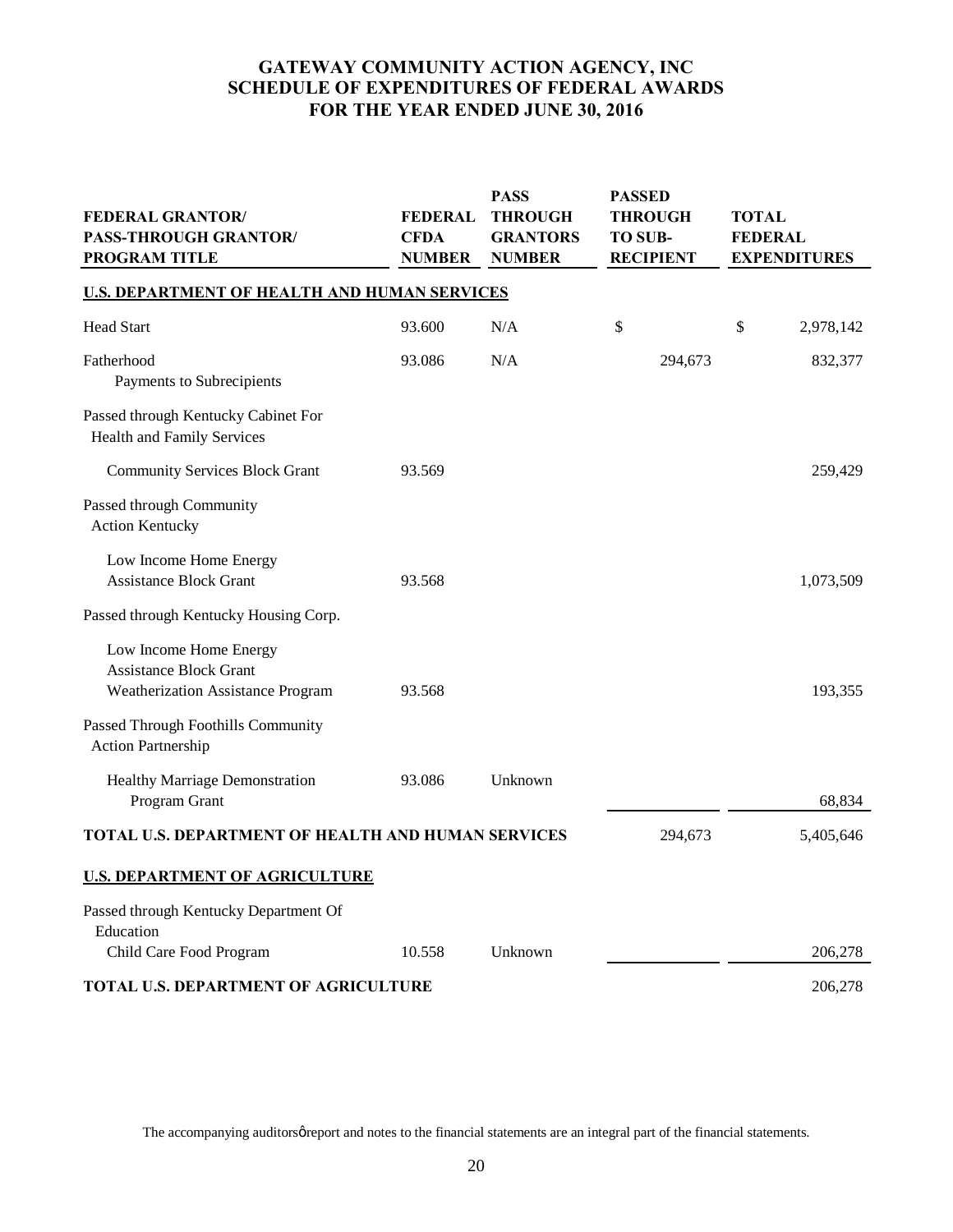### **GATEWAY COMMUNITY ACTION AGENCY, INC SCHEDULE OF EXPENDITURES OF FEDERAL AWARDS FOR THE YEAR ENDED JUNE 30, 2016**

| <b>FEDERAL GRANTOR/</b><br><b>PASS-THROUGH GRANTOR/</b><br><b>PROGRAM TITLE</b> | <b>FEDERAL</b><br><b>CFDA</b><br><b>NUMBER</b> | <b>PASS</b><br><b>THROUGH</b><br><b>GRANTORS</b><br><b>NUMBER</b> | <b>PASSED</b><br><b>THROUGH</b><br><b>TO SUB-</b><br><b>RECIPIENT</b> | <b>TOTAL</b><br><b>FEDERAL</b> | <b>EXPENDITURES</b> |
|---------------------------------------------------------------------------------|------------------------------------------------|-------------------------------------------------------------------|-----------------------------------------------------------------------|--------------------------------|---------------------|
| <b>U.S. DEPARTMENT OF LABOR</b>                                                 |                                                |                                                                   |                                                                       |                                |                     |
| Passed Through Eastern Kentucky<br>Concentrated Employment Program, Inc.        |                                                |                                                                   |                                                                       |                                |                     |
| Workforce Investment Act                                                        | 17.258                                         |                                                                   |                                                                       |                                | 465,013             |
| TOTAL U.S. DEPARTMENT OF LABOR                                                  |                                                |                                                                   |                                                                       |                                | 465,013             |
| <b>U.S. DEPARTMENT OF ENERGY</b>                                                |                                                |                                                                   |                                                                       |                                |                     |
| Passed through Kentucky Housing Corp.                                           |                                                |                                                                   |                                                                       |                                |                     |
| <b>Weatherization Assistance Program</b>                                        | 81.042                                         |                                                                   |                                                                       |                                | 177,041             |
| <b>TOTAL U.S. DEPARTMENT OF ENERGY</b>                                          |                                                |                                                                   |                                                                       |                                | 177,041             |
| DEPARTMENT OF HOUSING AND URBAN DEVELOPMENT                                     |                                                |                                                                   |                                                                       |                                |                     |
| Passed through Kentucky Housing Corp.                                           |                                                |                                                                   |                                                                       |                                |                     |
| Housing Counseling Program                                                      | 14.169                                         |                                                                   |                                                                       |                                | 57,273              |
| <b>HOME Funds</b><br><b>Tenant-Based Rental Assistance</b>                      | 14.239                                         |                                                                   |                                                                       |                                | 142,928             |
| TOTAL DEPARTMENT OF HOUSING AND URBAN DEVELOPMENT                               |                                                |                                                                   |                                                                       |                                | 200,201             |
| FEDERAL TRANSIT ADMINISTRATION                                                  |                                                |                                                                   |                                                                       |                                |                     |
| Passed through Kentucky<br><b>Transportation Cabinet</b>                        |                                                |                                                                   |                                                                       |                                |                     |
| <b>Public Transportation Grant</b>                                              | 20.509                                         |                                                                   |                                                                       |                                | 84,191              |
| TOTAL FEDERAL TRANSIT ADMINISTRATION                                            |                                                |                                                                   |                                                                       |                                | 84,191              |
| <b>TOTAL EXPENDITURES OF FEDERAL AWARDS</b>                                     |                                                |                                                                   | \$<br>294,673                                                         | \$                             | 6,538,370           |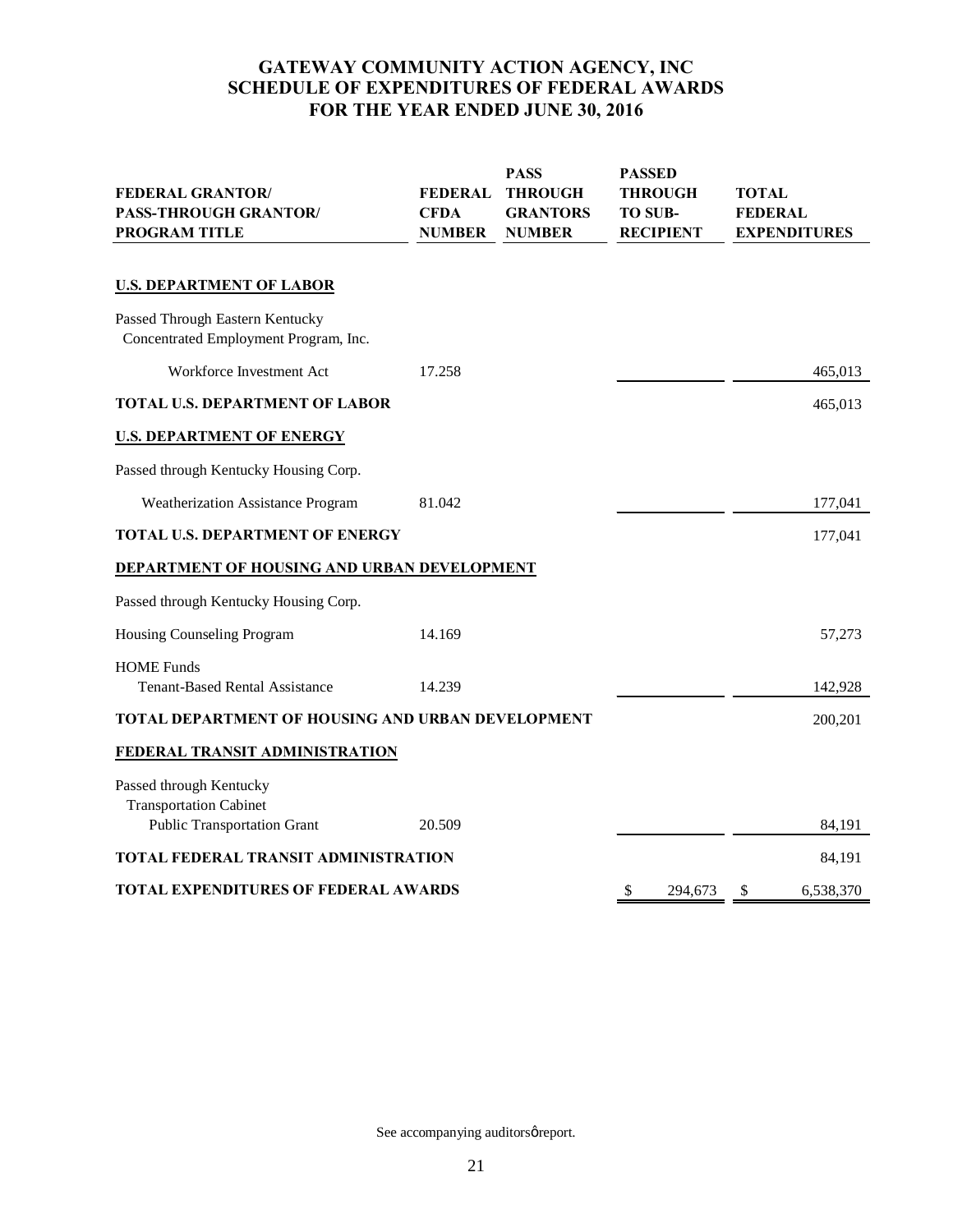### **GATEWAY COMMUNITY ACTION AGENCY, INC NOTES TO SCHEDULE OF EXPENDITURES OF FEDERAL AWARDS FOR THE YEAR ENDED JUNE 30, 2016**

### **NOTE A – BASIS OF PRESENTATION**

The accompanying schedule of expenditures of federal awards (the Schedule) includes the federal award activity of Gateway Community Action Agency, Inc. under programs of the federal government for the year ended June 30, 2016. The information in this Schedule is presented in accordance with the requirements of Title 2 U.S. *Code of Federal Regulations* Part 200, *Uniform Administrative Requirements, Cost Principles, and Audit Requirements for Federal Awards* (Uniform Guidance). Because the Schedule presents only a selected portion of the operations of Gateway Community Action Agency, Inc., it is not intended to and does not present the financial position, changes in net assets, or cash flows of Gateway Community Action Agency, Inc.

### **NOTE B – SUMMARY OF SIGNIFICANT ACCOUNTING POLICIES**

Expenditures reported on the Schedule are reported on the modified cash basis of accounting. Such expenditures are recognized following the cost principles contained in the Uniform Guidance and/or OMB 2 CFR Part 230, *Cost Principles for Non-profit Organizations*, wherein certain types of expenditures are not allowable or are limited as to reimbursement.

### **NOTE C – SUB RECIPIENTS**

Kentucky River Foothills Development Council, Inc. is the sub recipient of the federal award Fatherhood.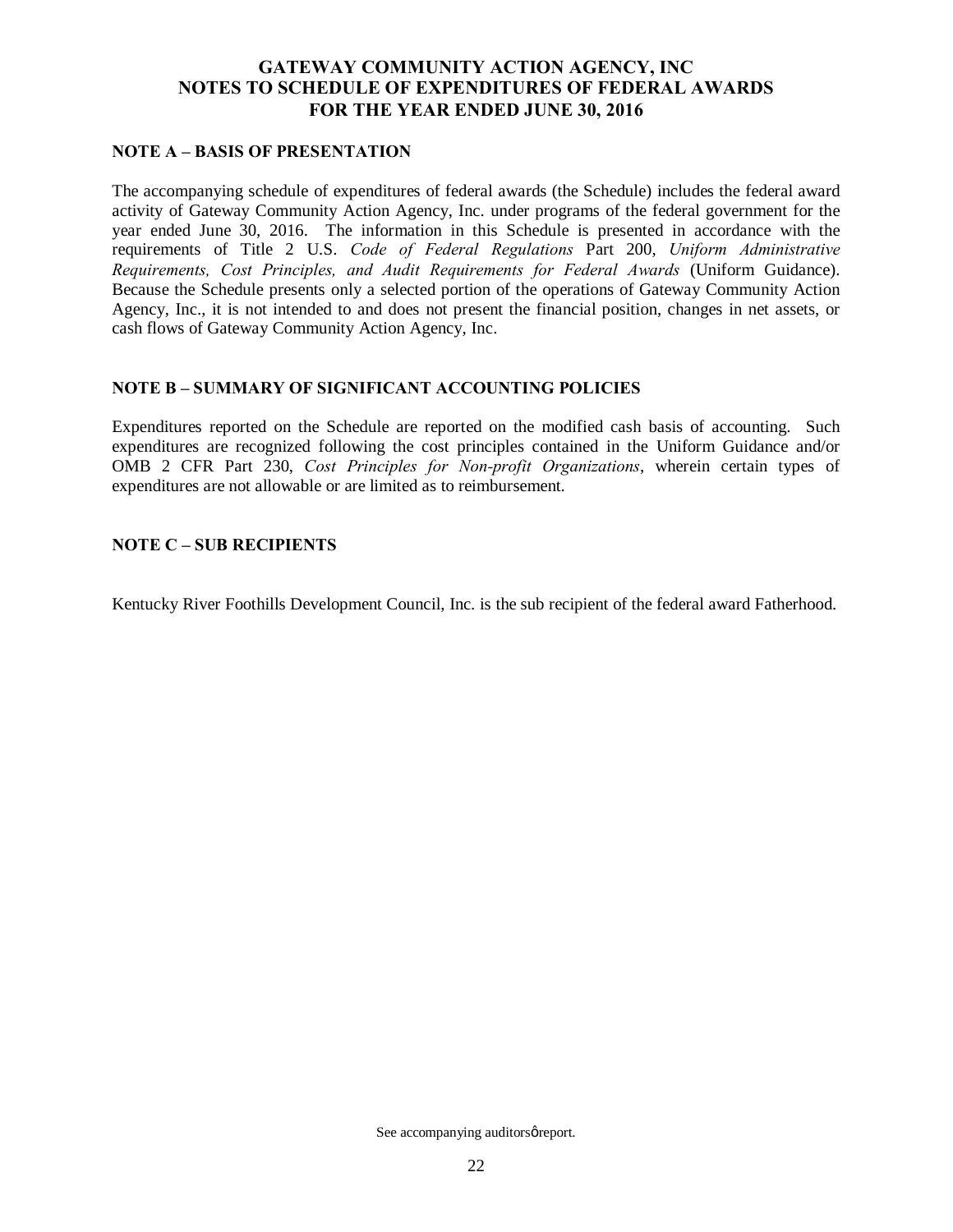### **GATEWAY COMMUNITY ACTION AGENCY, INC. AND DELEGATE AGENCIES HEAD START PROGRAM-GRANT NUMBER 04CH4759-02-01 STATEMENT OF REVENUES, EXPENDITURES AND CHANGES IN FUND BALANCE FOR THE PERIOD SEPTEMBER 1, 2015 THROUGH AUGUST 31, 2016**

| <b>REVENUES</b>                    | <b>APPROVED</b><br><b>BUDGET</b> | <b>ACTUAL</b><br><b>COSTS</b> | <b>OVER (UNDER)</b><br><b>BUDGET</b><br><b>CURRENT YEAR</b> |                  |  |
|------------------------------------|----------------------------------|-------------------------------|-------------------------------------------------------------|------------------|--|
|                                    |                                  |                               |                                                             |                  |  |
| <b>OCD FUNDS</b>                   |                                  |                               |                                                             |                  |  |
| Amount Awarded This Budget         |                                  |                               |                                                             |                  |  |
| Period                             | \$<br>2,968,842                  | \$<br>2,968,842               | \$                                                          | $\mathbf{0}$     |  |
| Donations                          |                                  |                               |                                                             | $\boldsymbol{0}$ |  |
| Interest                           |                                  | 30                            |                                                             | 30               |  |
| <b>Subtotal OCD Funds</b>          | 2,968,842                        | 2,968,872                     |                                                             | 30               |  |
| <b>REIMBURSEMENTS</b>              |                                  |                               |                                                             |                  |  |
| <b>USDA</b> (Special Food Service  |                                  |                               |                                                             |                  |  |
| Programs)                          | 206,278                          | 206,278                       |                                                             | $\overline{0}$   |  |
| <b>GRANTEE'S CONTRIBUTION</b>      | 742,208                          | 747,238                       |                                                             | 5,030            |  |
| <b>GRAND TOTAL REVENUES</b>        | \$<br>3,917,328                  | \$<br>3,922,388               | $\mathbb{S}$                                                | 5,060            |  |
| <b>EXPENDITURES</b>                |                                  |                               |                                                             |                  |  |
| <b>OCD'S SHARE</b>                 |                                  |                               |                                                             |                  |  |
| <b>DIRECT COSTS</b>                |                                  |                               |                                                             |                  |  |
| Personnel                          | \$<br>1,256,829                  | \$<br>1,251,701               | \$                                                          | (5,128)          |  |
| <b>Fringe Benefits</b>             | 801,910                          | 644,871                       |                                                             | (157,039)        |  |
| Equipment                          | 131,636                          | 133,272                       |                                                             | 1,636            |  |
| Travel                             | 15,100                           | 10,970                        |                                                             | (4,130)          |  |
| Supplies                           | 46,700                           | 106,841                       |                                                             | 60,141           |  |
| Contractual                        | 136,000                          | 123,500                       |                                                             | (12,500)         |  |
| Other                              | 381,837                          | 497,445                       |                                                             | 115,608          |  |
| <b>TOTAL DIRECT COSTS</b>          | 2,770,012                        | 2,768,600                     |                                                             | (1, 412)         |  |
| <b>INDIRECT COSTS</b>              | 198,830                          | 200,272                       |                                                             | 1,442            |  |
| <b>SUBTOTAL COSTS</b>              | 2,968,842                        | 2,968,872                     |                                                             | 30               |  |
| <b>GRANTEE'S SHARE</b>             |                                  |                               |                                                             |                  |  |
| Grantee                            | 742,208                          | 747,238                       |                                                             | 5,030            |  |
| <b>USDA</b>                        | 206,278                          | 206,278                       |                                                             | $\boldsymbol{0}$ |  |
| <b>GRANTEE'S TOTAL</b>             | 948,486                          | 953,516                       |                                                             | 5,030            |  |
| <b>GRAND TOTAL COSTS</b>           | \$<br>3,917,328                  | 3,922,388                     | \$                                                          | 5,060            |  |
| REVENUES OVER (UNDER) EXPENDITURES |                                  |                               |                                                             |                  |  |

### **FUND BALANCE AT AUGUST 31, 2015**

| <b>TOTAL FUND BALANCE</b> |  |
|---------------------------|--|
| <b>AT AUGUST 31, 2016</b> |  |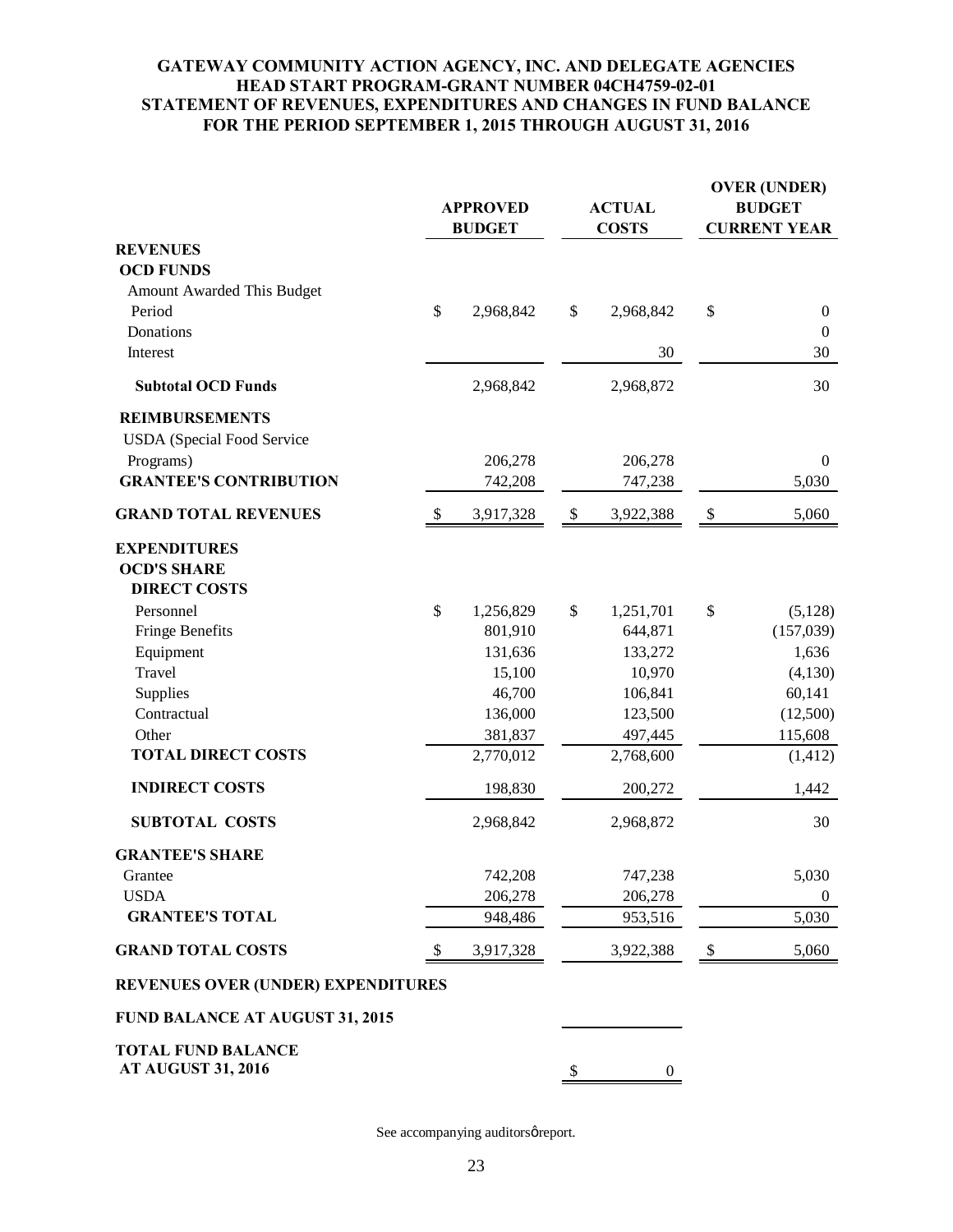### **GATEWAY COMMUNITY ACTION AGENCY, INC. AND DELEGATE AGENCIES HEAD START PROGRAM-GRANT NUMBER 04CH4759-02-01 RECONCILIATION OF REVENUES/EXPENDITURES PROGRAM YEAR TO AUDITED FISCAL YEAR FOR THE YEAR ENDED JUNE 30, 2016**

|                                                                                                | <b>Program Year</b><br>12 Months<br>Sept 15 - Aug 16<br>$(FYE 8/31/2015)$ + |                | 2 Months<br>July - Aug 15<br>(Restated) |                  | 2 Months<br>July - Aug 16 |         | <b>Audited Fiscal Year</b><br>12 Months<br><b>July 15-June 16</b><br>(FYE 6/30/2015)<br>$=$ |                  |
|------------------------------------------------------------------------------------------------|-----------------------------------------------------------------------------|----------------|-----------------------------------------|------------------|---------------------------|---------|---------------------------------------------------------------------------------------------|------------------|
| <b>REVENUE</b>                                                                                 |                                                                             |                |                                         |                  |                           |         |                                                                                             |                  |
| <b>Grant Revenue</b>                                                                           | \$                                                                          | 2,968,842      | \$                                      | 477,973          | $\mathcal{S}$             | 485,419 | \$                                                                                          | 2,961,396        |
| <b>USDA</b>                                                                                    |                                                                             | 206,278        |                                         |                  |                           |         |                                                                                             | 206,278          |
| Program Income                                                                                 |                                                                             |                |                                         |                  |                           |         |                                                                                             | $\boldsymbol{0}$ |
| In Kind                                                                                        |                                                                             | 747,238        |                                         | 22,943           |                           | 33,568  |                                                                                             | 736,613          |
| Interest                                                                                       |                                                                             | 30             |                                         | 7                |                           | 8       |                                                                                             | 29               |
| <b>TOTAL REVENUE</b>                                                                           | $\boldsymbol{\mathsf{S}}$                                                   | 3,922,388      | \$                                      | 500,923          | \$                        | 518,995 | \$                                                                                          | 3,904,316        |
| <b>EXPENDITURES</b><br><b>Total Expenditures</b><br><b>Including Grantee</b><br>and USDA Share | \$                                                                          | 3,922,388      | \$                                      | 500,923          | \$                        | 502,250 | \$                                                                                          | 3,921,061        |
| Paid With USDA Funds                                                                           |                                                                             | 206,278        |                                         |                  |                           |         |                                                                                             | 206,278          |
| Paid With In-kind                                                                              |                                                                             | 747,238        |                                         | 22,943           |                           | 33,568  |                                                                                             | 736,613          |
| Paid With HS Funds                                                                             |                                                                             | 2,968,842      |                                         | 477,973          |                           | 468,674 |                                                                                             | 2,978,141        |
| Paid With Other Funds                                                                          |                                                                             | 30             |                                         | 7                |                           | 8       |                                                                                             | 29               |
| Revenues Over (Under)<br>Expenditures                                                          |                                                                             | $\overline{0}$ | \$                                      | $\boldsymbol{0}$ | \$                        | 16,745  | \$                                                                                          | (16,745)         |

| Expenditures Paid With Head Start Funds Per Reconciliation For FYE 6/30/16 | 2,978,141 |
|----------------------------------------------------------------------------|-----------|
| Total Head Start Expenditures Per Schedule of Federal Awards               | 2.978.141 |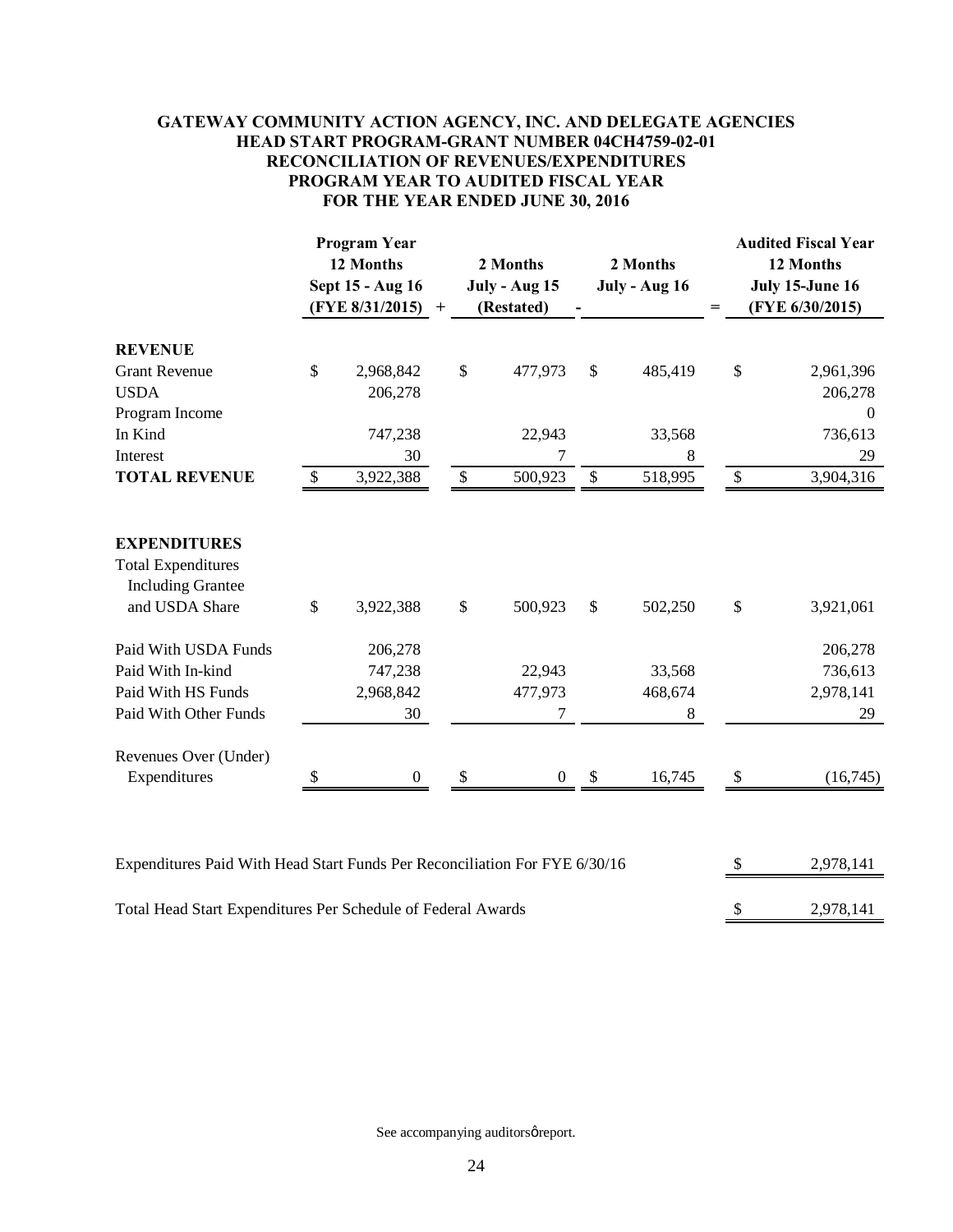### **GATEWAY COMMUNITY ACTION AGENCY, INC. COMMUNITY SERVICES BLOCK GRANT PROGRAM CONTRACT NUMBER PON2 736-15401297 1 STATEMENT OF PROGRAM EXPENDITURES FOR THE PERIOD JULY 1, 2015 THROUGH JUNE 30, 2016**

| <b>EXPENDITURES</b>                                   | <b>CSBG</b>              | <b>EDUCATION</b> | <b>TOTAL</b>             |
|-------------------------------------------------------|--------------------------|------------------|--------------------------|
| Personnel                                             | $\mathcal{S}$<br>177,250 | $\mathcal{S}$    | $\mathcal{S}$<br>177,250 |
| Travel                                                | 1,180                    |                  | 1,180                    |
| Program Costs                                         | 7,181                    |                  | 7,181                    |
| Equipment                                             | 1,758                    |                  | 1,758                    |
| Supplies                                              | 7,776                    |                  | 7,776                    |
| Space & Utilities Cost                                | 23,303                   |                  | 23,303                   |
| Other                                                 | 21,929                   |                  | 21,929                   |
| Indirect                                              | 19,052                   |                  | 19,052                   |
| In-Kind                                               | 57,361                   |                  | 57,361                   |
| <b>Total Expenditures</b>                             | 316,790                  |                  | 316,790                  |
| Less: Questioned costs<br>Less: In-Kind Contributions |                          |                  | $\boldsymbol{0}$         |
| Total allowable CSBG<br>expenditures                  | 316,790                  |                  | 316,790                  |
| Contract payments received                            | 316,790                  |                  | 316,790                  |
| CSBG overpayment received                             | \$<br>$\Omega$           | 0                | 0                        |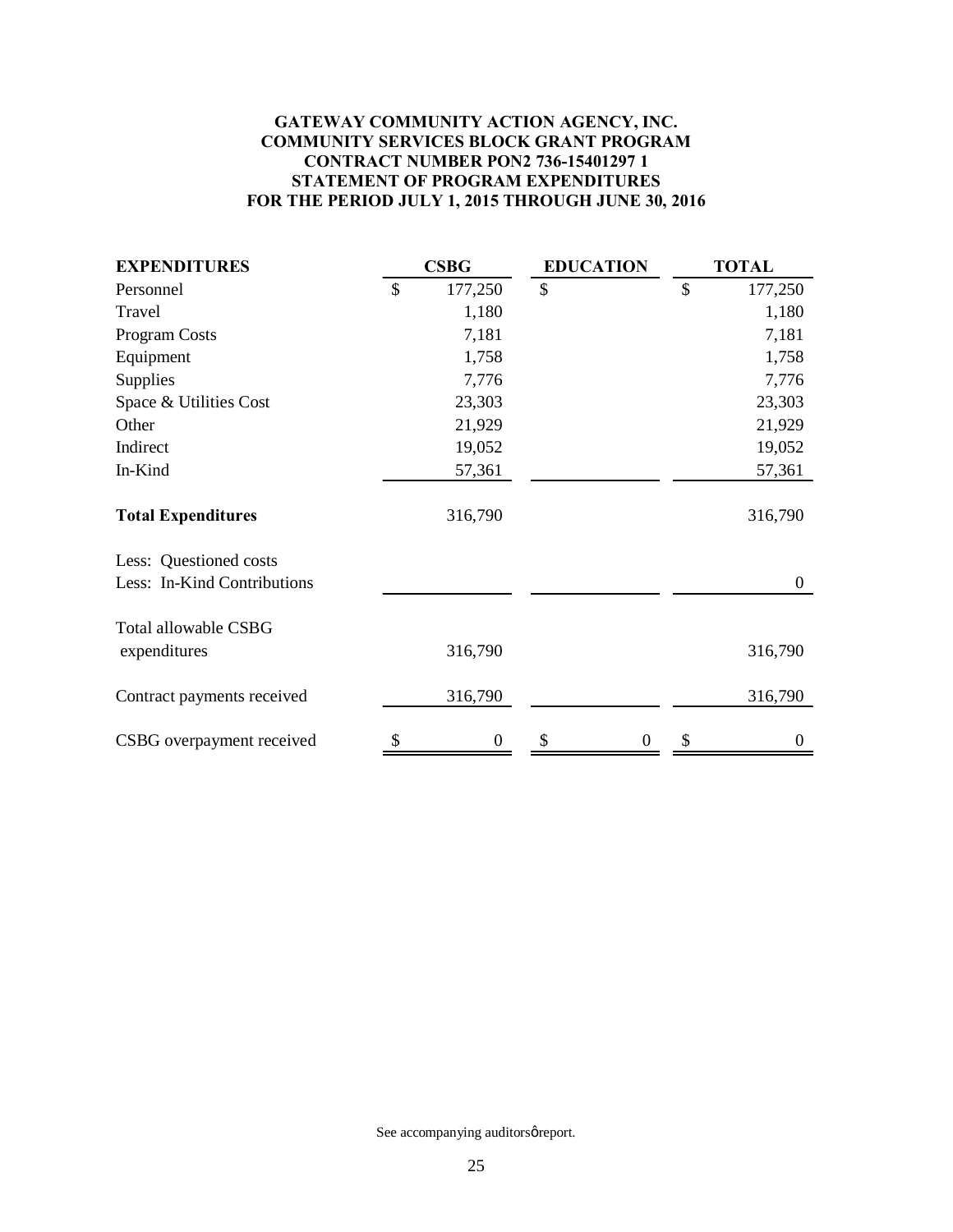### **GATEWAY COMMUNITY ACTION AGENCY, INC. COMMUNITY SERVICES BLOCK GRANT PROGRAM CONTRACT NUMBER PON2 736-15401297 1 SCHEDULE OF QUESTIONED COSTS FOR THE PERIOD JULY 1, 2015 THROUGH JUNE 30, 2016**

|                             |                           |                  |    | <b>QUESTIONED</b> |    |                  |
|-----------------------------|---------------------------|------------------|----|-------------------|----|------------------|
| <b>CSBG PROGRAM</b>         |                           | <b>CSBG</b>      |    | <b>COST</b>       |    | <b>TOTAL</b>     |
| Personnel                   | $\boldsymbol{\mathsf{S}}$ | 177,250          | \$ |                   | \$ | 177,250          |
| Travel                      |                           | 1,180            |    |                   |    | 1,180            |
| Equipment                   |                           | 1,758            |    |                   |    | 1,758            |
| Program Costs               |                           | 7,181            |    |                   |    | 7,181            |
| Supplies                    |                           | 7,776            |    |                   |    | 7,776            |
| Space and Utilities         |                           | 23,303           |    |                   |    | 23,303           |
| Other                       |                           | 21,929           |    |                   |    | 21,929           |
| Indirect                    |                           | 19,052           |    |                   |    | 19,052           |
| In-kind                     |                           | 57,361           |    |                   |    | 57,361           |
| <b>TOTAL - CSBG</b>         |                           | 316,790          | S  | $\Omega$          | S  | 316,790          |
| <b>EDUCATION</b>            |                           |                  |    |                   |    |                  |
| <b>Education</b> assistance | $\mathcal{S}$             |                  | \$ |                   | \$ | $\overline{0}$   |
| In-kind                     |                           |                  |    |                   |    | $\boldsymbol{0}$ |
| <b>TOTAL - EDUCATION</b>    | \$                        | $\boldsymbol{0}$ | \$ | $\boldsymbol{0}$  | \$ | 0                |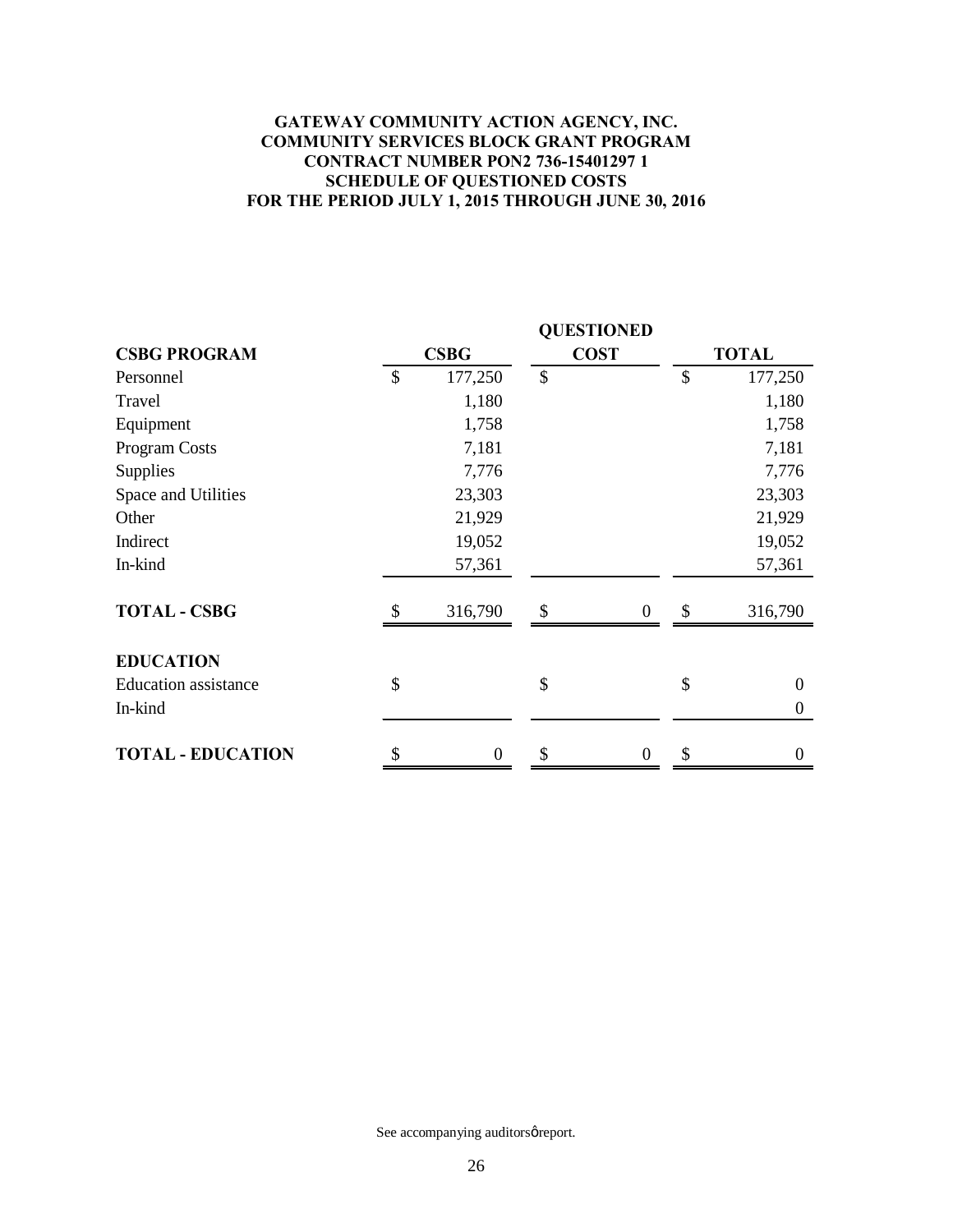### **GATEWAY COMMUNITY ACTION AGENCY, INC. COMMUNITY SERVICES BLOCK GRANT PROGRAM CONTRACT NUMBER PON2 736-15401297 1 SCHEDULE OF BUDGET TO ACTUAL EXPENDITURES FOR THE PERIOD JULY 1, 2015 THROUGH JUNE 30, 2016**

| <b>COST CATEGORY - CSBG</b>                    |               | <b>BUDGET</b> |                           | <b>ACTUAL</b> |               | <b>UNDER</b><br><b>BUDGET</b> |
|------------------------------------------------|---------------|---------------|---------------------------|---------------|---------------|-------------------------------|
| Personnel                                      | $\mathcal{S}$ | 194,610       | $\boldsymbol{\mathsf{S}}$ | 177,250       | $\mathcal{S}$ | 17,360                        |
| <b>Client Services</b>                         |               | 7,181         |                           | 7,181         |               | $\overline{0}$                |
| Travel                                         |               | 1,086         |                           | 1,180         |               | (94)                          |
| Equipment                                      |               | 1,850         |                           | 1,758         |               | 92                            |
| Supplies                                       |               | 7,043         |                           | 7,776         |               | (733)                         |
| Space Cost                                     |               | 16,273        |                           | 16,273        |               | $\Omega$                      |
| <b>Utilities</b>                               |               | 8,097         |                           | 7,030         |               | 1,067                         |
| Indirect                                       |               | 20,023        |                           | 19,052        |               | 971                           |
| Other                                          |               | 23,391        |                           | 21,929        |               | 1,462                         |
| <b>Total Expenditures</b>                      |               | 279,554       |                           | 259,429       |               | 20,125                        |
| <b>COST CATEGORY - TRANSPORTATION</b><br>Other |               |               |                           |               |               | $\boldsymbol{0}$              |
| <b>COST CATEGORY - EDUCATION</b><br>Other      |               |               |                           |               |               | $\overline{0}$                |
| <b>TOTAL</b>                                   | \$            | 279,554       | \$                        | 259,429       | \$            | 20,125                        |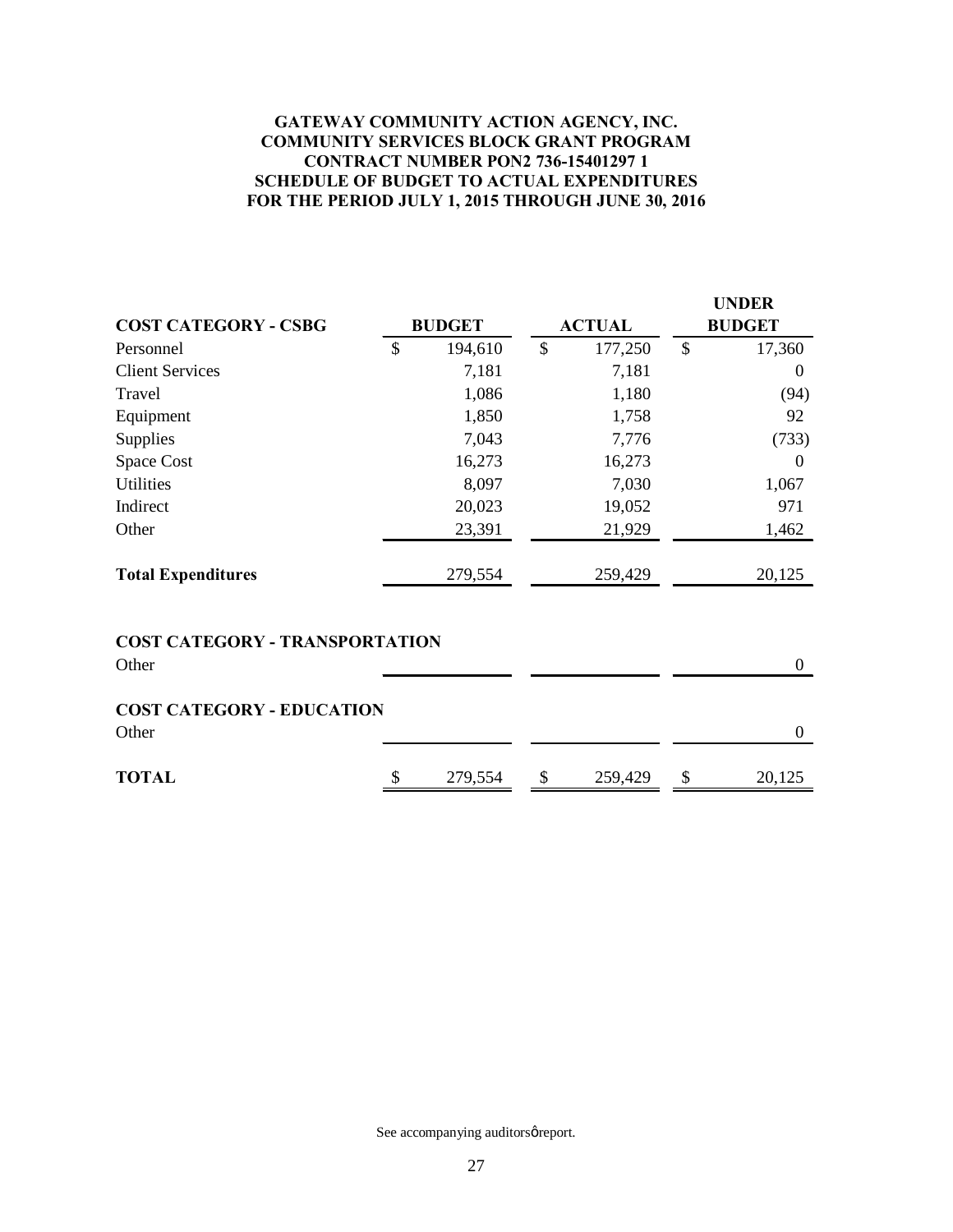### **GATEWAY COMMUNITY ACTION AGENCY, INC. WEATHERIZATION PROGRAM WEATHERIZATION CONTRACT NUMNER: WX15-0599-02 LIHEAP CONTRACT NUMBER: LH15-0599-02 STATEMENT OF ASSETS, LIABILITIES AND FUND BALANCE FOR THE PERIOD JULY 1, 2015 THROUGH JUNE 30, 2016**

#### **ASSETS**

| Cash                          |   |        |
|-------------------------------|---|--------|
| Regular Weatherization        | S | 11,505 |
| LiHeap Weatherization         |   | 26,523 |
| Accounts receivable - Regular |   | 8,351  |
| Accounts receivable - LiHeap  |   | 40,690 |
| <b>TOTAL ASSETS</b>           |   | 87.069 |

### **LIABILITIES**

| Accounts payable             |   |        |
|------------------------------|---|--------|
| Regular Weatherization       | S | 19,856 |
| LiHeap Weatherization        |   | 67,213 |
|                              |   |        |
| <b>TOTAL LIABILITIES</b>     |   | 87,069 |
|                              |   |        |
| <b>FUND BALANCE</b>          |   |        |
|                              |   |        |
|                              |   |        |
| LIABILITIES AND FUND BALANCE |   | 87,069 |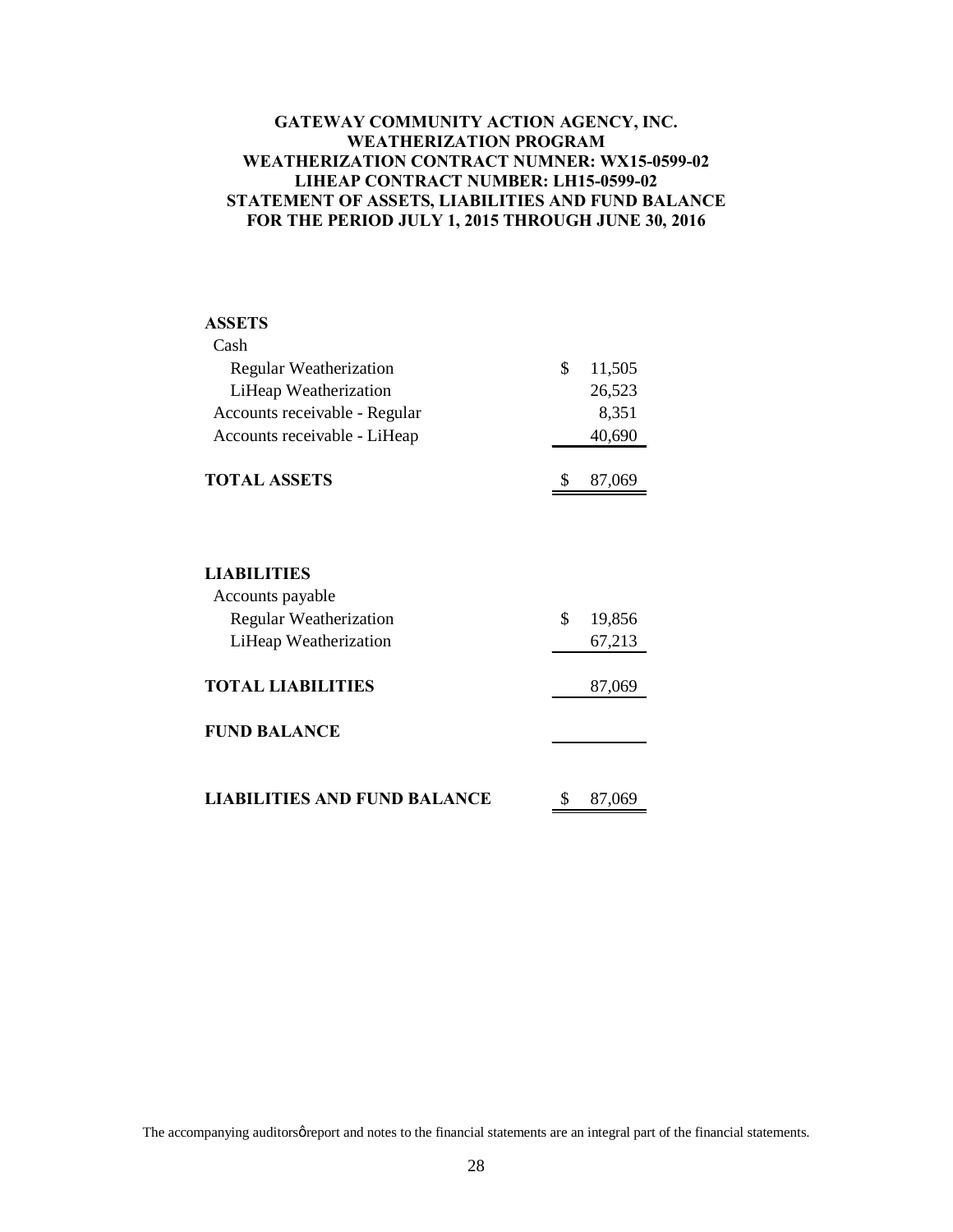### **GATEWAY COMMUNITY ACTION AGENCY, INC. WEATHERIZATION PROGRAM WEATHERIZATION CONTRACT NUMNER: WX15-0599-02 LIHEAP CONTRACT NUMBER: LH15-0599-02 STATEMENT OF ALLOWABLE EXPENDITURES FOR THE PERIOD JULY 1, 2015 THROUGH JUNE 30, 2016**

| <b>EXPENDITURES</b>                 | <b>REGULAR</b> | LIHEAP       |
|-------------------------------------|----------------|--------------|
|                                     |                |              |
| Admin                               | \$<br>7,432    | \$<br>12,904 |
| WX Materials                        | 23,139         | 23,412       |
| <b>WX Support</b>                   | 73,834         | 64,388       |
| <b>WX Labor</b>                     | 46,785         | 54,871       |
| H&S Materials                       | 9,239          | 12,104       |
| H&S Labor                           | 13,860         | 22,607       |
| Liability Insurance                 |                | 3,069        |
| Training                            | 1,752          |              |
| <b>Financial Audit</b>              | 1,000          |              |
| <b>Total Allowable Expenditures</b> | 177,041        | 193,355      |
| <b>Contract Payments Received</b>   | 177,041        | 193,355      |
| Under (Overpayment)                 | S<br>0         | S            |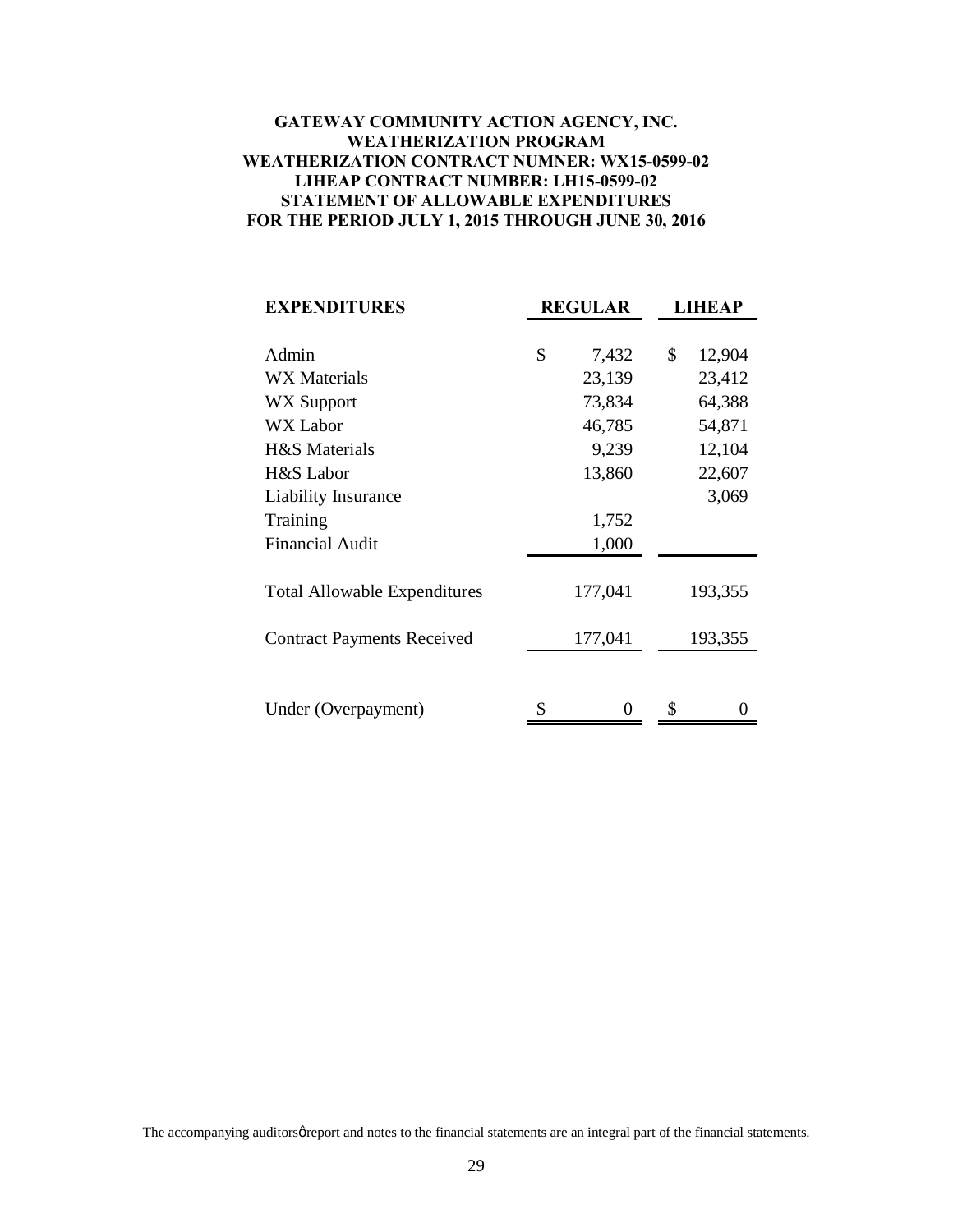### **GATEWAY COMMUNITY ACTION AGENCY, INC. WEATHERIZATION PROGRAM WEATHERIZATION CONTRACT NUMNER: WX15-0599-02 LIHEAP CONTRACT NUMBER: LH15-0599-02 SCHEDULE OF QUESTIONED COSTS FOR THE PERIOD JULY 1, 2015 THROUGH JUNE 30, 2016**

|                               |               |               | <b>QUESTIONED</b> |          |                |
|-------------------------------|---------------|---------------|-------------------|----------|----------------|
| <b>COST CATEGORY</b>          |               | <b>ACTUAL</b> |                   |          | <b>BALANCE</b> |
| <b>REGULAR WEATHERIZATION</b> |               |               |                   |          |                |
| Administration                | \$            | 7,432         | $\mathcal{S}$     |          | \$<br>7,432    |
| Materials                     |               | 32,378        |                   |          | 32,378         |
| Program Support               |               | 73,834        |                   |          | 73,834         |
| Training                      |               | 1,752         |                   |          | 1,752          |
| Labor                         |               | 60,645        |                   |          | 60,645         |
| <b>Financial Audit</b>        |               | 1,000         |                   |          | 1,000          |
| <b>TOTAL</b>                  |               | 177,041       | \$                | $\theta$ | 177,041<br>\$  |
| <b>LIHEAP WEATHERIZATION</b>  |               |               |                   |          |                |
| Administration                | $\mathcal{S}$ | 12,904        | $\mathcal{S}$     |          | \$<br>12,904   |
| Materials                     |               | 35,516        |                   |          | 35,516         |
| Program Support               |               | 64,388        |                   |          | 64,388         |
| <b>Liability Insurance</b>    |               | 3,069         |                   |          | 3,069          |
| Labor                         |               | 77,478        |                   |          | 77,478         |
| <b>TOTAL</b>                  | S             | 193,355       | \$                | $\theta$ | 193,355<br>\$  |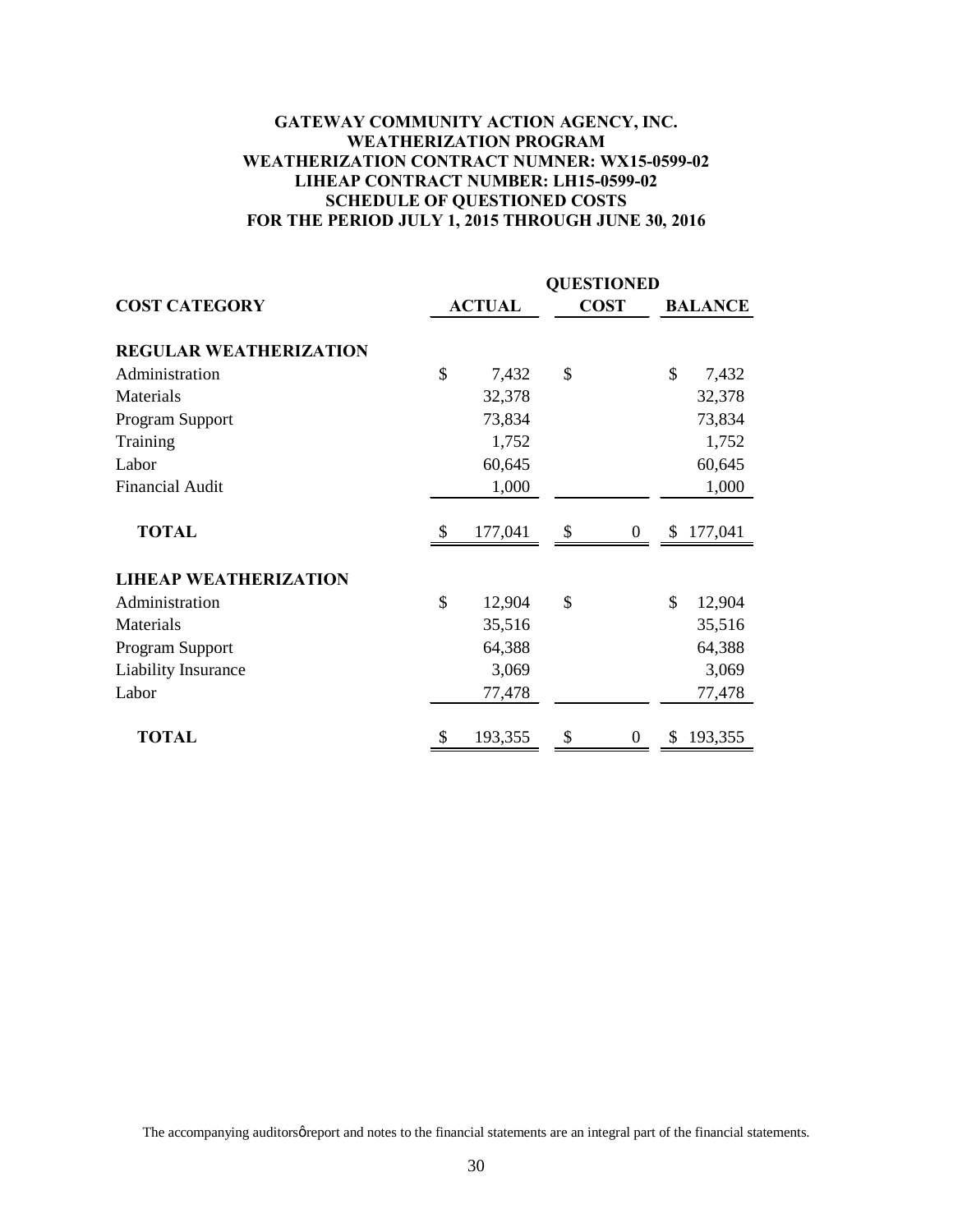### **GATEWAY COMMUNITY ACTION AGENCY, INC. WEATHERIZATION PROGRAM WEATHERIZATION CONTRACT NUMNER: WX15-0599-02 LIHEAP CONTRACT NUMBER: LH15-0599-02 SCHEDULE OF BUDGET AND ACTUAL EXPENDITURES FOR THE PERIOD JULY 1, 2015 THROUGH JUNE 30, 2016**

**(OVER)**

| <b>COST CATEGORY</b>          | 2016<br><b>BUDGET</b> |         | <b>ACTUAL</b> |           | (OVER)<br><b>UNDER</b><br><b>BUDGET</b> |                  |
|-------------------------------|-----------------------|---------|---------------|-----------|-----------------------------------------|------------------|
| <b>REGULAR WEATHERIZATION</b> |                       |         |               |           |                                         |                  |
| Administration                | \$                    | 7,432   | \$            | 7,432     | \$                                      | $\Omega$         |
| <b>Program Operations</b>     |                       | 143,758 |               | 143,758   |                                         | $\theta$         |
| Health & Safety               |                       | 23,099  |               | 23,099    |                                         | $\theta$         |
| <b>Financial Audit</b>        |                       | 1,000   |               | 1,000     |                                         | $\boldsymbol{0}$ |
| Training                      |                       | 1,752   |               | 1,752     |                                         | $\boldsymbol{0}$ |
| <b>TOTAL</b>                  | \$                    | 177,041 |               | \$177,041 | \$                                      | 0                |
| <b>LIHEAP WEATHERIZATION</b>  |                       |         |               |           |                                         |                  |
| Administration                | \$                    | 13,086  | \$            | 12,904    | \$                                      | 182              |
| Program Operations            |                       | 190,000 |               | 142,671   |                                         | 47,329           |
| Health & Safety               |                       | 54,721  |               | 34,711    |                                         | 20,010           |
| <b>Liability Insurance</b>    |                       | 3,913   |               | 3,069     |                                         | 844              |
| <b>TOTAL</b>                  | \$                    | 261,720 | \$            | 193,355   | \$                                      | 68,365           |

\*Gateway Community Action Agency, Inc. is in Compliance With the Contract Which States That a Written Request for Approval for Any Variation Which Will Exceed Ten Percent (10%) in Cost Category Totals as Reflected in Approved Plan and Budget Must Be Submitted to Grantor Agency.

\*In Our Opinion, Gateway Community Action Agency, Inc. is in Compliance With Contract Requirements Related to Maximum Allowed Average Costs Per Dwelling.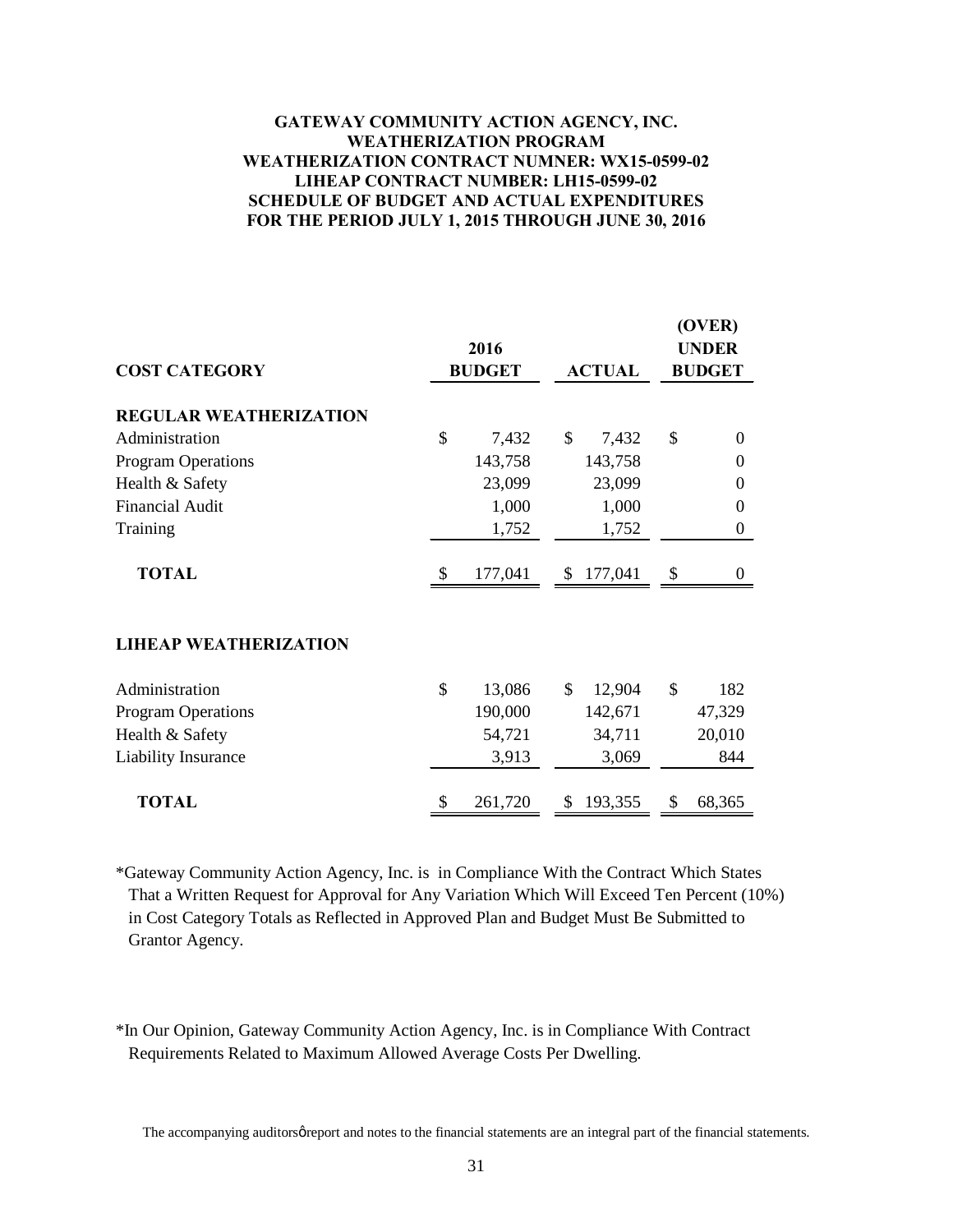### **GATEWAY COMMUNITY ACTION AGENCY, INC. LIHEAP PROGRAM CONTRACT NUMBER 736-150001313-1 SUBCONTRACT NUMBER 007 STATEMENTS OF PROGRAM EXPENDITURES FOR THE PERIOD JULY 1, 2015 THROUGH JUNE 30, 2016**

### **COST CATEGORY**

| <b>ADMINISTRATION</b>               |                        |
|-------------------------------------|------------------------|
| <b>Salaries</b>                     | \$<br>49,743           |
| Fringe                              | 28,755                 |
| <b>Office Supplies</b>              | 5,214                  |
| Other                               | 1,335                  |
| Postage                             | 410                    |
| <b>Indirect Cost</b>                | 7,959                  |
| <b>Total Administration</b>         | 93,416                 |
| <b>BENEFITS</b>                     |                        |
| Subsidy                             | 365,198                |
| Crisis                              | 614,894                |
| <b>Total Benefits</b>               | 980,092                |
| <b>Total Expenditures</b>           | 1,073,508              |
| <b>Questioned Costs</b>             |                        |
| <b>Total Allowable Expenditures</b> | 1,073,508              |
| <b>Contract Payments Received</b>   | 1,077,802              |
| Returned to CAK on June 16, 2016    | 4,294                  |
| Overpayment due to CAK              | \$<br>$\boldsymbol{0}$ |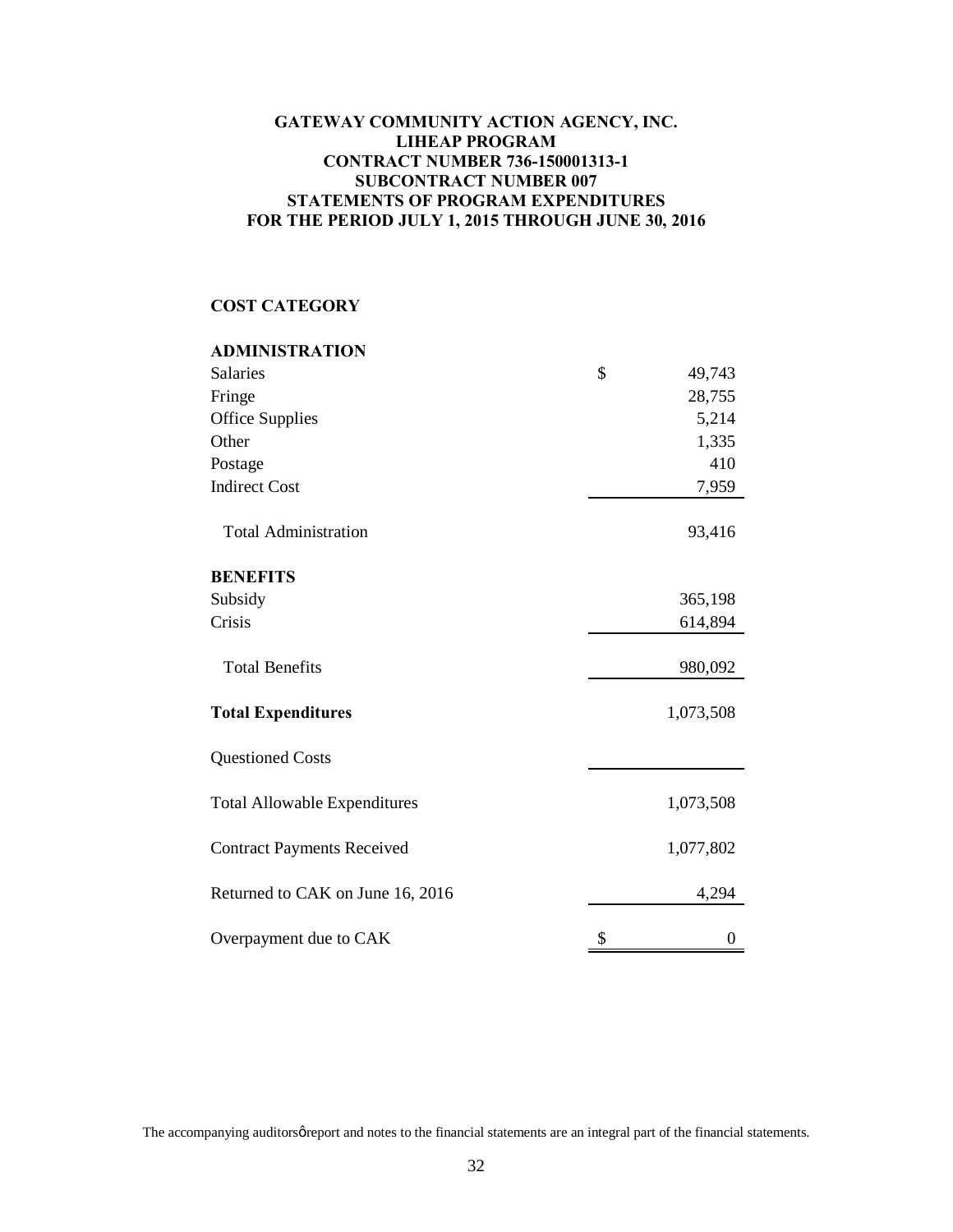### **GATEWAY COMMUNITY ACTION AGENCY, INC. LIHEAP PROGRAM CONTRACT NUMBER 736-150001313-1 SUBCONTRACT NUMBER 007 SCHEDULE OF QUESTIONED COSTS FOR THE PERIOD JULY 1, 2015 THROUGH JUNE 30, 2016**

| <b>COST CATEGORY</b> |               | <b>QUESTIONED</b> |   |                 |
|----------------------|---------------|-------------------|---|-----------------|
|                      | <b>ACTUAL</b> | <b>COST</b>       |   | <b>BALANCE</b>  |
| Administrative Cost  | \$<br>93,416  | \$                |   | \$<br>93,416    |
| Benefit Costs        |               |                   |   |                 |
| Subsidy              | 365,198       |                   |   | 365,198         |
| Crisis               | 614,894       |                   |   | 614,894         |
| <b>TOTAL</b>         | 1,073,508     | \$                | 0 | \$<br>1,073,508 |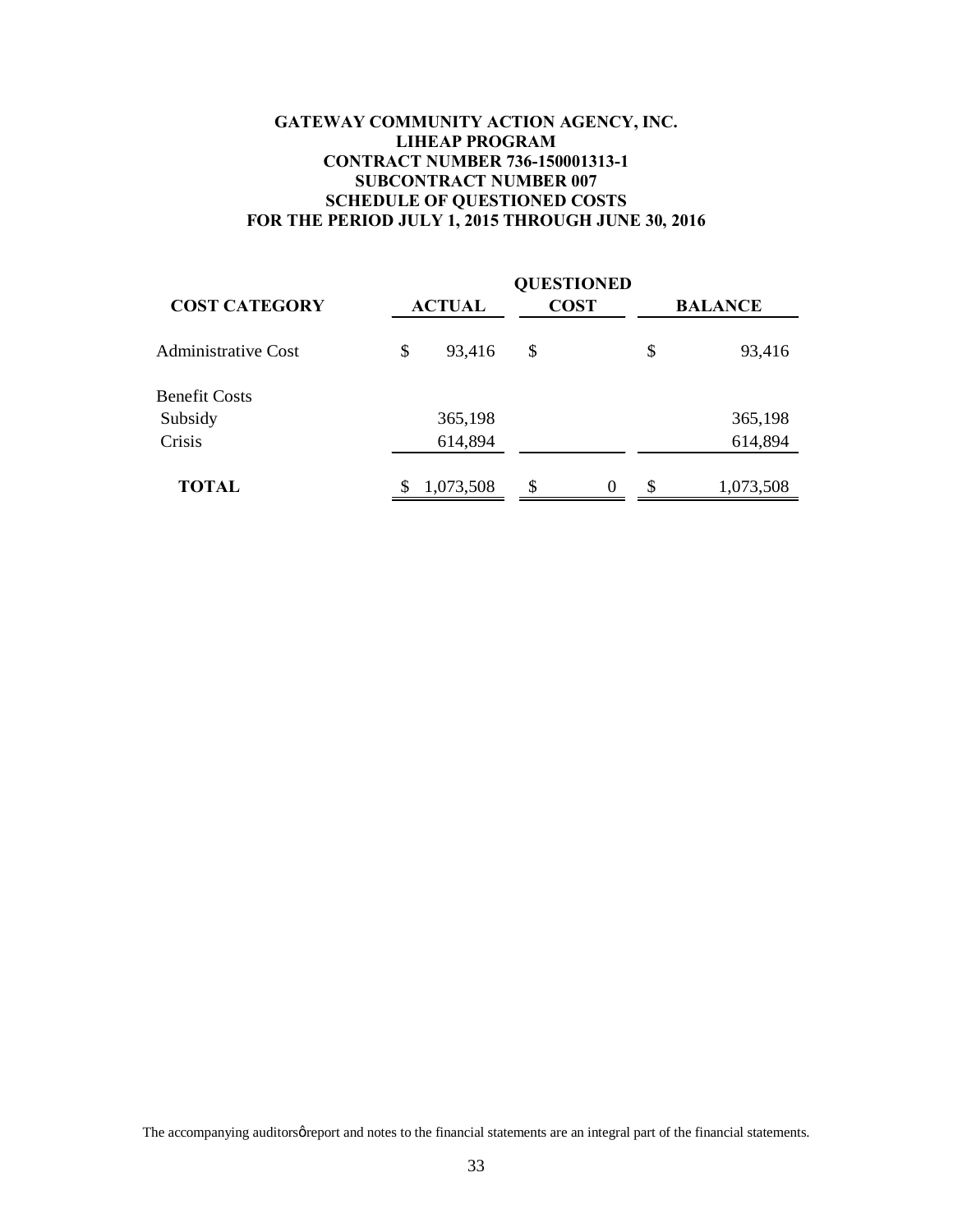### **GATEWAY COMMUNITY ACTION AGENCY, INC. LIHEAP PROGRAM CONTRACT NUMBER 736-150001313-1 SUBCONTRACT NUMBER 007 SCHEDULE OF BUDGET AND ACTUAL EXPENSES FOR THE PERIOD JULY 1, 2015 THROUGH JUNE 30, 2016**

| <b>COST CATEGORY</b>       | <b>BUDGET</b>   | <b>ACTUAL</b> | <b>UNDER/</b><br>(OVER)<br><b>BUDGET</b> |
|----------------------------|-----------------|---------------|------------------------------------------|
| <b>Administrative Cost</b> | \$<br>93,416    | \$<br>93,416  | \$<br>$\Omega$                           |
| <b>Benefit Costs</b>       |                 |               |                                          |
| Subsidy                    | 368,426         | 365,198       | 3,228                                    |
| Crisis                     | 615,960         | 614,894       | 1,066                                    |
| <b>TOTAL</b>               | \$<br>1,077,802 | \$1,073,508   | \$<br>4,294                              |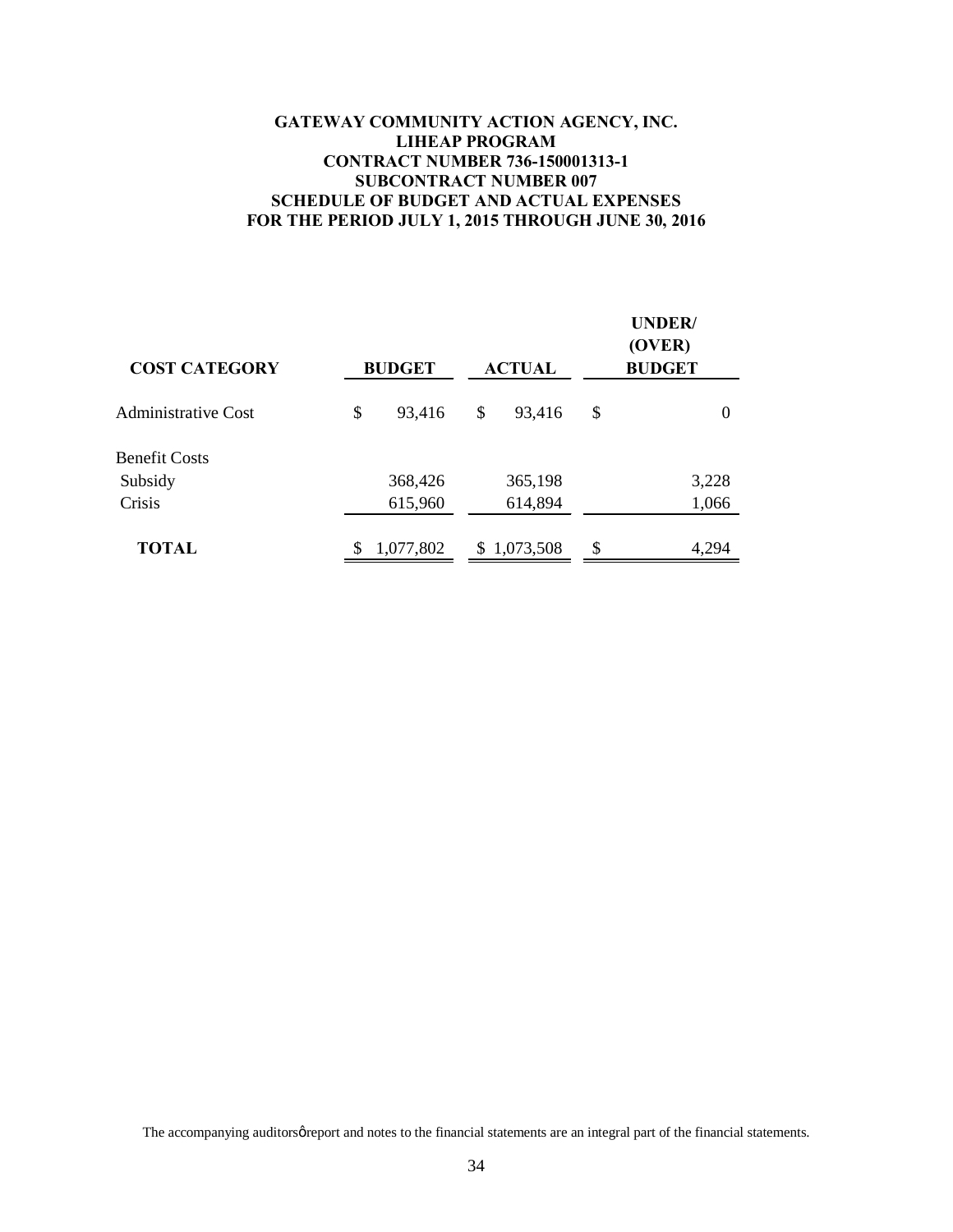### **GATEWAY COMMUNITY ACTION AGENCY, INC. TRANSPORTATION PROGRAM STATEMENT OF PROGRAM EXPENDITURES FOR THE PERIOD JULY 1, 2015 THROUGH JUNE 30, 2016**

### **REVENUE**

| Grant Revenue - 5311                  | \$<br>84,191 |
|---------------------------------------|--------------|
| <b>Local Match</b>                    | 32,255       |
| Other                                 | 7,782        |
| <b>TOTAL REVENUE</b>                  | 124,228      |
| <b>EXPENSES</b>                       |              |
| <b>DIRECT EXPENSES</b>                |              |
| Salaries and Wages                    | 22,117       |
| Payroll Fringe                        | 9,566        |
| Equipment                             | 45,127       |
| Other                                 | 7,474        |
| Transportation                        | 3,975        |
| In-Kind:                              | 32,430       |
| <b>TOTAL DIRECT EXPENSES</b>          | 120,689      |
| <b>INDIRECT EXPENSES</b>              | 3,539        |
| <b>TOTAL EXPENSES</b>                 | 124,228      |
| <b>REVENUES OVER (UNDER) EXPENSES</b> |              |
| <b>BEFORE TRANSFERS</b>               | \$<br>0      |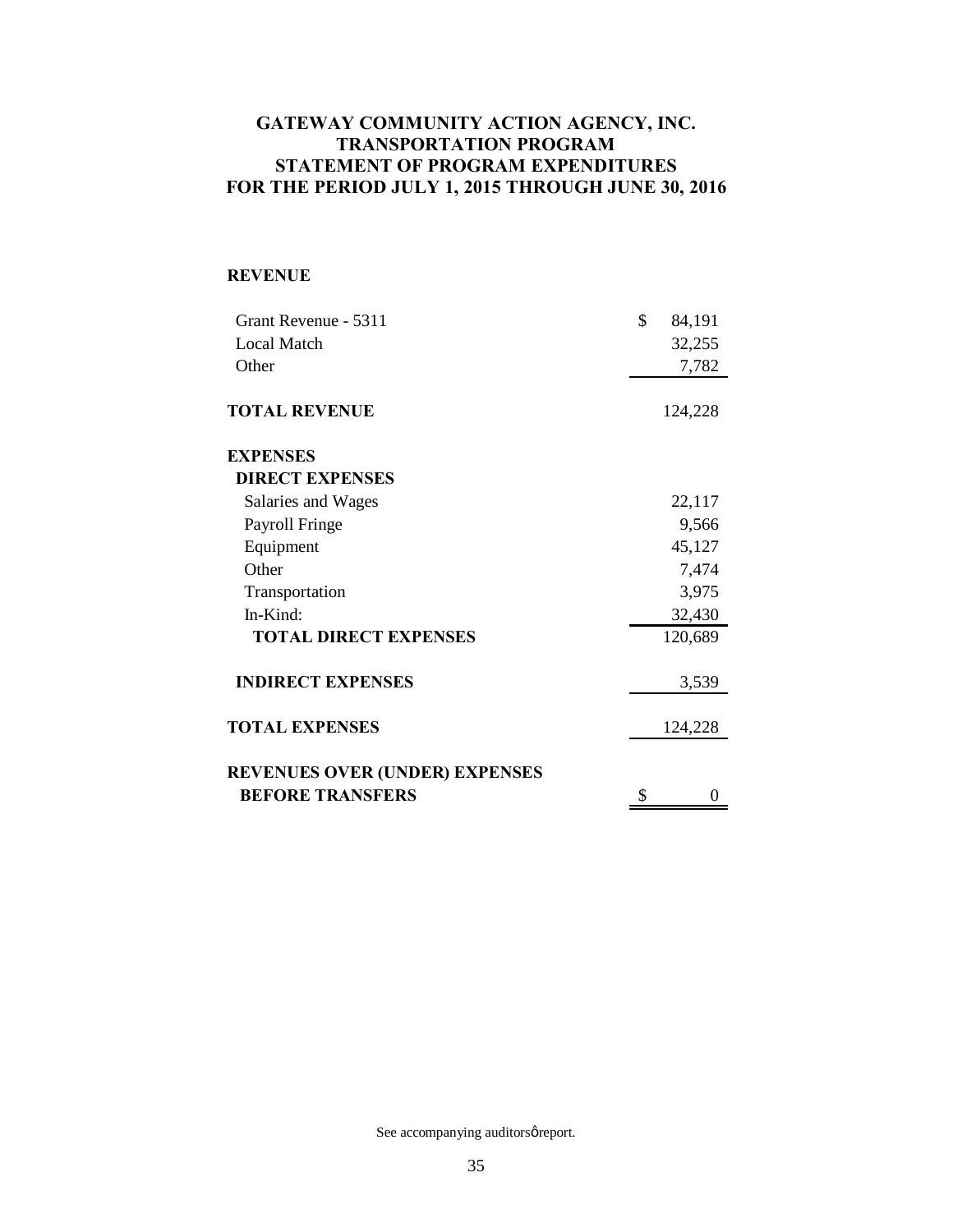# *Morgan-Franklin, LLC*

Certified Public Accountants PO Box 428, 749 Broadway Street West Liberty, KY 41472

Brenda K. Morgan, CPA **Phone:** (606) 743-1884 Jody B. Franklin, CPA Fax: (606) 743-1895 office@morganfranklincpa.com

### **Independent Auditors' Report On Internal Control Over Financial Reporting And On Compliance And Other Matters Based On An Audit Of Financial Statements Performed In Accordance With**  *Government Auditing Standards*

Ms. Charlene Engle, Executive Director Members of the Board of Directors Gateway Community Action Agency, Inc. West Liberty, Kentucky 41472

We have audited, in accordance with auditing standards generally accepted in the United States of America and the standards applicable to financial audits contained in *Government Auditing Standards* issued by the Comptroller General of the United States, the financial statements of Gateway Community Action Agency, Inc. (a non-profit organization), which comprise the statement of financial position as of June 30, 2016, and the related statement of revenues, expenses, and net assets, and cash flows for the year then ended, and the related notes to the financial statements, and have issued our report thereon dated November 16, 2016.

### **Internal Control Over Financial Reporting**

In planning and performing our audit of the financial statements, we considered Gateway Community Action Agency, Inc. $\alpha$  internal control over financial reporting (internal control) to determine the audit procedures that are appropriate in the circumstances for the purpose of expressing our opinions on the financial statements, but not for the purpose of expressing an opinion on the effectiveness of Gateway Community Action Agency, Inc.'s internal control. Accordingly, we do not express an opinion on the effectiveness of the Organization  $\phi$  internal control.

A *deficiency in internal control* exists when the design or operation of a control does not allow management or employees, in the normal course of performing their assigned functions, to prevent, or detect and correct, misstatements on a timely basis. A *material weakness* is a deficiency, or a combination of deficiencies, in internal control, such that there is a reasonable possibility that a material misstatement of the entity of financial statements will not be prevented, or detected and corrected on a timely basis. A *significant deficiency* is a deficiency, or a combination of deficiencies, in internal control that is less severe than a material weakness, yet important enough to merit attention by those charged with governance.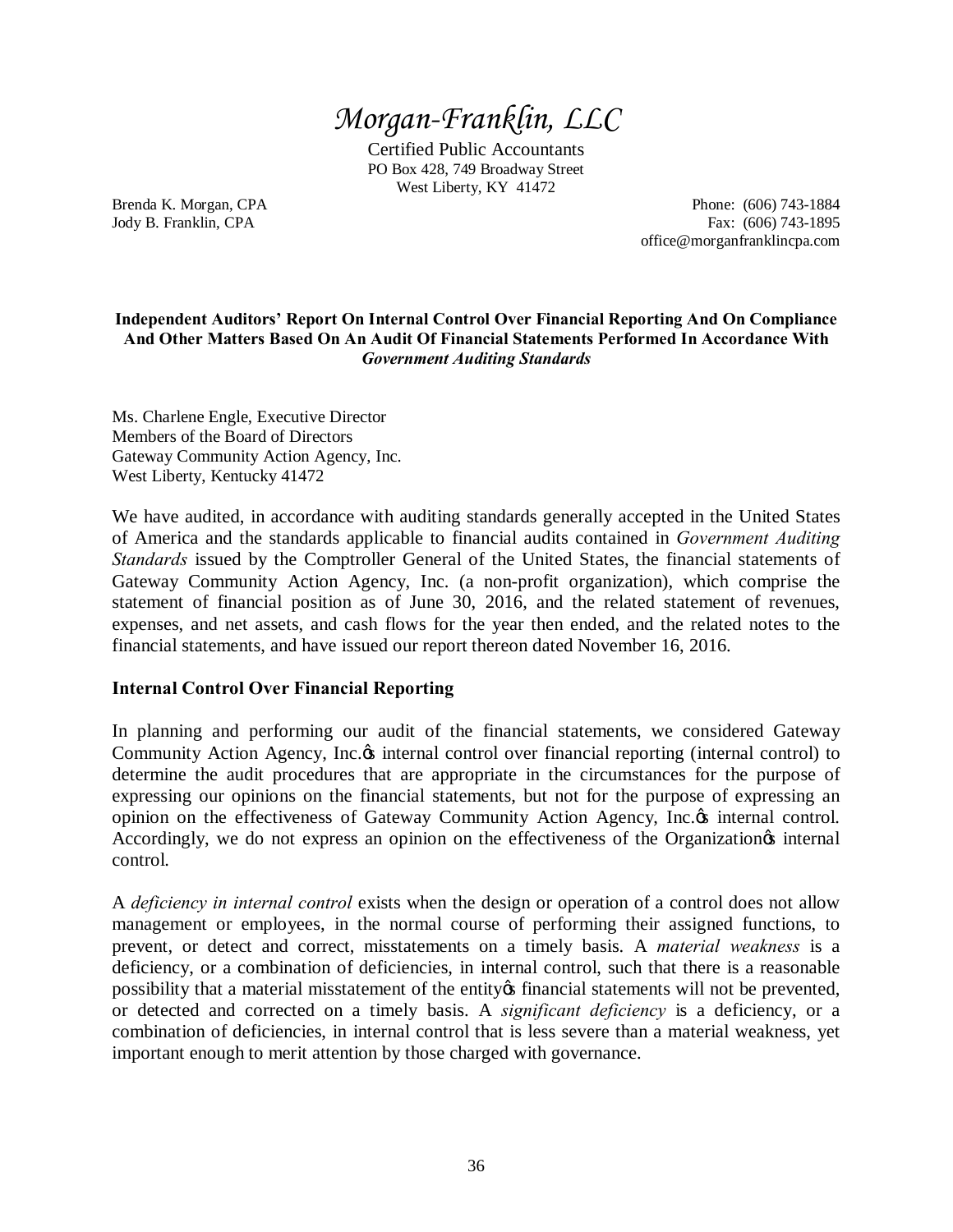### **Independent Auditors' Report On Internal Control Over Financial Reporting And On Compliance And Other Matters Based On An Audit Of Financial Statements Performed In Accordance With**  *Government Auditing Standards* **(Continued)**

Our consideration of internal control was for the limited purpose described in the first paragraph of this section and was not designed to identify all deficiencies in internal control that might be material weaknesses or significant deficiencies. Given these limitations, during our audit we did not identify any deficiencies in internal control that we consider to be material weaknesses. However, material weaknesses may exist that have not been identified.

### **Compliance and Other Matters**

As part of obtaining reasonable assurance about whether Gateway Community Action Agency, Inc.  $\&$  financial statements are free of material misstatement, we performed tests of its compliance with certain provisions of laws, regulations, contracts, and grant agreements, noncompliance with which could have a direct and material effect on the determination of financial statement amounts. However, providing an opinion on compliance with those provisions was not an objective of our audit, and accordingly, we do not express such an opinion. The results of our tests disclosed no instances of noncompliance or other matters that are required to be reported under *Government Auditing Standards*.

### **Purpose of this Report**

This purpose of this report is solely to describe the scope of our testing of internal control and compliance and the results of that testing, and not to provide an opinion on the effectiveness of the organization internal control or on compliance. This report is an integral part of an audit performed in accordance with *Government Auditing Standards* in considering the organization<sub>os</sub> internal control and compliance. Accordingly, this communication is not suitable for any other purpose.

Morgan - Frankli, 27C

Morgan-Franklin, LLC West Liberty, Kentucky

November 16, 2016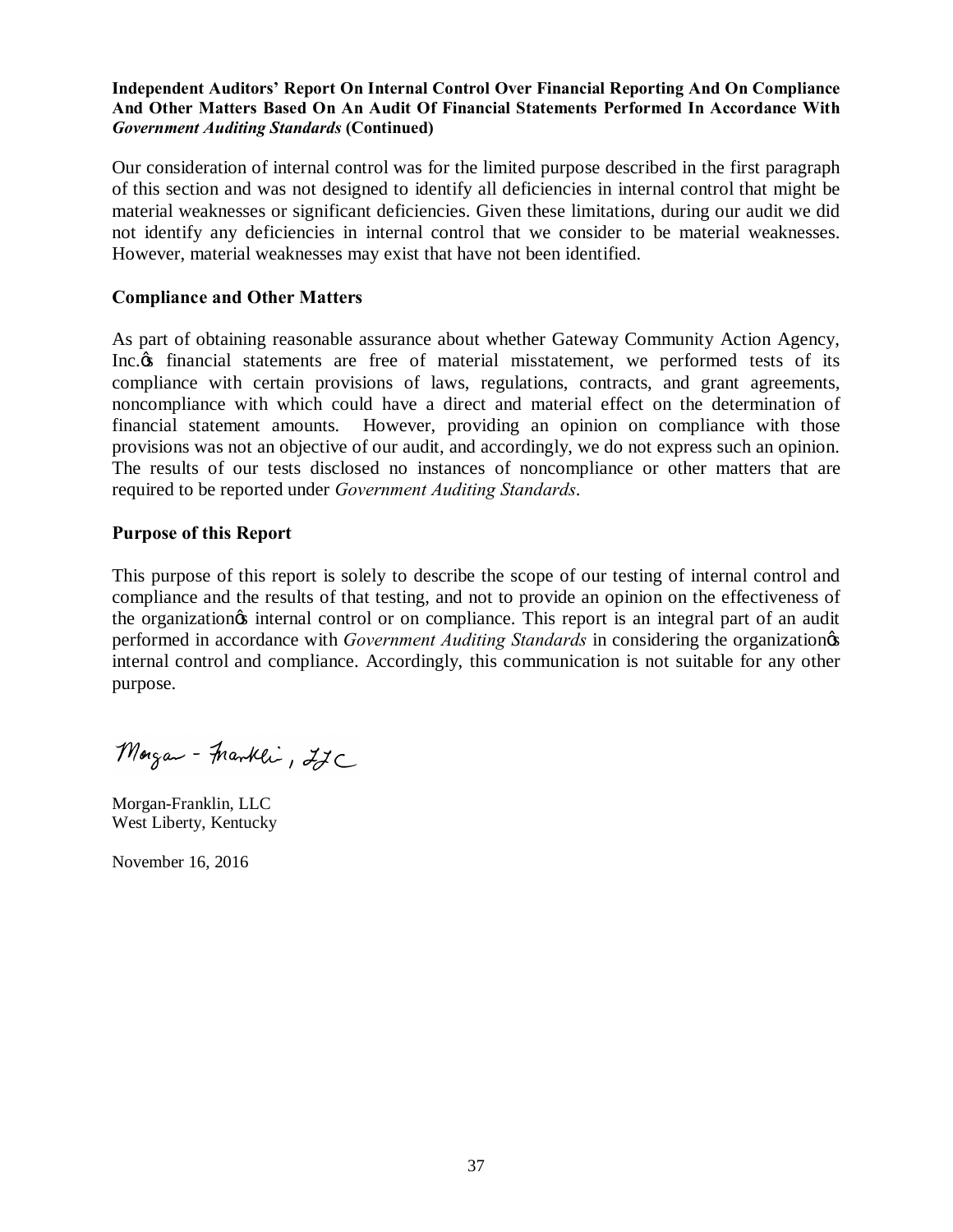*Morgan-Franklin, LLC*

Certified Public Accountants PO Box 428, 749 Broadway Street West Liberty, KY 41472

Brenda K. Morgan, CPA **Phone:** (606) 743-1884 Jody B. Franklin, CPA Fax: (606) 743-1895 office@morganfranklincpa.com

### **Independent Auditors' Report On Compliance For Each Major Program And On Internal Control Over Compliance Required By The Uniform Guidance**

Ms. Charlene Engle, Executive Director Members of the Board of Directors Gateway Community Action Agency, Inc. West Liberty, Kentucky 41472

### **Report on Compliance for Each Major Federal Program**

We have audited Gateway Community Action Agency, Inc.  $\alpha$  compliance with the types of compliance requirements described in the *OMB Compliance Supplement* that could have a direct and material effect on each of Gateway Community Action Agency, Inc.  $\alpha$  major federal programs for the year ended June 30, 2016. Gateway Community Action Agency, Inc.'s major federal programs are identified in the summary of auditors gresults section of the accompanying schedule of findings and questioned costs.

#### *Management's Responsibility*

Management is responsible for compliance with federal statutes, regulations, and the terms and conditions of its federal awards applicable to its federal programs.

#### *Auditors' Responsibility*

Our responsibility is to express an opinion on compliance for each of Gateway Community Action Agency, Inc. $\alpha$  major federal programs based on our audit of the types of compliance requirements referred to above. We conducted our audit of compliance in accordance with auditing standards generally accepted in the United States of America; the standards applicable to financial audits contained in *Government Auditing Standards,* issued by the Comptroller General of the United States; and the audit requirements of Title 2 U.S. *Code of Federal Regulations* Part 200, *Uniform Administrative Requirements, Cost Principles, and Audit Requirements for Federal Awards* (Uniform Guidance).Those standards and the Uniform Guidance require that we plan and perform the audit to obtain reasonable assurance about whether noncompliance with the types of compliance requirements referred to above that could have a direct and material effect on a major federal program occurred. An audit includes examining, on a test basis, evidence about Gateway Community Action Agency, Inc.  $\alpha$  compliance with those requirements and performing such other procedures as we considered necessary in the circumstances.

We believe that our audit provides a reasonable basis for our opinion on compliance for each major federal program. However, our audit does not provide a legal determination of Gateway Community Action Agency, Inc. & compliance.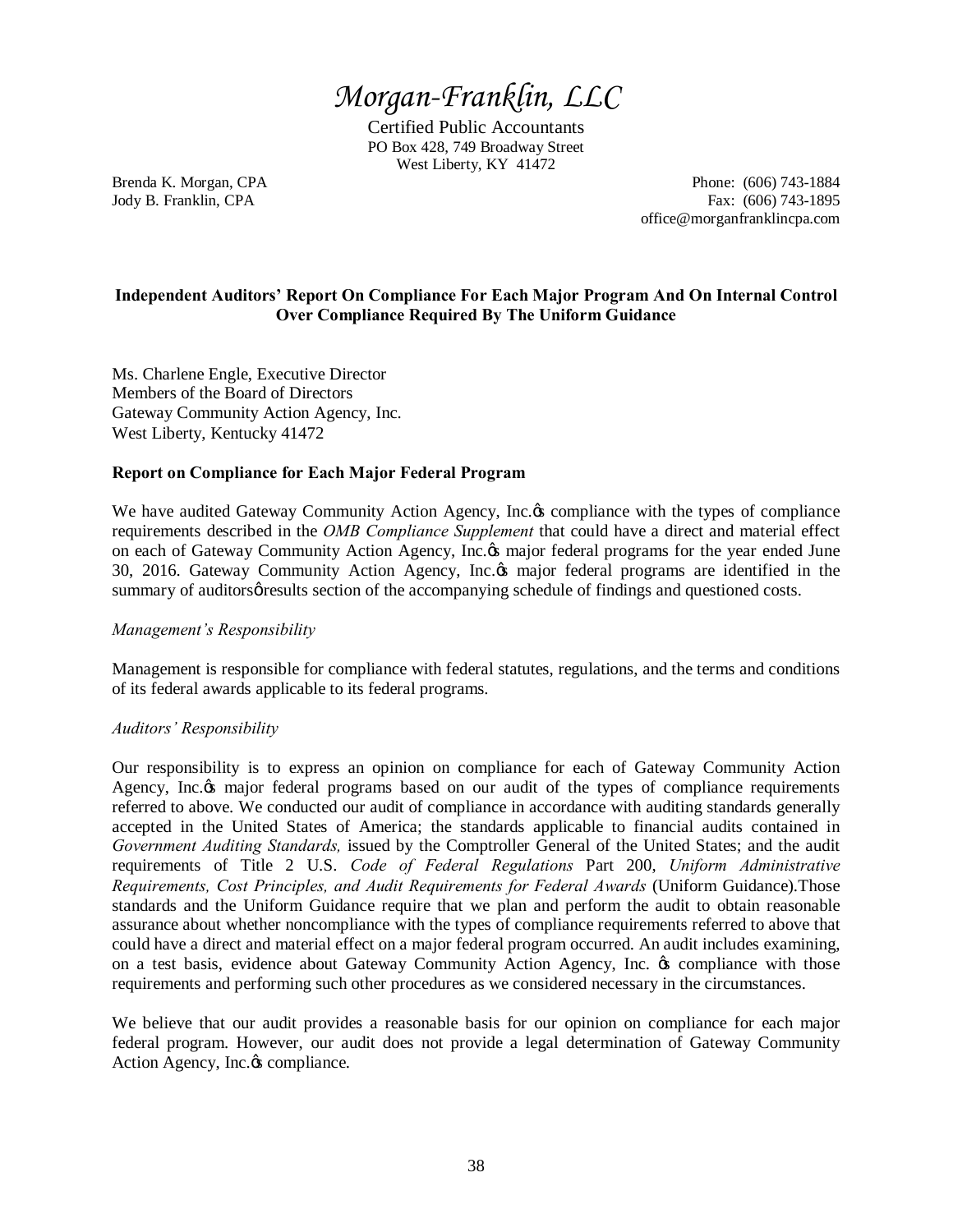### **Independent Auditors' Report On Compliance For Each Major Program And On Internal Control Over Compliance Required By The Uniform Guidance**

### *Opinion on Each Major Federal Program*

In our opinion, Gateway Community Action Agency, Inc. complied, in all material respects, with the types of compliance requirements referred to above that could have a direct and material effect on each of its major federal programs for the year ended June 30, 2016.

### **Report on Internal Control over Compliance**

Management of Gateway Community Action Agency, Inc. is responsible for establishing and maintaining effective internal control over compliance with the types of compliance requirements referred to above. In planning and performing our audit of compliance, we considered Gateway Community Action Agency, Inc.  $\alpha$  internal control over compliance with the types of requirements that could have a direct and material effect on each major federal program to determine the auditing procedures that are appropriate in the circumstances for the purpose of expressing an opinion on compliance for each major federal program and to test and report on internal control over compliance in accordance with the Uniform Guidance, but not for the purpose of expressing an opinion on the effectiveness of internal control over compliance. Accordingly, we do not express an opinion on the effectiveness of Gateway Community Action Agency, Inc. $\alpha$  internal control over compliance.

A *deficiency in internal control over compliance* exists when the design or operation of a control over compliance does not allow management or employees, in the normal course of performing their assigned functions, to prevent, or detect and correct, noncompliance with a type of compliance requirement of a federal program on a timely basis. A *material weakness in internal control over compliance* is a deficiency, or combination of deficiencies, in internal control over compliance, such that there is a reasonable possibility that material noncompliance with a type of compliance requirement of a federal program will not be prevented, or detected and corrected, on a timely basis. A *significant deficiency in internal control over compliance* is a deficiency, or a combination of deficiencies, in internal control over compliance with a type of compliance requirement of a federal program that is less severe than a material weakness in internal control over compliance, yet important enough to merit attention by those charged with governance.

Our consideration of internal control over compliance was for the limited purpose described in the first paragraph of this section and was not designed to identify all deficiencies in internal control over compliance that might be material weaknesses or significant deficiencies. We did not identify any deficiencies in internal control over compliance that we consider to be material weaknesses. However, material weaknesses may exist that have not been identified.

The purpose of this report on internal control over compliance is solely to describe the scope of our testing of internal control over compliance and the results of that testing based on the requirements of the Uniform Guidance. Accordingly, this report is not suitable for any other purpose.

Morgan - Frankli, ILC

Morgan-Franklin, LLC West Liberty, Kentucky November 16, 2016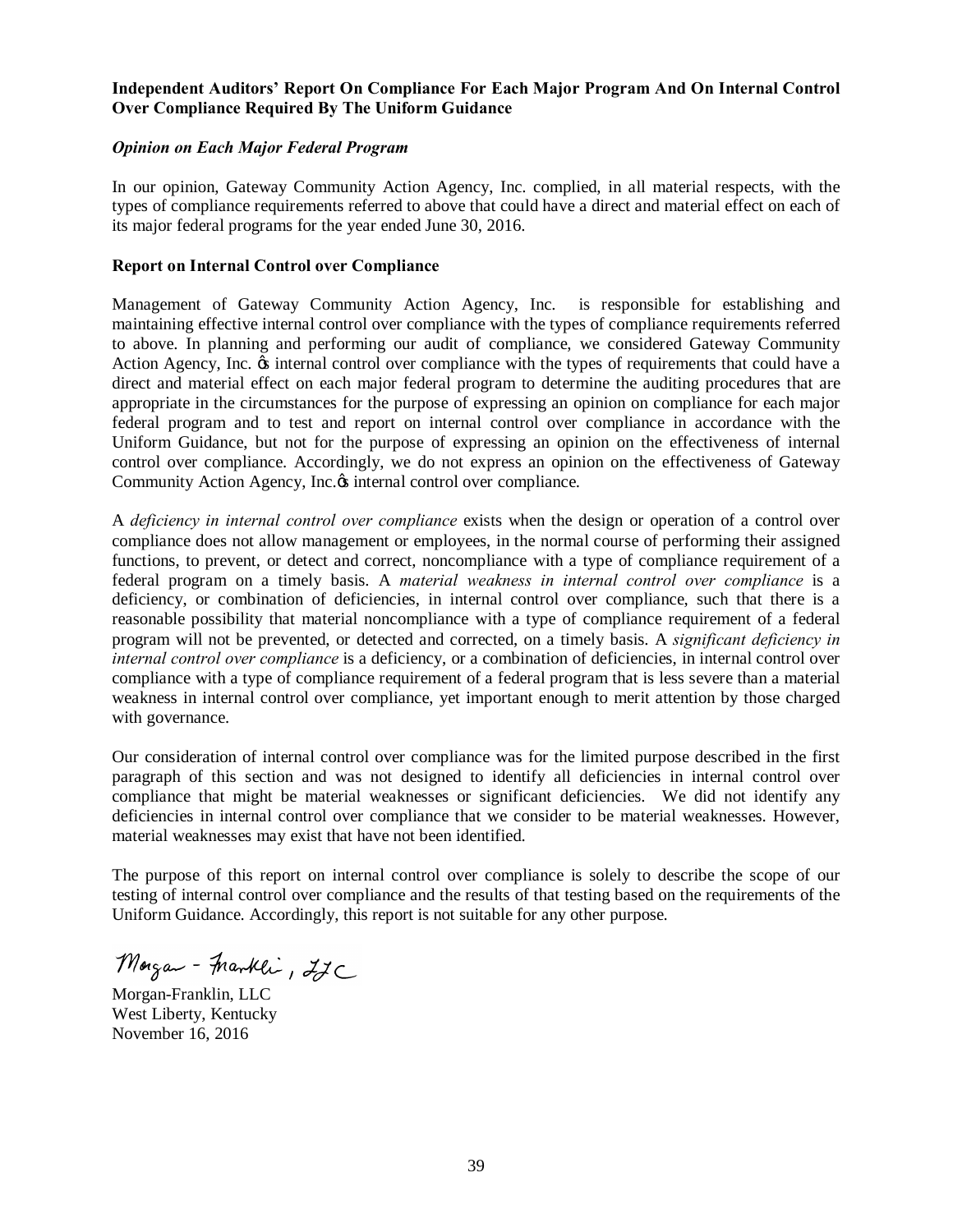### **GATEWAY COMMUNITY ACTION AGENCY, INC. SCHEDULE OF FINDINGS AND QUESTIONED COSTS FOR THE YEAR ENDED JUNE 30, 2016**

### **SUMMARY OF AUDITORS' RESULTS**

- 1. The auditorsø report expresses an unmodified opinion on whether the financial statements of Gateway Community Action Agency, Inc. were prepared in accordance with the modified cash basis of accounting.
- 2. No material weaknesses or significant deficiencies were disclosed during the audit of the financial statements in the *Independent Auditors' Report on Internal Control over Financial Reporting and on Compliance and Other Matters Based on an Audit of Financial Statements Performed in Accordance with Government Auditing Standards*.
- 3. There were no instances of noncompliance material to the financial statements of the Gateway Community Action Agency, Inc. that are required to be reported in accordance with Government Auditing Standards*.*
- 4. No material weaknesses or significant deficiencies in internal control over major federal award programs were disclosed during the audit as reported in the *Independent Auditors' Report on Compliance for Each Major Program and on Internal Control over Compliance Required by the Uniform Guidance.*
- 5. The auditors of report on compliance for the major federal award programs for Gateway Community Action Agency, Inc. expresses an unmodified opinion on all major federal programs.
- 6. There are no audit findings that are required to be reported in accordance with 2 CFR section 200.516 (a).
- 7. The programs tested as major programs were:

| U.S. Department of Health and Human Services |              |
|----------------------------------------------|--------------|
| <b>Head Start</b>                            | CFDA# 93.600 |

- U.S. Department of Labor Workforce Investment Act CFDA# 17.258
- 8. The threshold used for distinguishing between Type A and B programs was \$750,000.
- 9. Gateway Community Action Agency, Inc. was not determined to be a low-risk auditee.

### **FINDINGS—FINANCIAL STATEMENTS AUDIT**

### **NONE**

### **FINDINGS AND QUESTIONED COSTS—MAJOR FEDERAL AWARD PROGRAMS AUDIT**

**NONE**